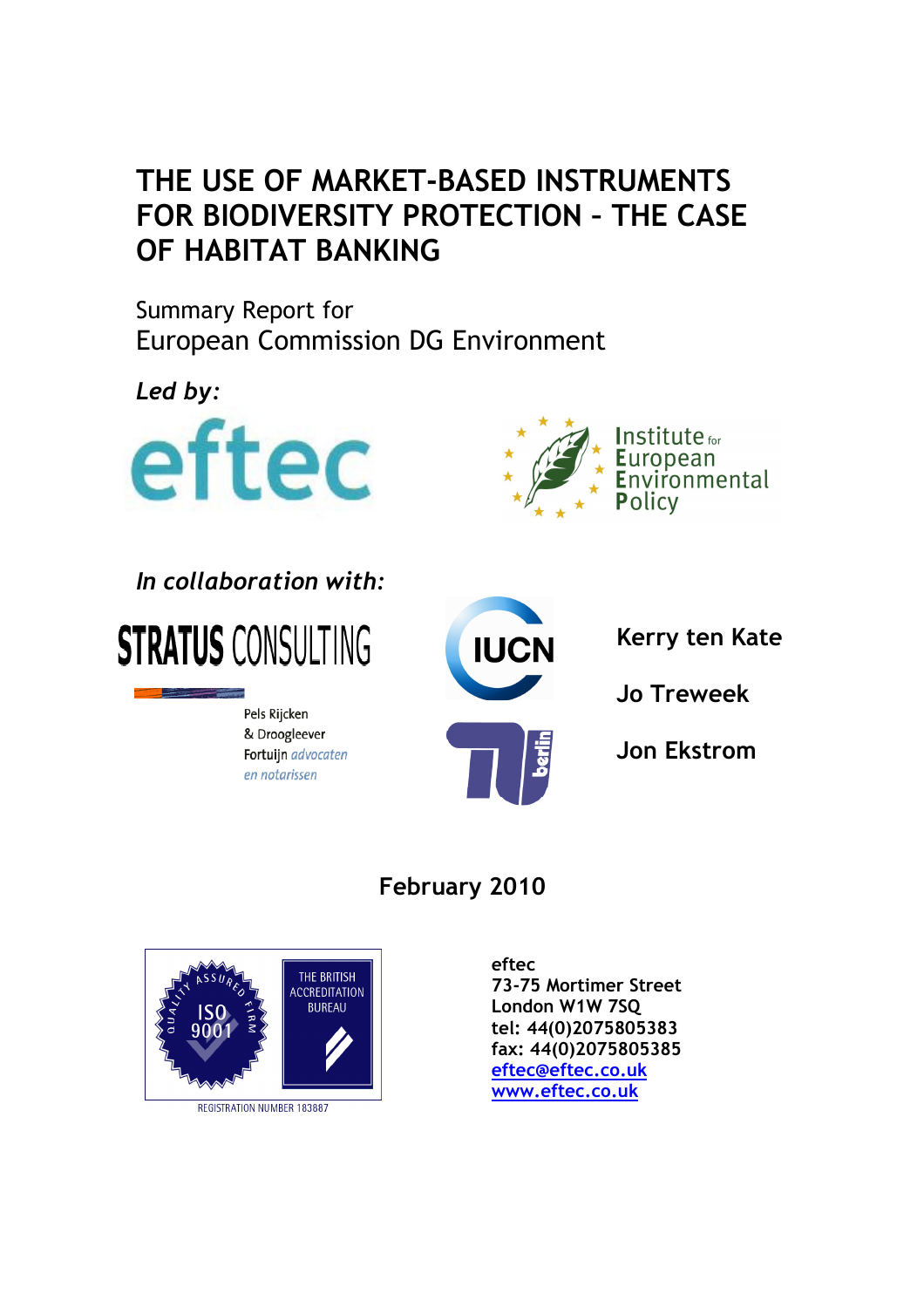Project ENV.G.1/ETU/2008/0043 has been led by Economics for the Environment Consultancy (eftec) and the Institute for European Environmental Policy (IEEP). This document is a summary of the project's overall work and should be cited as:

eftec, IEEP et. al (2010) The use of market-based instruments for biodiversity protection – The case of habitat banking – Summary Report. http://ec.europa.eu/environment/enveco/index.htm

Lead Authors: Ian Dickie (eftec), Graham Tucker (IEEP).

Project team: Ian Dickie, Ece Ozdemiroglu, Matthew Cranford (eftec); Graham Tucker (IEEP); Holger Ohlenburg, Wolfgang Wende (Technical University of Berlin); David Chapman (Stratus Consulting); Joshua Bishop (International Union for Conservation of Nature); Edward Brans, Roelof Reinders (Pels Rijcken & Droogleever Fortuijn); Jon Ekstrom; Kerry ten Kate; Jo Treweek.

Contributing researchers: Elodie Chene (International Union for Conservation of Nature); Brice Quenouille (CDC Biodiversite); Zara Phang, Chelsea Thomson (eftec); Marianne Darbi (IÖR); Colleen Donovan (Stratus Consulting).

Reviewers: Ece Ozdemiroglu (eftec), Rob Tinch (eftec).

The contents and views contained in this report are those of the authors, and do not necessarily represent those of the European Commission.

eftec offsets its carbon emissions through a biodiversity-friendly voluntary offset purchased from the World Land Trust (http://www.carbonbalanced.org/), and only prints on 100% recycled paper.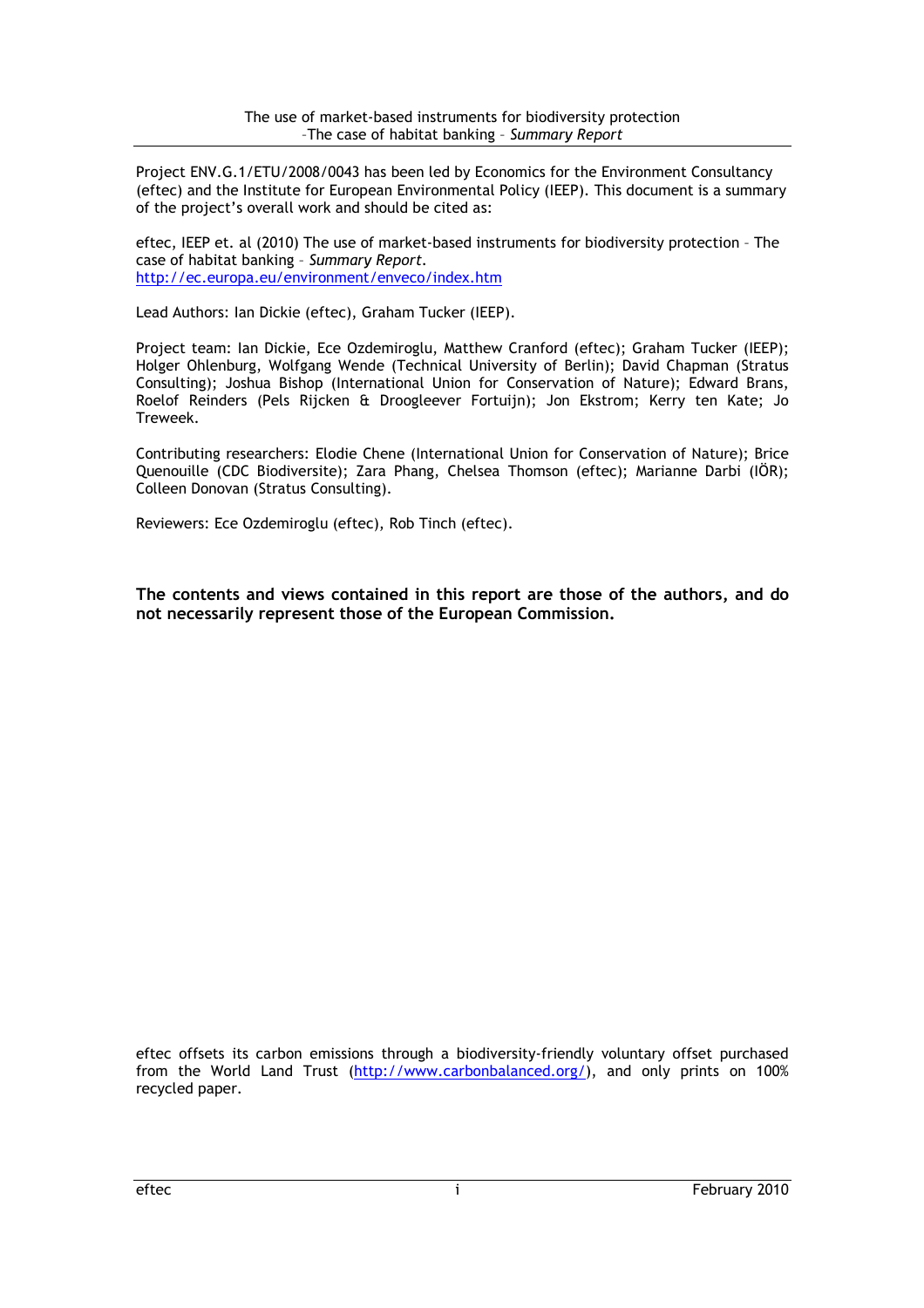## Executive Summary

This is the summary report of the consortium led by Economics For The Environment Consultancy Ltd (eftec) and the Institute for European Environmental Policy (IEEP) for the contract for European Commission Directorate-General Environment on "The Use of Market-based Instrument for Biodiversity Protection – the case of habitat banking" (ENV.G.1/ETU/2008/0043). A Technical Report of this work, including a list of definitions of key terms, is available at:

http://ec.europa.eu/environment/enveco/index.htm.

Habitat banking is "a market where credits from actions with beneficial biodiversity outcomes can be purchased to offset the debit from environmental damage. Credits can be produced in advance of, and without ex-ante links to, the debits they compensate for, and stored over time".

Debits and credits refer to the quantity of loss and enhancement, respectively, of biodiversity. A debit is unavoidable residual<sup>1</sup> damage to biodiversity, and a credit is an additional action to benefit biodiversity (which may include avoiding other existing or potential damage).

Habitat banking is one method of delivering biodiversity offsets<sup>2</sup>; turning offsets into assets that can be traded, effectively creating a market system for compensation liabilities. Although this can be done voluntarily, a viable market will only be created by regulation that defines equivalence between those debits and credits, and enforces compensation obligations on those creating debits, thereby ensuring sufficient levels of demand.

The objectives of a habitat banking system should be to:

- 1. Make the parties responsible for activities that damage biodiversity pay for/restore the damage (i.e. internalise the cost of damage). Depending on the response to these potential additional costs, this may prevent damage to biodiversity; and
- 2. Provide additional biodiversity benefits by creating further investment in conservation and allow exploitation of economies of scale, whilst also guarding against risks of net loss of biodiversity.

<sup>&</sup>lt;sup>1</sup> Residual damage is that which remains after application of preceding steps in the mitigation hierarchy (See Technical Report Section 4 for a discussion of appropriate use of off-site credits in this context). Residual damage is that left after mitigation in Habitats Directive and impact assessment terminology,

and after primary and complementary remediation in ELD terminology.<br><sup>2</sup> Biodiversity offsets are measurable conservation outcomes resulting from actions designed to compensate for significant residual adverse biodiversity impacts arising from project development after appropriate prevention and mitigation measures have been taken. The goal of biodiversity offsets is to achieve no net loss and preferably a net gain of biodiversity on the ground with respect to species composition, habitat structure, ecosystem function and people's use and cultural values associated with biodiversity. (BBOP (2009) BBOP Biodiversity Offset Design Handbook. BBOP, Washington D.C.)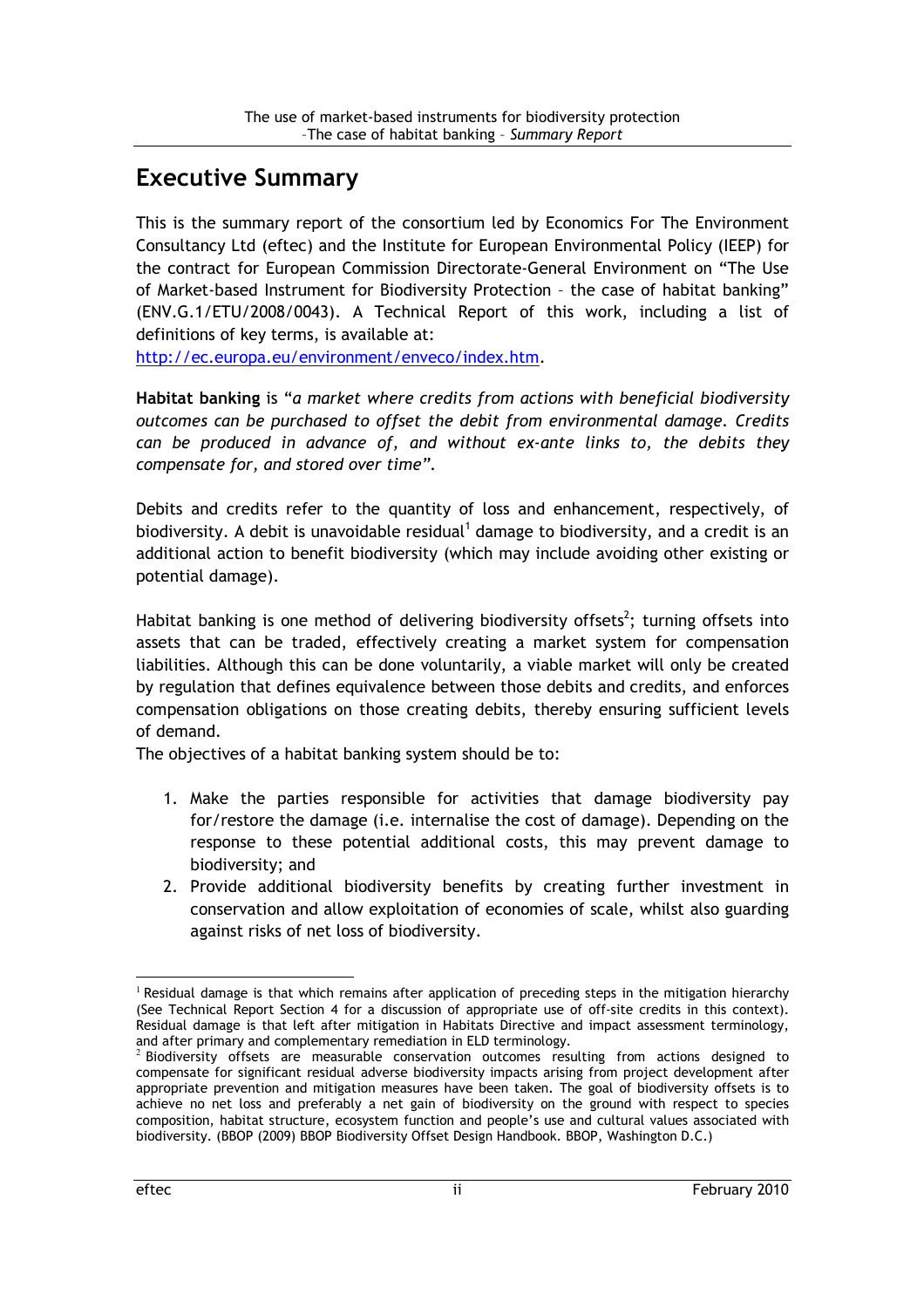Our comparison of habitat banking to other market based instruments suggests that it can offer a useful additional instrument to help biodiversity policy move towards a no net loss objective. The development of some form of no net loss policy will be essential for the EU to halt further biodiversity loss, which is the current target for biodiversity to be reached by 2010 and likely to be part of the future post 2010 targets. Moreover, the creation of market incentives can stimulate private investment in biodiversity conservation, and facilitate economies of scale and efficiencies in delivering biodiversity offsets. We also identify a number of other opportunities and risks associated with delivering biodiversity conservation through habitat banking.

Our analysis of these ecological and economic factors outlines an approach to habitat banking, within the EU that balances two tradeoffs:

- A free market that gives the buyers and sellers flexibility and fosters activity, versus a regulated market that mitigates the potential risks for biodiversity, buyers and sellers; and
- Intervention by the EC needed to ensure a level playing field, versus flexibility to allow compensation approaches to develop more freely in accordance with the different legal, ecological and other circumstances in different Member States.

As shown in Figure ES.1, we believe the balancing of these tradeoffs requires slightly different designs of how a habitat banking system can be implemented depending on the type of biodiversity resource and significance of damage to it. Figure ES.1 uses four categories of biodiversity. Compensation through habitat banking for damage to the most critical biodiversity (category I) is not appropriate and/or feasible. For the other three categories (II strictly protected, III Less protected and IV Widespread), three options (A – C) are identified:

- A. Providing a supply of habitat/species (credits) which may, in specific circumstances, be used to compensate for adverse impacts on Natura 2000 sites.
- B. Enabling more effective application of the mitigation hierarchy (e.g. through impact assessments and planning regulations) for impacts on other important biodiversity in Europe, in particular supporting a system of compensation for significant adverse residual effects on species populations and their habitats outside Natura 2000 sites (e.g. from substantial infrastructure projects).
- C. Providing a mechanism for offsetting cumulative impacts on biodiversity (other than that covered in options A and B, and thus likely to be less endangered) that are minor when considered in isolation, but are cumulatively a significant factor in ongoing biodiversity decline and loss in the EU and mostly not compensated for at present. This would represent a new compensation obligation for biodiversity damage, covering biodiversity impacts that do not qualify under options A and B above because a) the habitats or species are not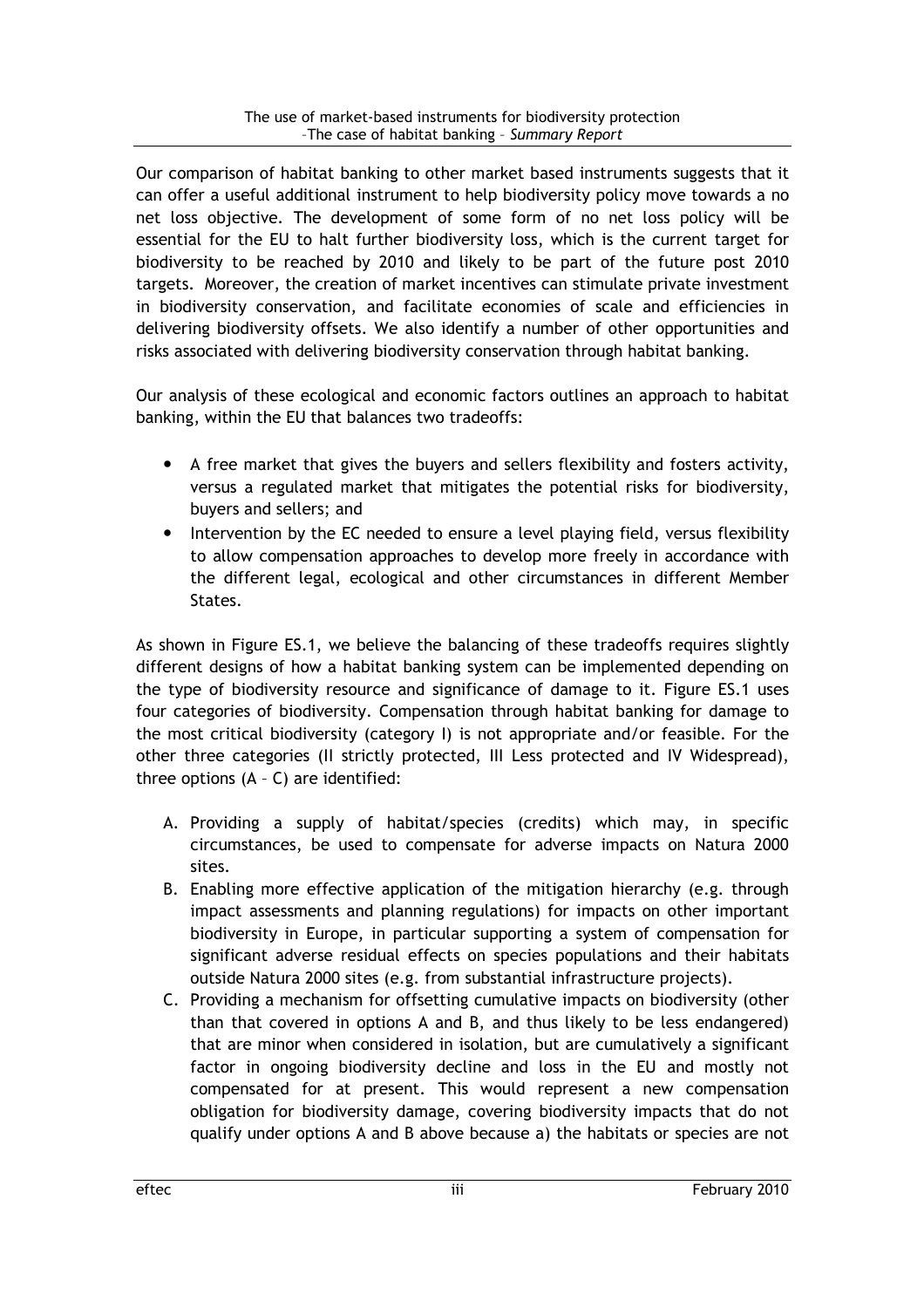|                                                           | I. Critical              | II. Strictly<br>protected<br>(A)                       | III. Less<br>protected<br>(B)                   | $W_{\star}$<br>Widespread<br>(C)  |  |
|-----------------------------------------------------------|--------------------------|--------------------------------------------------------|-------------------------------------------------|-----------------------------------|--|
| Legal status                                              | EU Laws & Directives     |                                                        | <b>National</b><br>policy<br>priorities         | Limited                           |  |
| Compensation<br>driver                                    | n/a                      | Habitats &<br>other<br><b>Directives</b><br>- Guidance | Weak -<br>planning laws                         | None                              |  |
|                                                           |                          |                                                        | New mechanism required to<br>ensure no net loss |                                   |  |
| Potential<br>market                                       | None for debits          | Small                                                  | Currently small, but potentially<br>large       |                                   |  |
| Equivalence<br>approach?                                  |                          | Detailed, case by case                                 |                                                 | Simple checklist,<br>possible fee |  |
| Equivalence<br>like for like?                             | Trading up to<br>credits | <b>Strict</b>                                          | Strong                                          | Weaker (trade up)                 |  |
|                                                           |                          | <b>No</b><br>substitution                              | of damage                                       | to lower<br>categories            |  |
| allowed/encouraged<br>Trading up<br>from lower categories |                          |                                                        |                                                 |                                   |  |

in an endangered state or not rare enough (i.e. widespread and common species), or b) the damage is not significant enough.

#### Figure ES.1. Outline of different aspects of a habitat banking system according to the conservation status of the biodiversity involved

Option (A) could occur under current laws, but would likely need additional guidance (e.g. on Habitats Directive Article 6(4)). For options (B) and (C) to be effective, there would need to be additional laws and/or regulations and/or guidance and/or monitoring capacity to create the obligation to compensate for unavoidable residual damage to biodiversity, and therefore an incentive to purchase credits.

An efficient system could then entail different equivalence approaches for ensuring the 'like-for-like or better' compensation principle is achieved for different types of biodiversity. For (A) and (B), the methods to calculate loss and gain of biodiversity would require specific analysis of the particular debit, and thus represent a 'bespoke' equivalency analysis. For (C), in order to reduce transaction cost, a simpler system is envisaged, involving the use of pre-determined checklists to calculate debits. These can be applied to a pre-defined list of biodiversity features, with impacts categorised according to simple designations of habitats<sup>3</sup>. These simply calculated debits from minor residual impacts could be compensated through equivalent credits purchased in

 $3$  These tables and multipliers (for use only with the least significant impacts) would be based on earlier fieldwork that established average ecological requirements.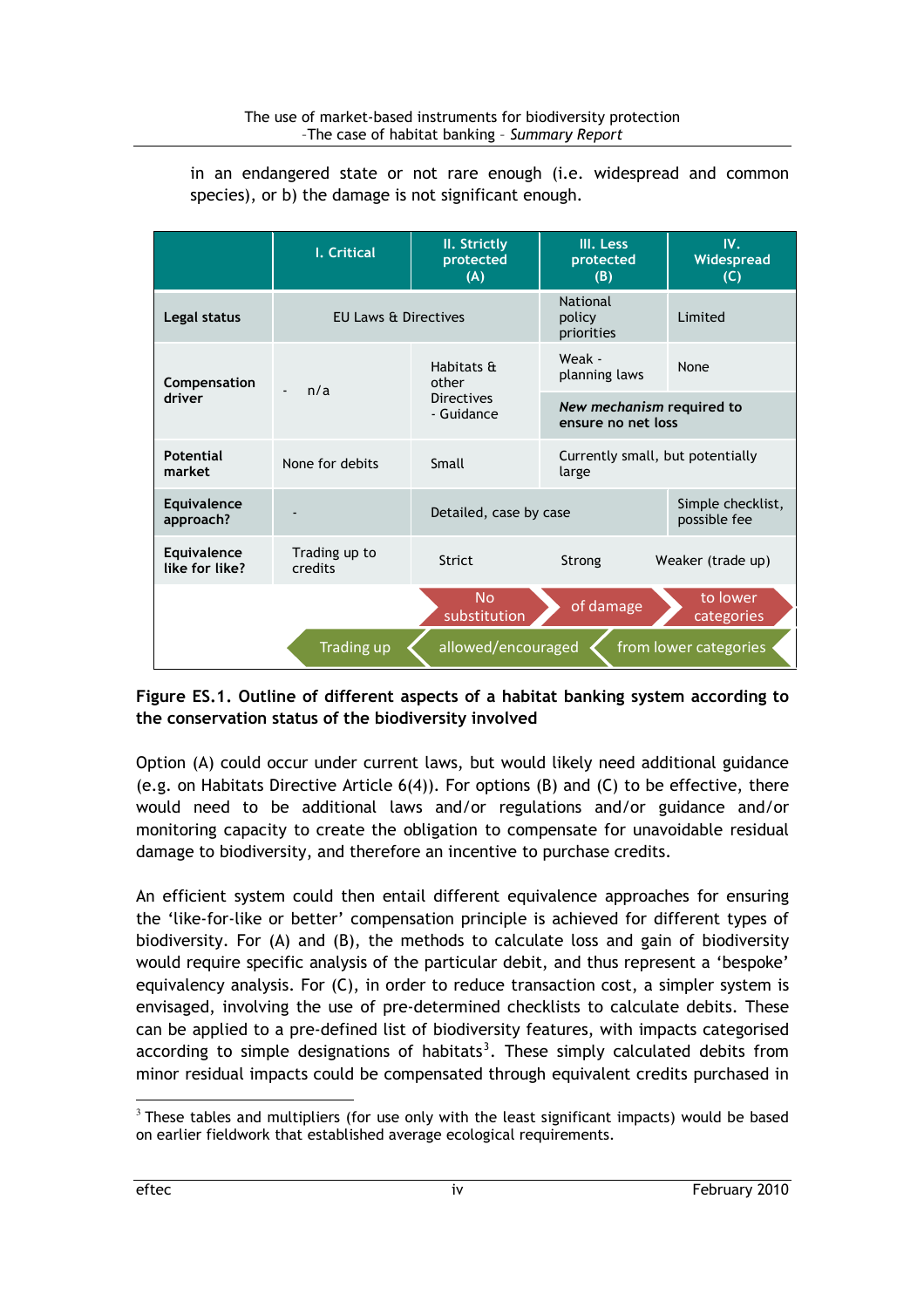a habitat banking market or 'over-the-counter' through a public agency (which manages the supply of credits, and prevents monopoly power causing price fluctuations). Alternatively, they could be compensated through a fee in lieu of credit paid to an independent fund.

An important feature of the system is the substitution between categories (shown by the red and green arrows in the Figure ES 1). Damage to I is not dealt with in the system, so the red arrow starts with II, and shows that biodiversity in one category cannot be traded for that in lower categories (to the right). However, 'trading up'<sup>4</sup> from a lower category into those to the left (including into category I) is allowed, or even encouraged, in order to maximise nature conservation benefits, including through credits from critical biodiversity, where feasible.

The potential for habitat banking is limited at present as the demand for credit will be low due to the limited scope of current compensation requirements for damage to biodiversity in relevant supporting laws. If the current requirements are strengthened or new requirements are created in line with objectives for no net loss of biodiversity, then a viable habitat banking market could be developed in the EU. On the basis of our analysis of the benefits of habitat banking, we propose that further action to develop habitat banking as a policy tool in the EU is justified.

<sup>&</sup>lt;sup>4</sup> 'Trading up' refers to a process through which compensation delivers biodiversity credits of greater value (e.g. more threatened conservation status) than that damaged. This implies predetermined categorisation of the conservation status of biodiversity resources, and allowance for this in equivalence calculations.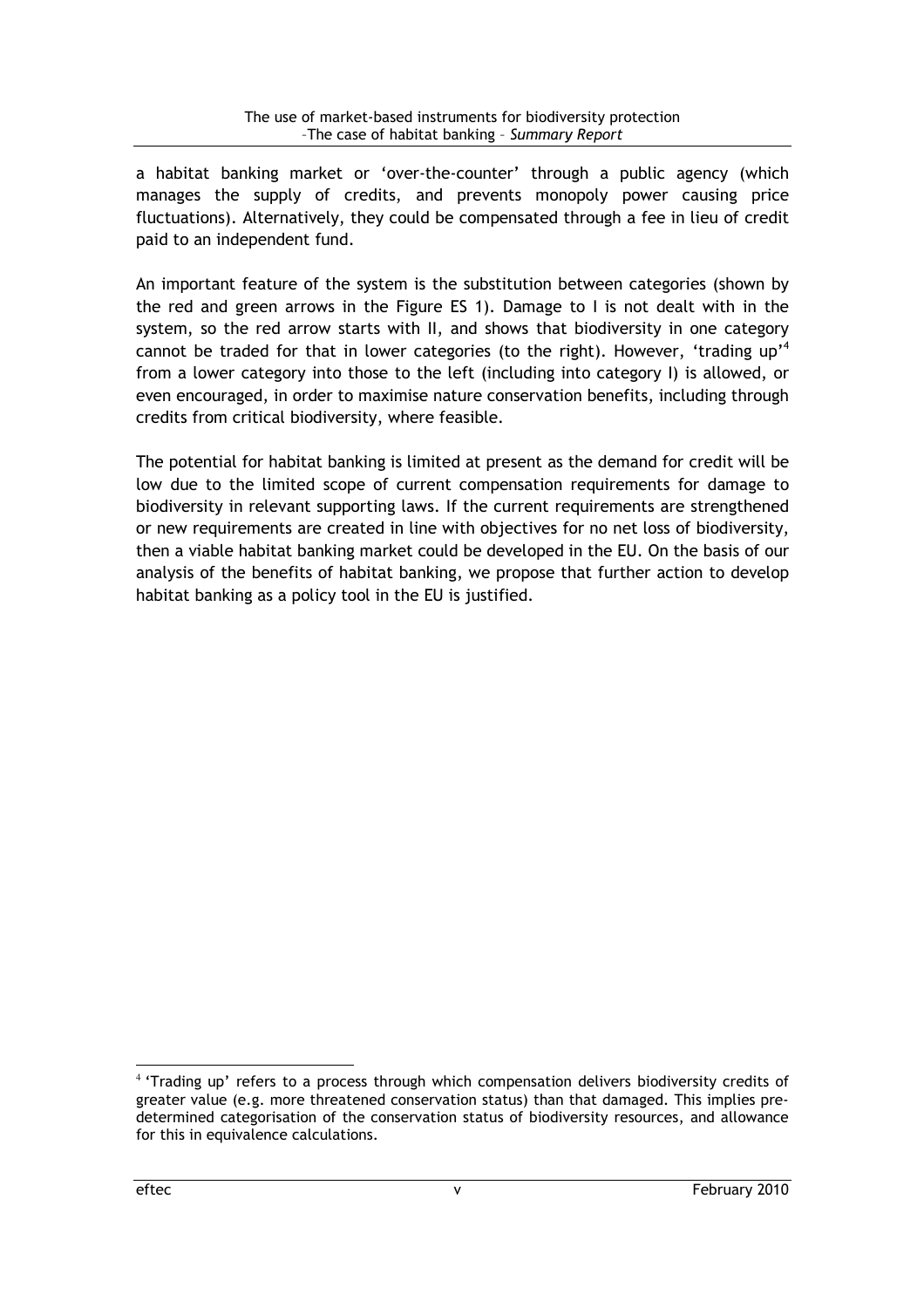## Table of Contents

| 1.    |                                                          |  |
|-------|----------------------------------------------------------|--|
| 2.1   |                                                          |  |
| 2.2   |                                                          |  |
| 2.3   |                                                          |  |
| 2.4   |                                                          |  |
| 3.    | Suggested features of a habitat banking system  8        |  |
| 3.1   |                                                          |  |
| 3.2   |                                                          |  |
| 3.3   | What will be traded in a habitat banking system? 19      |  |
| 3.4   | When and for how long will the credits be needed? 20     |  |
| 3.5   | Where will debits and credits be located? 21             |  |
|       |                                                          |  |
| 4.1   |                                                          |  |
| 4.2   | Additionality of credits and displacement of impacts  26 |  |
| 4.3   |                                                          |  |
| 4.4   |                                                          |  |
| 4.5   |                                                          |  |
|       |                                                          |  |
| 5.1   |                                                          |  |
| $5.2$ | Potential Habitat Banking Market in the EU 33            |  |
|       |                                                          |  |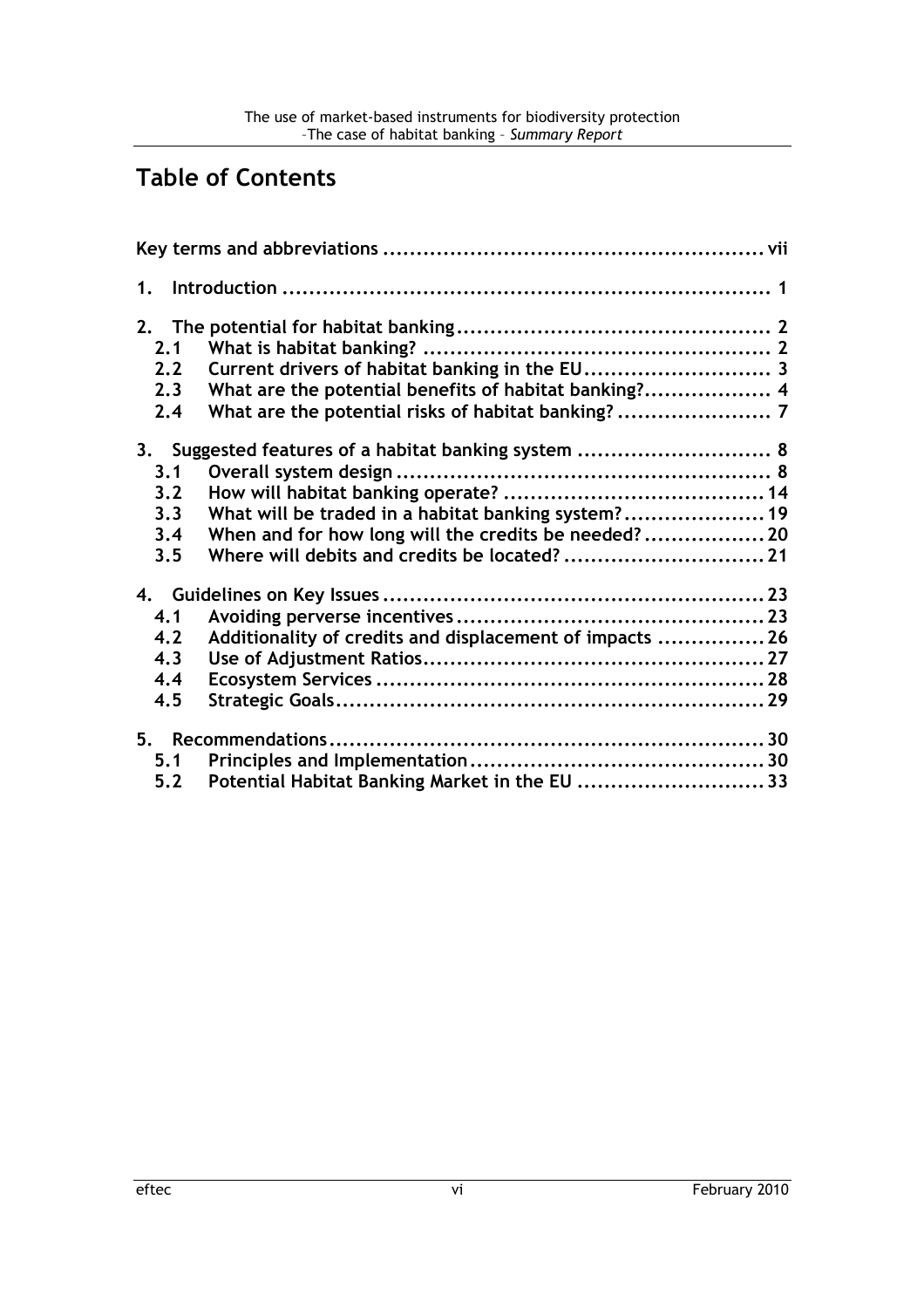## **Key terms and abbreviations**

The term 'habitat banking' can refer to both species and/or habitats. In the context of this study, habitat banking is analogous to 'conservation banking' and 'biodiversity banking'. Various other terms used in the literature on habitat banking are also ambiguous. The Technical Report of this study contains a glossary of key terms, but the following are clarified here at the start:

- 'Mitigation': Actions taken as an integral part of a damaging project or activity to minimise the damage. The remaining residual impacts are what require compensation.
- 'Compensation': Compensation is a recompense for some loss or service. As defined in this study it relates to measurable biodiversity outcomes, and not indirect actions such as awareness activities or financial payments to affected parties (although this does not exclude payments within the process, as long as the end result is a biodiversity outcome). Habitat banks and biodiversity offsets are both mechanisms for delivering compensation.
- 'Offsetting': Measures taken to compensate for any residual significant adverse impacts that cannot be avoided, minimised and/or rehabilitated or restored, in order to achieve no net loss or a net gain of biodiversity.
- 'Credit': An expression of the quantity of environmental enhancement or avoided damage delivered as a result of compensation actions.
- 'Debit': An expression of the quantity of loss suffered as a result of environmental damage.
- 'Checklist based System': Assessment of debits, and sometimes credits and equivalency, based on pre-determined information about the 'type' of damage and biodiversity (incorporating any necessary variations).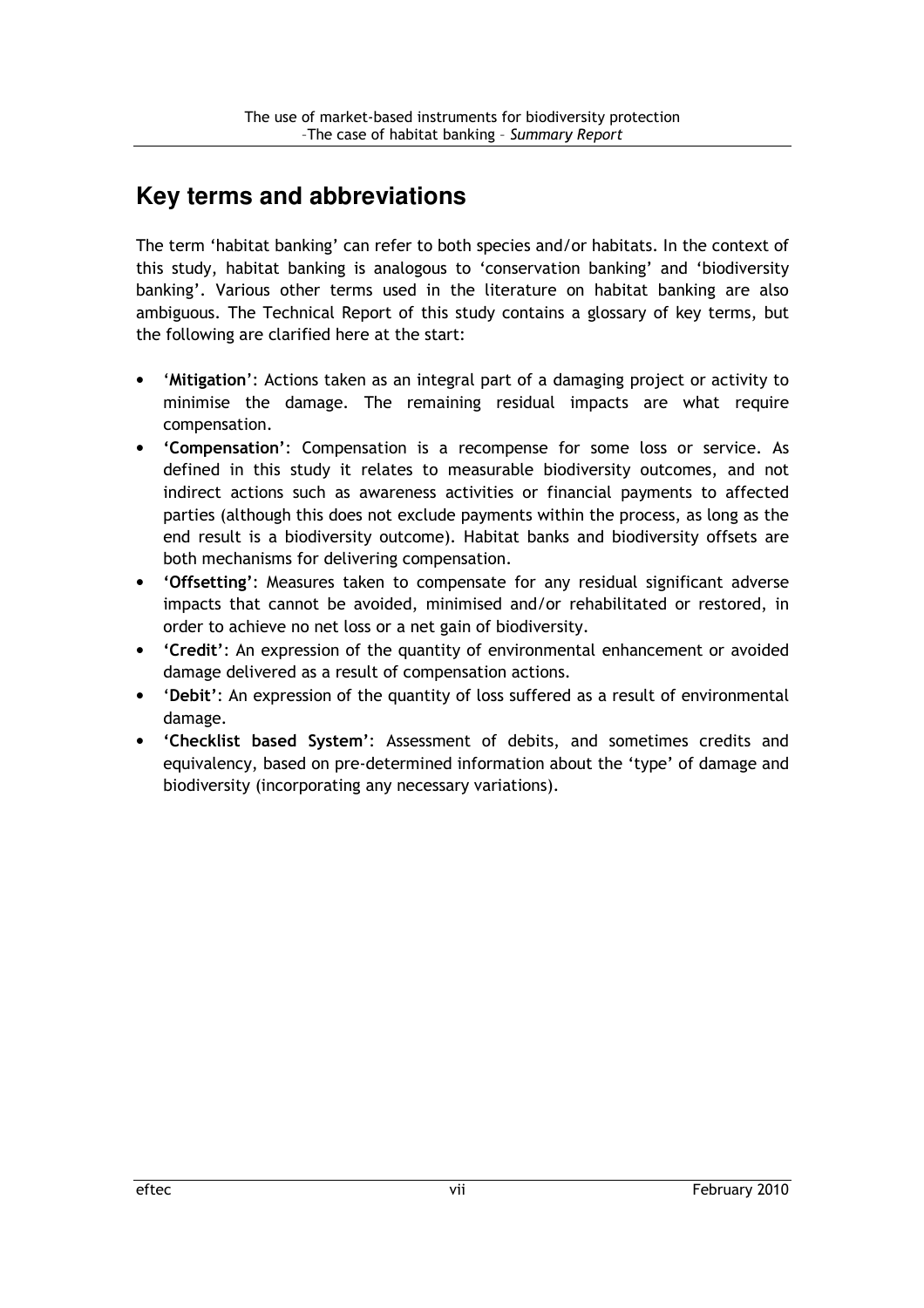The following abbreviations are used in this report:

| <b>BBOP</b><br><b>BD</b><br><b>CAP</b><br><b>CBD</b><br>CO <sub>2</sub><br><b>DECC</b> | <b>Business Biodiversity Offsets Program</b><br>Biodiversity<br>Common Agricultural Policy<br>Convention on Biological Diversity<br><b>Carbon Dioxide</b><br>Department of Environment & Climate Change, New South Wales,<br>Australia |
|----------------------------------------------------------------------------------------|----------------------------------------------------------------------------------------------------------------------------------------------------------------------------------------------------------------------------------------|
| <b>DSE</b>                                                                             | Department of Sustainability and Environment, Victoria, Australia                                                                                                                                                                      |
| <b>EEA</b>                                                                             | European Environment Agency                                                                                                                                                                                                            |
| <b>EIA</b>                                                                             | Environmental Impact Assessment                                                                                                                                                                                                        |
| <b>ELD</b>                                                                             | <b>Environmental Liability Directive</b>                                                                                                                                                                                               |
| <b>ELI</b>                                                                             | <b>Environmental Law Institute</b>                                                                                                                                                                                                     |
| ES.                                                                                    | <b>Ecosystem Services</b>                                                                                                                                                                                                              |
| EU                                                                                     | European Union                                                                                                                                                                                                                         |
| <b>FCS</b>                                                                             | <b>Favourable Conservation Status</b>                                                                                                                                                                                                  |
| HD                                                                                     | European Habitats Directive                                                                                                                                                                                                            |
| <b>IMR</b>                                                                             | Impact Mitigation Regulation (Germany) formed under the Federal<br>Nature Conservation Act (the Eingriffsregelung)                                                                                                                     |
| Ha                                                                                     | Hectare                                                                                                                                                                                                                                |
| <b>HB</b>                                                                              | <b>Habitat Banking</b>                                                                                                                                                                                                                 |
| <b>HWBD</b>                                                                            | European Habitats and Wild Birds Directives                                                                                                                                                                                            |
| <b>MBI</b>                                                                             | <b>Market Based Instrument</b>                                                                                                                                                                                                         |
| <b>NGO</b>                                                                             | Non-Governmental Organisation                                                                                                                                                                                                          |
| <b>NNL</b>                                                                             | No Net Loss                                                                                                                                                                                                                            |
| <b>OECD</b>                                                                            | Organisation for Economic Cooperation and Development                                                                                                                                                                                  |
| <b>SAC</b>                                                                             | Special Area of Conservation                                                                                                                                                                                                           |
| <b>SEA</b>                                                                             | Strategic Environmental Assessment                                                                                                                                                                                                     |
| <b>SPA</b>                                                                             | Special Protection Area                                                                                                                                                                                                                |
| <b>TDR</b>                                                                             | <b>Tradable Development Rights</b>                                                                                                                                                                                                     |
| <b>USD</b>                                                                             | <b>United States Dollars</b>                                                                                                                                                                                                           |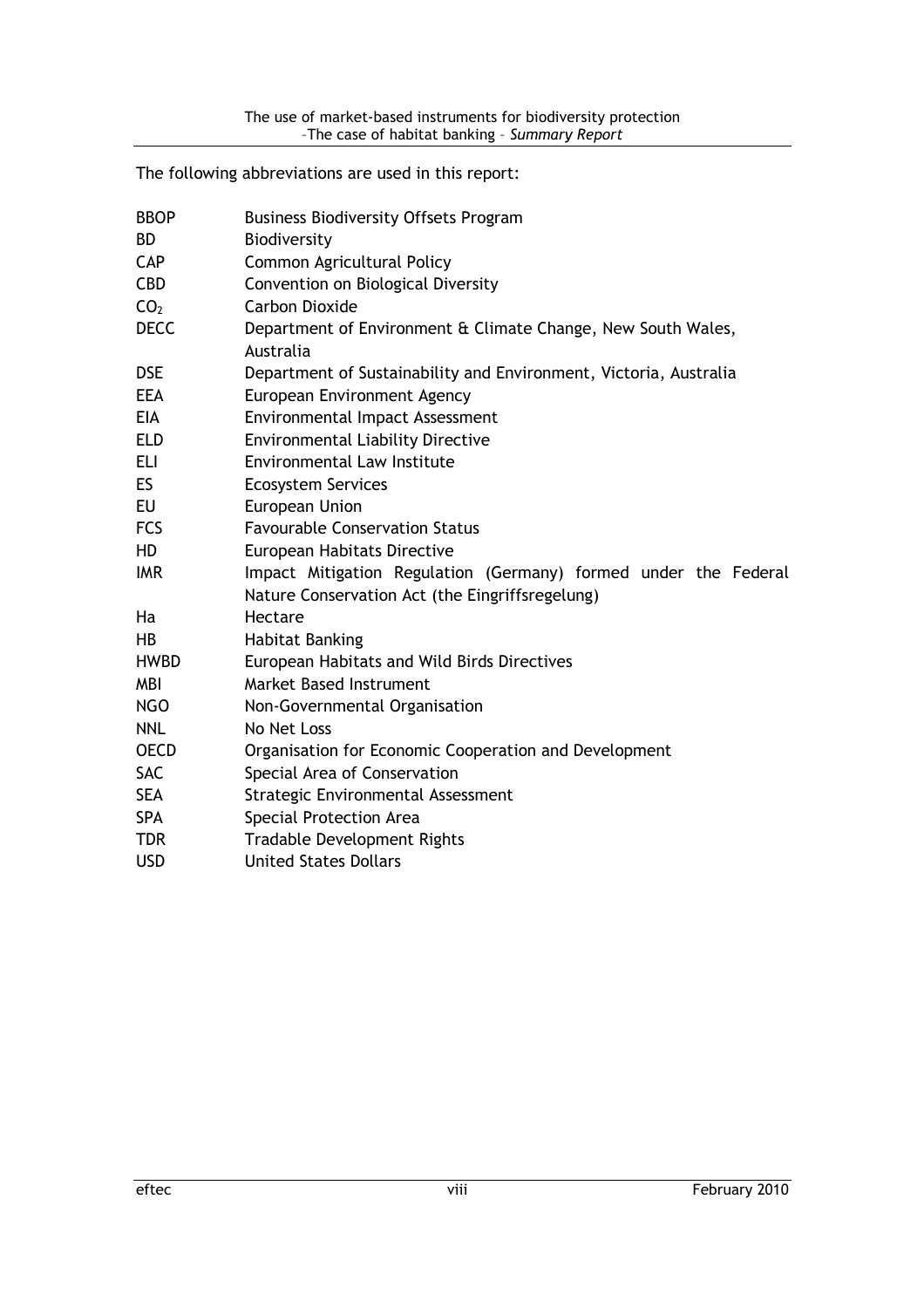## 1.Introduction

This is the summary report of the consortium led by Economics For The Environment Consultancy Ltd (eftec) and the Institute for European Environmental Policy (IEEP) for the contract for European Commission Directorate-General Environment on "The Use of Market-based Instrument for Biodiversity Protection – the case of habitat banking" (ENV.G.1/ETU/2008/0043).

This research project has examined the potential use of habitat banking in the EU as an economic instrument for biodiversity protection. This report summarises the findings of the research presenting:

- An introduction to the objectives of the project (Section 1);
- A summary of the pros and cons of using habitat banking as a policy instrument within the EU (Section 2);
- An outline of the basic components that potential habitat banking schemes in the EU (Section 3) can contain;
- A summary of guidelines necessary to deal with some of the practical issues and risks that arise with habitat banking (Section 4), and
- Recommendations on key principles, implementation, and market feasibility (Section 5).

In 2001 the EU Heads of State and Government undertook to halt the decline of biodiversity in the EU by 2010 and to restore habitats and natural systems. But despite this, biodiversity continues to decline and it is clear that the 2010 target will not be met<sup>56</sup>. One of the most important causes of this decline is the impact of development projects (e.g. for housing, industry, tourism, transport, energy or water related requirements).

There is a wide range of regulatory, economic and other instruments in the EU that aim to support sustainable development whilst reducing environmental impacts to acceptable levels. Despite these, developments and other activities result in significant residual impacts on biodiversity even after appropriate avoidance, mitigation<sup>7</sup> and remediation measures. It is therefore necessary to seek policy

 $5$  EEA (2009) Progress towards the European 2010 biodiversity target  $-$  indicator fact sheets. Compendium to EEA Report No 4/2009, European Environment Agency, Copenhagen, Denmark. <sup>6</sup> European Commission (2009) Report from the Commission to the Council and the European

Parliament. Composite Report on the Conservation Status of Habitat Types and Species as required under Article 17 of the Habitats Directive.

http://ec.europa.eu/environment/nature/knowledge/rep\_habitats/docs/report\_en.pdf<br><sup>7</sup> These are defined here as measures that are aimed at minimising / reducing the negative impact of a plan or project, during or after its completion. Mitigation measures are an integral part of the specifications of a plan or project.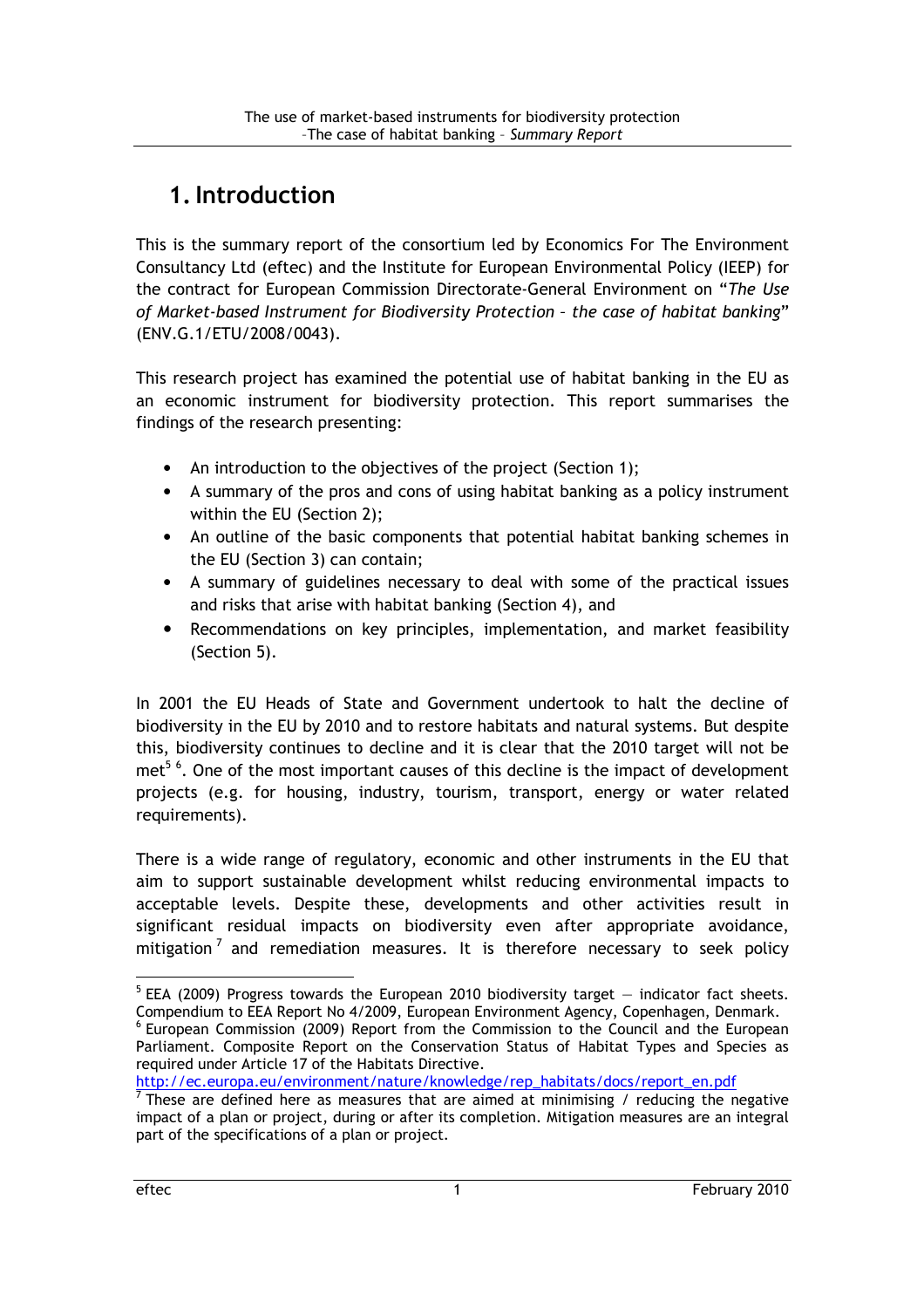instruments that deliver compensation for such residual impacts in order to avoid cumulative losses of biodiversity. Habitat banking is potentially an economic instrument that can be used to effectively deliver compensation for biodiversity loss.

Various approaches to organising biodiversity offsets and using habitat banking have been attempted around the world, including banking systems in the US and Australia, and offset programmes in South Africa. Experience is more limited in the EU. Apart from extensive habitat compensation pools in Germany (covering thousands of hectares), relatively few compensation actions have been undertaken (e.g. under Habitats Directive Art 6(4)), but interest in habitat banking is growing as evidenced by recent projects exploring its role (e.g. in France, the UK). These experiences are driven both by public and private interests and are reviewed in an Appendix to the Technical Report, and lessons from them have been drawn on.

## 2. The potential for habitat banking

As mentioned in the Introduction, habitat banking is an economic instrument that can potentially be used to effectively deliver biodiversity compensation needs. This section introduces the concept of habitat banking and its potential benefits and risks.

## 2.1 What is habitat banking?

Habitat banking is a biodiversity compensation mechanism that is based on the concept of biodiversity offsets which are, according to BBOP<sup>8</sup>: "measurable conservation outcomes resulting from actions designed to compensate for significant residual adverse biodiversity impacts arising from project development and persisting after appropriate prevention and mitigation measures have been implemented. The goal of biodiversity offsets is to achieve no net loss, or preferably a net gain, of biodiversity on the ground with respect to species composition, habitat structure and ecosystem services, including livelihood aspects".

This project defines habitat banking as: "a market where credits from actions with beneficial biodiversity outcomes can be purchased to offset the debit from environmental damage. Credits can be produced in advance of, and without ex-ante links to, the debits they compensate for, and stored over time". Biodiversity credits and debits in the context of this project include both habitats and species.

Offset approaches have developed to address (ex-ante) the foreseeable impacts of projects. Credits from habitat banking can be purchased ex ante for planned projects and can also be used to compensate (ex-post) for accidental damage to biodiversity,

 $8$  BBOP (2009)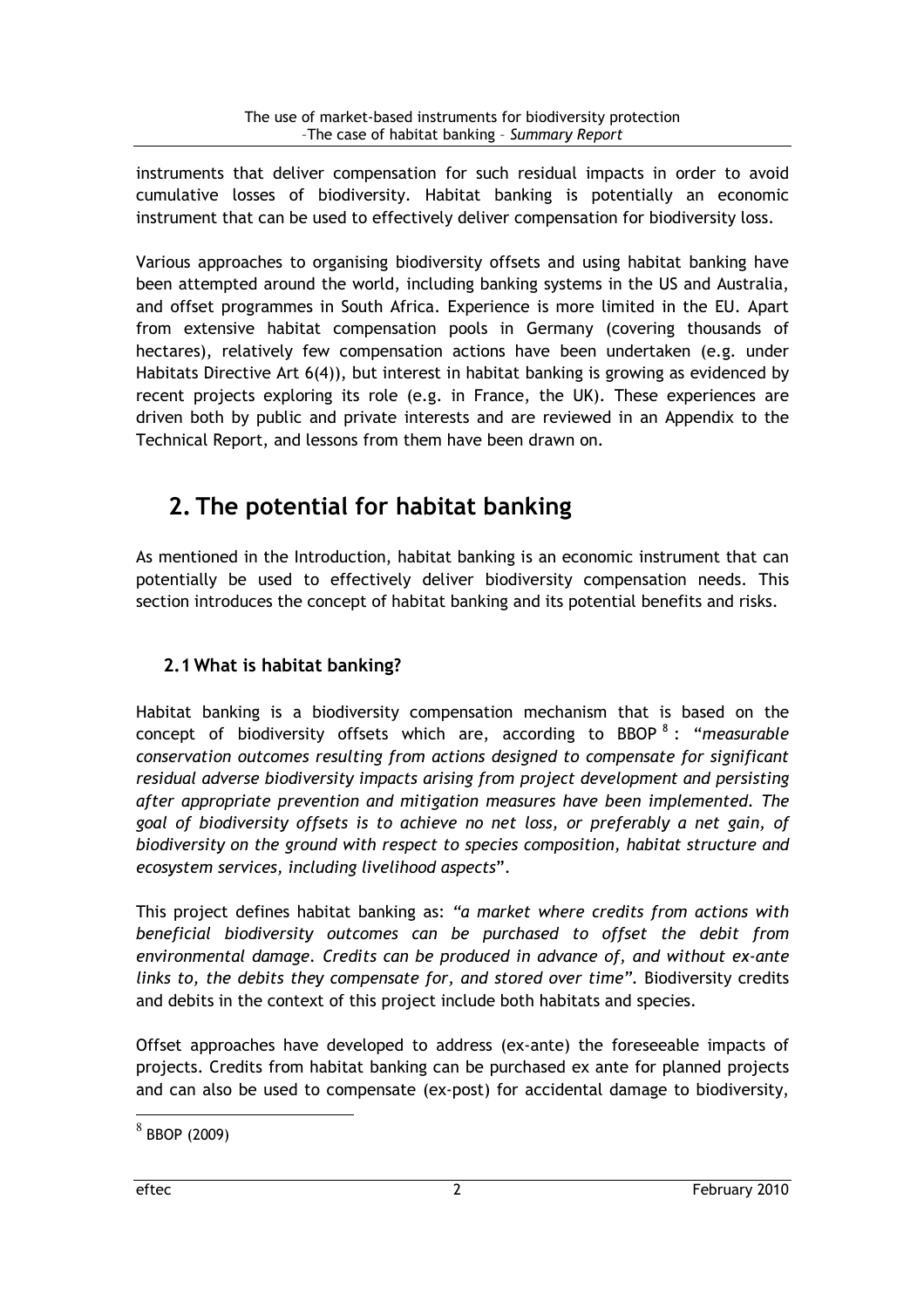for example due to pollution incidents under the Environmental Liability Directive (ELD).

Actions that create credits include the restoration or creation of habitats or measures that enhance the viability of species populations (e.g. removal of alien predators). They can also include the protection of valuable habitats that are at risk of loss or degradation (the so-called averted-risk offsets), even though the additionality that these actions may provide is a complex issue (see Section 4.2). Additionality of an action refers to the requirement that the outcomes it delivers would not have occurred without the action.

In the case of offsets, the debit and credit are quantified separately for each and every case (even though offset delivery may be undertaken in a single location to satisfy demand for more than one offset requirement). This is not the case in habitat banking: credits can be assessed once, created in different quantities and locations and stored. They need not be designed to match exactly a given debit at the time of creation. This independence of credits from debits at the creation stage is the key feature distinguishing habitat banking from offsets.

## 2.2 Current drivers of habitat banking in the EU

There are currently different drivers of demand to offset residual biodiversity damage. Predominantly these relate to legislation for biodiversity conservation and planning laws, in other words, legislation that requires mandatory biodiversity compensation for residual impacts. At present EU legislation is limited to protected areas (such as Natura 2000 sites under the EU Habitats Directive (HD)) and the incidents covered by the EU ELD. An analysis of the legal framework suggests such compensation measures are normally strictly regulated and must be project-specific offsets that are like-forlike and normally within or close to the project development site (more so for the HD).

At a national level, planning and environmental impact assessment procedures enable the development of compensation measures for residual impacts (e.g. that are part of the project proponents' development proposals after appropriate application of the mitigation hierarchy<sup>9</sup>). Currently in EU Member States, legal requirements for such measures, and their enforcement, are variable.

In addition to these, commercial considerations, such as the management of business risks and liabilities, access to investments, accreditation requirements, public

 $^9$  The mitigation hierarchy is a principle that actions should be taken in the following priority order – where appropriate: (i) avoidance of impacts; (ii) minimisation of impacts; (iii) rehabilitation / restoration measures taken on the ecosystems impacted; and (iv) compensation measures for significant adverse residual impacts.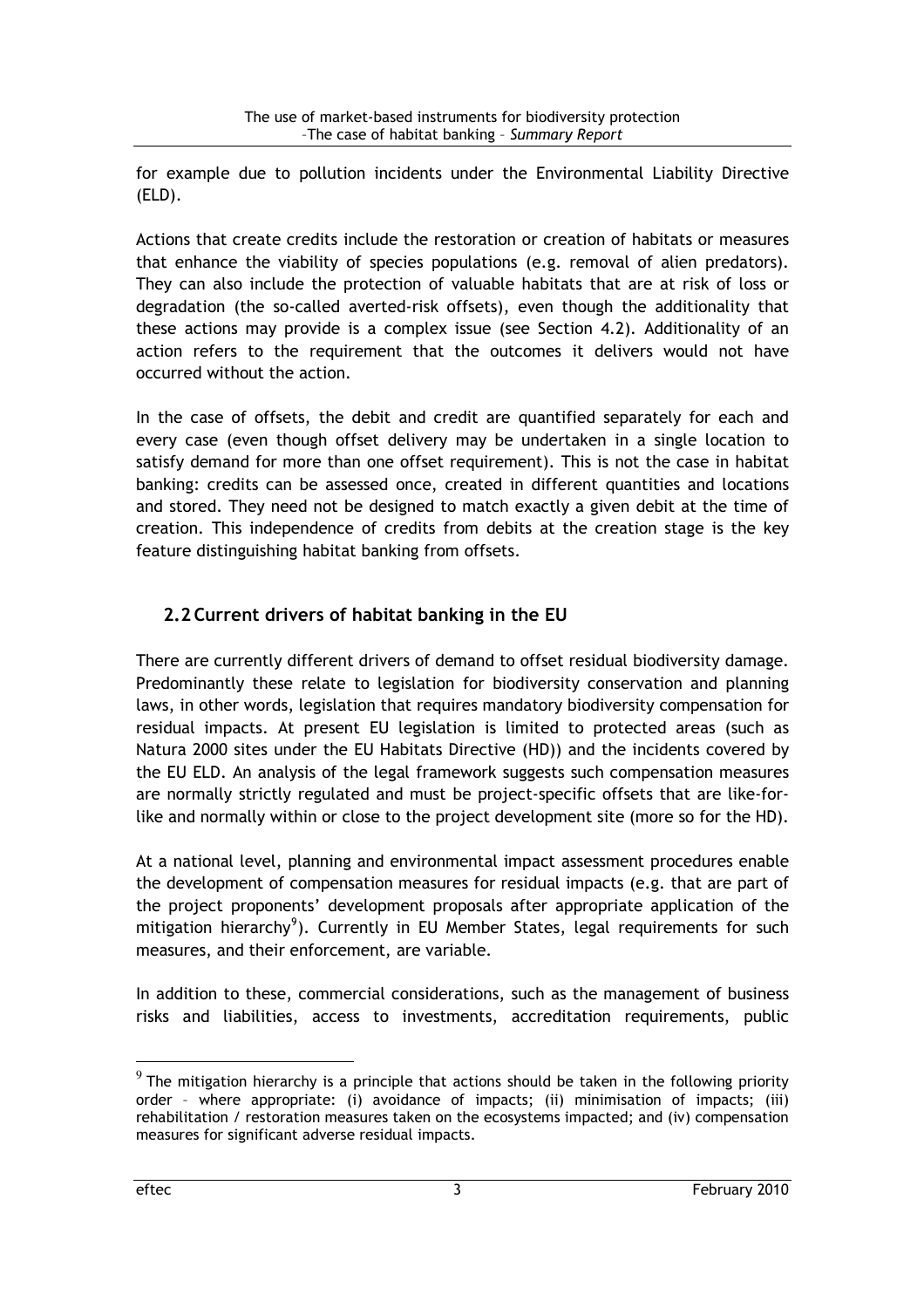relations and Corporate Social Responsibility (CSR) objectives also create incentives for 'voluntary' demand for offsets.

Currently, the potential demand for credits may be insufficient to support a market because of the:

- Strict like-for-like compensation requirements under the Habitats Directive (described below in Section 3.1);
- Limited enforcement of most national compensation laws and regulations (including the ELD);
- Varying levels of protection and enforcement (e.g. through impact assessments and planning processes) in different parts of the EU for biodiversity that is not strictly protected by EU legislation; and
- Unpredictable and fluctuating levels of voluntary activity.

However, if appropriately regulated and formalised, the market could benefit from dynamic effects: by creating more efficient compensation mechanisms, habitat banking could lead to better enforcement of compensation requirements where previously impracticalities or cost concerns were a barrier.

## 2.3 What are the potential benefits of habitat banking?

A range of economic benefits from habitat banking can be identified, relating to economies of scale, reduced transaction costs (both of regulation and of pairing up buyers and sellers) and the introduction of a market incentive for biodiversity conservation on private land. Analysis based on economic theory and practice (summarised in Table 2.1 below) finds that habitat banking compares favourably to other market based policy instruments for biodiversity. This favourable comparison is contingent on it being possible to design an efficient system, which balances regulatory controls of risks (see Section 2.4) with freedom for the market to operate.

The market created by habitat banking could be similar to that created by tradable permits for units of emissions. However, unlike some environmental goods (like carbon), the unit value of credit provision in habitat banking will be location specific. For biodiversity, not only the cost and price of a unit of biodiversity credit are different but the biodiversity value of that credit is also location dependent due to the heterogeneous nature of habitats and species. Thus credits in some locations are likely to be more valuable in biodiversity terms than in other locations, and hence providing the credit on the same or near the site that is damaged may not be the most effective compensation measure.

Assuming variation in the costs of restoration or conservation, across "similar/equivalent" habitats, it may be more cost-effective to allow off-site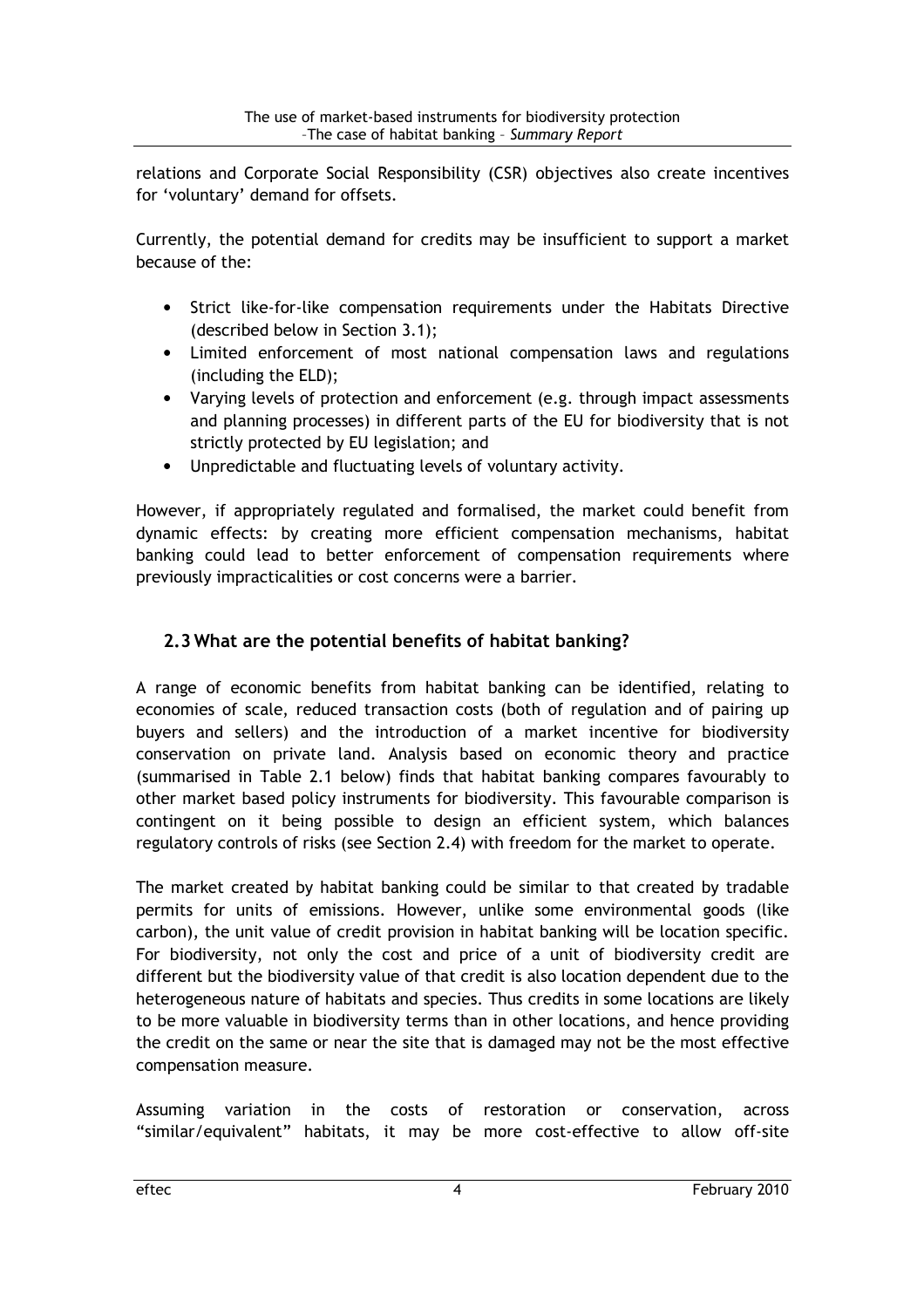compensation than to deny further conversion of habitat to other uses. Moreover, to the extent that compensation actions exhibit economies of scale, it may be even more cost-effective to allow banking or other forms of providing larger scale compensation rather than require case-by-case (smaller) offsets. Thus habitat banking can enable economies of scale to be realised in terms of reduced cost of generating each unit of credit.

There are also potential major ecological benefits (or ecological returns to scale) from habitat banking, relating to:

- More effective, and in some cases ex-ante (and therefore more reliable), delivery of existing biodiversity policy objectives and of compensation requirements;
- Greater impacts and increased long-term viability of large-scale measures (also potentially from pooled<sup>10</sup> offsets);
- Reduced habitat fragmentation from strategic and selective placement of compensation measures (e.g. to link up, increase the size of, or buffer Natura 2000 sites);
- The option to trade up measures to address higher conservation priorities, and
- The opportunity to efficiently address cumulative impacts from small-scale or low impact developments for which there is no legal requirement for compensation.

While the only way to really know if a market can work is to establish it and see, there must be sufficient chance of policy success for its establishment to be a worthwhile Government and business activity. It is expected that demand for credits for restorable habitats that are subject to predictable rates of degradation and loss (e.g. inter-tidal saltmarshes from port developments and flood defence schemes), and some strictly protected species (e.g. Great Crested Newt) would generate enough demand to support a habitat banking market. Therefore, we consider habitat banking has a sufficient chance of success to be a reasonable policy instrument to pursue.

 $10$  The collective organisation of resources to deliver compensation requirements for debits from more than one source, usually ex-post of damage. They have some features of habitat banking (like economies of scale), but not others (they do not produce a market for the supply credits).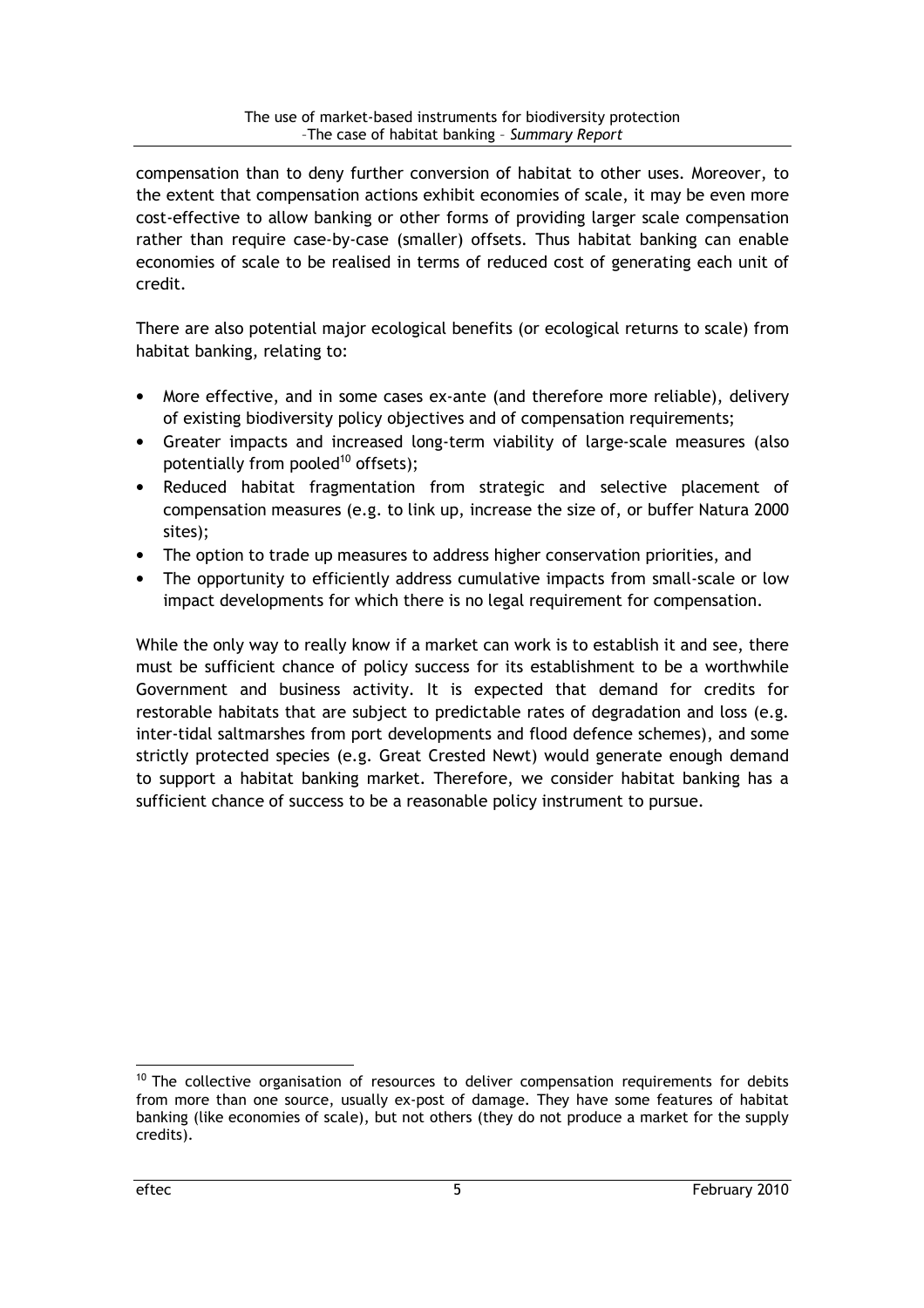| Table 2.1: Comparison of habitat banking to other relevant market based instruments |                   |                         |                           |                     |                                    |                       |                  |
|-------------------------------------------------------------------------------------|-------------------|-------------------------|---------------------------|---------------------|------------------------------------|-----------------------|------------------|
| Instrument                                                                          |                   |                         | <b>Economic Rationale</b> |                     | <b>Environmental Effectiveness</b> |                       |                  |
| <b>Type</b>                                                                         | <b>Theory</b>     | <b>Practical Issues</b> | <b>Burden</b>             | Gain                | Efficiency                         | <b>Effect</b>         | Long-term        |
| <b>Habitat</b>                                                                      | • Polluter pays   | • Careful design        | • Private finance         | • Avoid             | • Economies of                     | • No net loss         | • Direct         |
| banking                                                                             | • Can deliver     | of system               | • Successfully            | biodiversity loss   | scale at several                   | • Potential for       | resources to     |
| <b>Features</b>                                                                     | fixed policy      | essential,              | implements                | • Possibilities for | stages of                          | net gain              | conservation     |
|                                                                                     | objective (e.g.   | especially rules        | polluter pays             | Trading $up11$ or   | compensation                       | • Incentive to        | priorities (e.g. |
|                                                                                     | no net loss),     | on equivalence,         | • Risk of non-            | other strategic     | • Potential financial              | conserve              | valuable         |
|                                                                                     | but cost (price)  | monitoring and          | additional                | objectives          | and ecological                     | biodiversity          | habitat or       |
|                                                                                     | can fluctuate.    | evaluation              | actions                   |                     | benefits                           | • Difficult to        | climate          |
|                                                                                     |                   | • Over designed         |                           |                     | $\bullet$ Reduced                  | assess for            | change           |
|                                                                                     |                   | market may not          |                           |                     | transactions costs                 | long-term             | adaptation)      |
|                                                                                     |                   | function                |                           |                     |                                    | credits               |                  |
| Comparison                                                                          | Favourable        | Acceptable              | Favourable                | Favourable          | Acceptable                         | Favourable            | Favourable       |
| of habitat                                                                          | HB has fixed      | • Potential             | • No additional           | • HB gives          | • HB creates market                | $\bullet$ Potentially | • Mechanisms to  |
| banking                                                                             | objectives        | problems                | cost to public            | individuals         | incentives at                      | creates               | ensure           |
| (HB) to                                                                             | (NNL), but price  | shared by HB            | sector (other             | incentive to go     | several stages of                  | efficient             | permanence       |
| other MBIs                                                                          | fluctuates -      | and other               | than regulatory           | beyond              | biodiversity                       | system for            | can be built     |
|                                                                                     | appropriate to    | instruments             | costs, which              | minimum             | conservation                       | delivering            | into system      |
|                                                                                     | heterogeneous     | targeted at             | can be                    | compensation        | process                            | compensation          | • Unclear        |
|                                                                                     | resource like     | biodiversity            | recovered from            | requirements        | • Detailed design                  | requirements          | incentives for   |
|                                                                                     | biodiversity and  |                         | HB providers).            | • Design for        | and oversight may                  | • Environmental       | long term        |
|                                                                                     | thus likely more  |                         | • Minimal                 | biodiversity        | raise transactions                 | outcome fixed         | monitoring       |
|                                                                                     | efficient for     |                         | deadweight loss           | policy needs        | costs.                             | at baseline (no       |                  |
|                                                                                     | biodiversity than |                         | • Competition             | possible.           |                                    | net loss) (in         |                  |
|                                                                                     | a tax-based       |                         | minimises                 |                     |                                    | theory)               |                  |
|                                                                                     | solution.         |                         | prices                    |                     |                                    |                       |                  |

 $^\text{11}$  Process through which compensation delivers biodiversity credits of greater value (e.g. more threatened conservation status) than that damaged.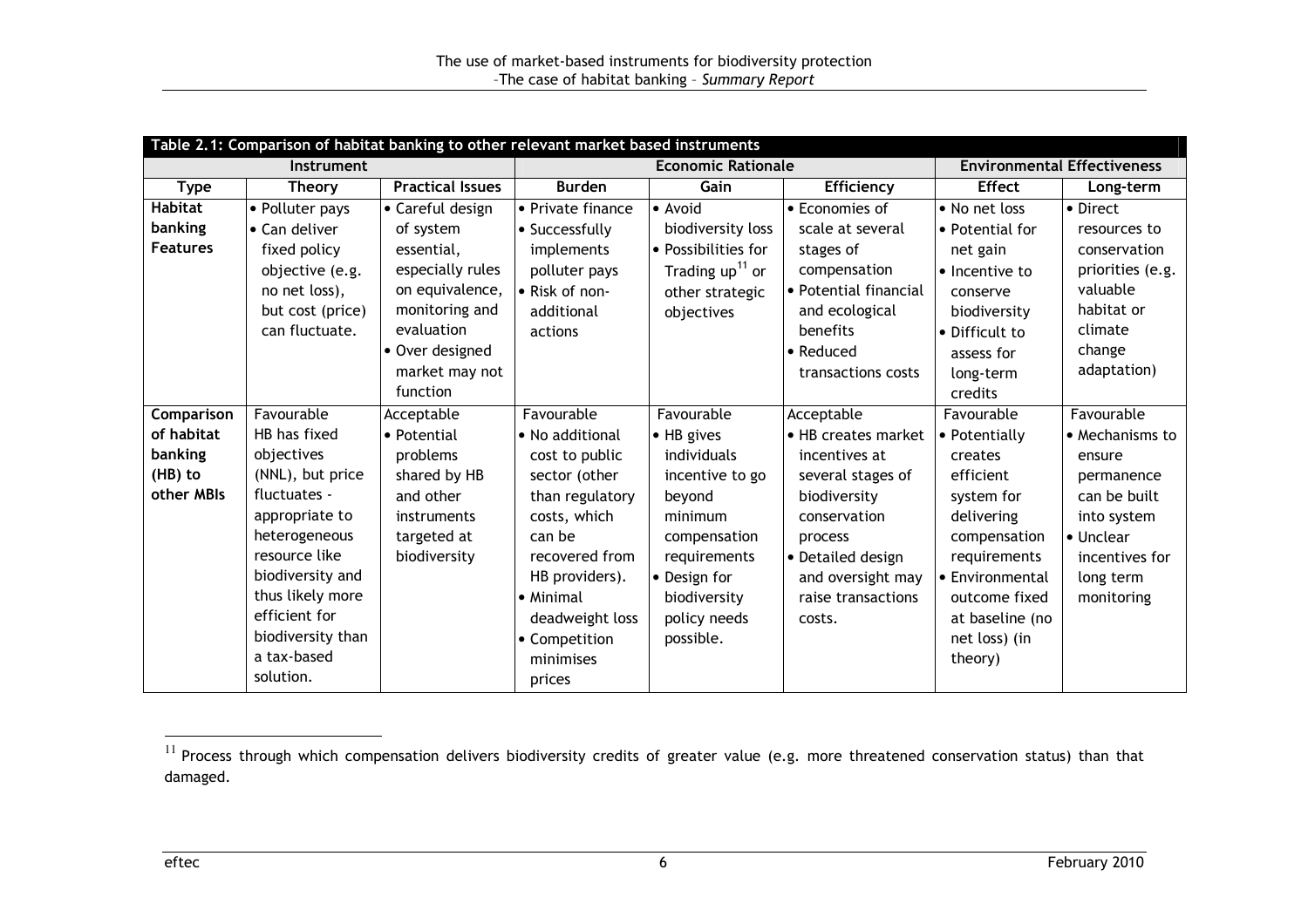## 2.4 What are the potential risks of habitat banking?

There is a series of theoretical and practical risks to achieving biodiversity objectives with habitat banking that could lead to unintended economic costs and environmental consequences. Although some of these are risks that apply to any policy poorly designed and/or implemented, they still need to be addressed in the design of an effective and efficient habitat banking system. Three risks are outlined here.

The first risk is the potential for habitat banking to introduce perverse incentives, such as what has been termed as 'licence to trash'. This is the case if habitat banking leads to approval of damaging developments that would not have been permitted in the absence of compensation options. This and a number of other perverse incentives are discussed in more detail in Section 4.1.

The second risk is associated with the difficulties of ensuring additionality. Credits sold in a habitat banking system may not in fact be additional but simply displace activity, i.e. when biodiversity enhancements sold as credits would have happened anyway. The stronger and more efficient the existing biodiversity conservation practices are, the harder additional conservation actions may be to supply, as more actions are expected to happen anyway, and therefore, the more stringent rules will be needed to define additionality of credits. For example, if enhancement measures to existing Natura 2000 sites were to be counted as credits, there is a major risk that this can displace Member States' legal obligations to achieve favourable conservation status as stated in the Directive. This issue is discussed further in Section 4.2.

Additionality can also be compromised if policy actions are displaced or there is leakage of damaging activities. Mandatory conservation actions, which should be independent of damage to other biodiversity resources, do not generate additional credit and hence should not be funded through habitat banking. Leakage can occur for compensation measures that generate credit by averting risk. This can arise where the additional areas of habitat protected to generate such credit do not obviate a threat (e.g. from mineral extraction), but merely displace it to another area.

The third risk is potential resistance to offsets and banking from developers or other stakeholders. As with any new environmental policy, some stakeholders are likely to oppose the imposition of new restrictions on habitat conversion on the (disputable) grounds that this could bring increased financial and bureaucratic costs and therefore slow economic growth and reduce employment. However, as a market mechanism, habitat banking works to internalise environmental costs in a least-cost manner, and to the extent that it helps apply existing legal requirements in a lower-cost fashion (via reduced transactions costs), it is likely to attract support. Other stakeholder objections to habitat banking (voiced mainly from communities and environmental NGOs) may include concerns about a credit being is too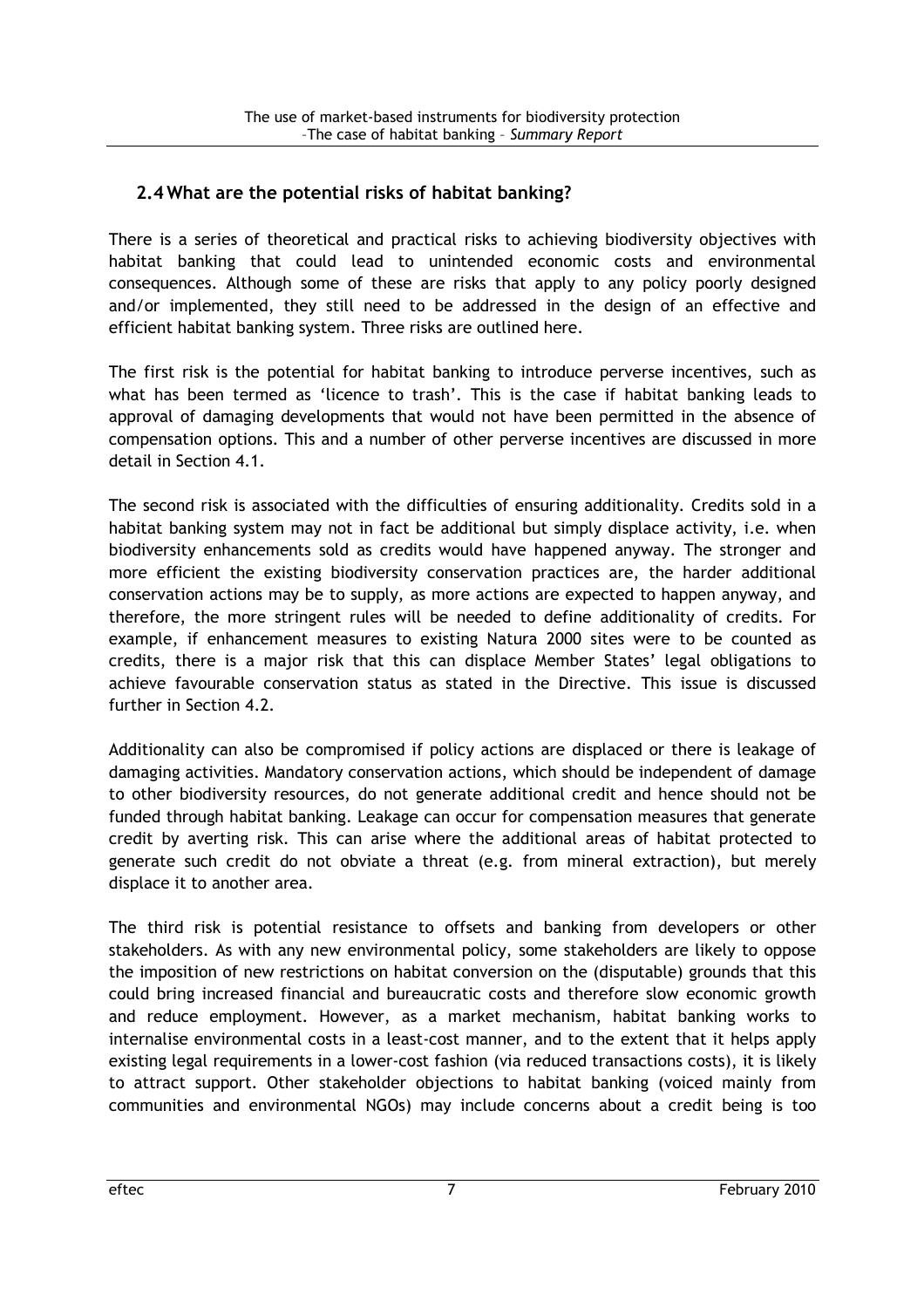distant from the debit for communities to continue to realise certain benefits (e.g. recreation) from it.

The precautionary principle should be applied in the management of risks. For example, higher (than 1) compensation ratios (between debits and credits) can be used in relation to risks that credits are not additional, and credit suppliers can be required to provide a financial bond against the risk that environmental enhancements or other actions are not delivered successfully. Guidelines for managing these and other risks are discussed in Section 4 of this report, and in the Technical Report.

## 3. Suggested features of a habitat banking system

This Section outlines the key design features for a potential habitat banking system in the EU. It presents the overall system design in terms of the role of habitat banking within the overall biodiversity policy, different tiers of trade possible, different actors in the habitat banking market and what could be traded, where and when.

## 3.1 Overall system design

The overall system design is the product of the existing drivers for demand (as outlined in Section 2.2) and the benefits habitat banking could provide. This creates three different ways that credits within a habitat banking system could potentially support EU biodiversity policy objectives, particularly regarding the achievement of no net loss:

A. Providing credits to meet the requirements of the current legislation at EU level. The first relevant context is compensation for residual impacts on Natura 2000 sites. However, Article 6(4) HD specifies strong like-for-like rules that mean credits will have to be specific to the type, location and scale of debits (biodiversity damage)<sup>12</sup>. This restriction is likely to reduce (but not eliminate) the opportunities for habitat banking, and means that equivalence must be determined through bespoke assessment of each case. Our analysis of major infrastructure development types in the EU suggests that there would be little demand from Natura 2000 compensation requirements for the types of credit that most habitat banks would provide.

HD articles concerning the conservation of important landscape features (Art 10) and strictly protected species (Art 12) imply the objective of no net loss of such features and species, but do not explicitly require compensation actions. Improved and strengthened guidance recognising a role for compensation for residual biodiversity damage in relation

<sup>&</sup>lt;sup>12</sup> Under Natura 2000, compensation measures tackle significant impacts (that have to be avoided as much as possible) and are envisaged only in the absence of alternative solutions and if the project can justify imperative reasons of overriding public interest.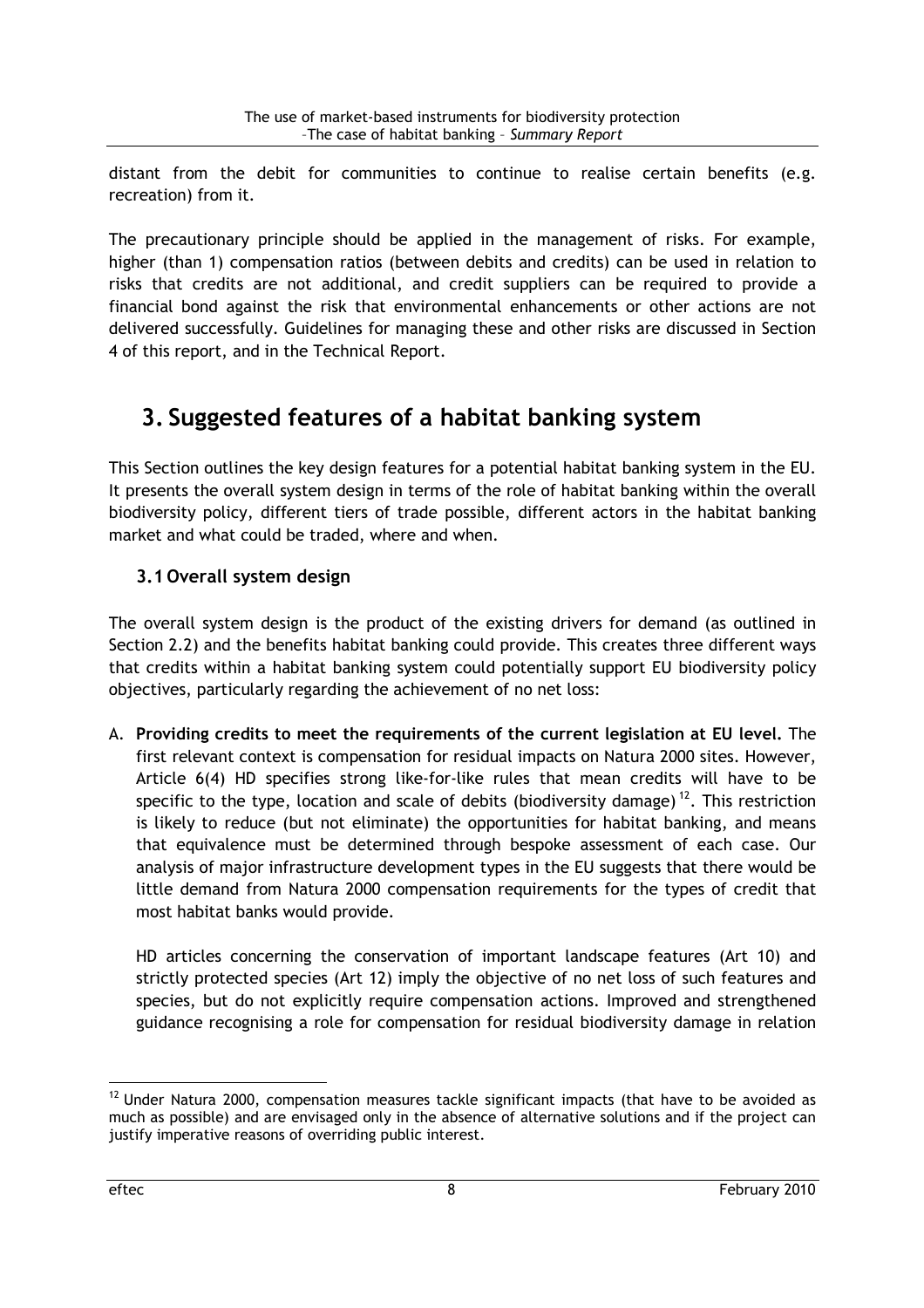to these Articles could potentially stimulate substantial demand, but this would depend on individual Member State's interpretation and implementation in national laws/policies.

The ELD requirements for compensation can be viewed as less stringent than HD in terms of having a like-for-like ecological match, though care still needs to be taken to ensure habitat banking achieves no net loss. However, ELD's scope is more extensive as it defines types of off-site compensation (to compensate when remediations are not fully effective and/or for interim loss). Therefore habitat banking is more likely to be suitable for ELD (including interim losses) than HD, but ELD related credit demand may also be low and unpredictable. The Directive has so far not yielded a significant number of cases in most Member States due to the slowness of transposition and implementation. In addition, the primary objective of ELD is prevention of incidents by making the financial cost of likely damaging activities greater to those undertaking them, and hence it may lead to more prevention rather than more compensation actions.

The EIA and SEA Directives are also potentially relevant here, as they provide many of the steps required to identify debits, even though at present they do not lead to much actual compensation activity.

- B. Providing credits to offset residual damage on species populations and their habitats, which are of conservation importance, but for which compensation is not currently a legal requirement. Here, new EU-wide regulatory drivers would be required to create demand for credits to compensate for residual impacts on biodiversity. Although such requirements exist in some Member States (e.g. through planning regulations), their strength and enforcement are currently variable. This would be further strengthened by policies that require no net loss of biodiversity. The important nature of the conservation resources affected would require bespoke calculation of equivalency between debits and credits.
- C. Providing credits to offset cumulative impacts on biodiversity that are currently not covered by any legal requirements. Such impacts are often insignificant when considered in isolation, but when considered cumulatively are a significant factor in ongoing biodiversity declines in the EU. New legal drivers would be needed to generate demand beyond what there would be voluntarily. The credit trade for this type of damage needs to be simpler to reduce transaction costs since the individual low level impacts (e.g. housing developments on previously agricultural land or damage covered by ELD but not deemed significant) may not justify bespoke calculation of equivalency between debits and credits.

As the above discussion implies, the different mechanisms within a habitat banking system should be applied according to the conservation status of the biodiversity impacted, the scale of damage and the options for compensation (e.g. additionality and feasibility of protection and/or restoration). For example, risk aversion offsets are likely to have greater risks of not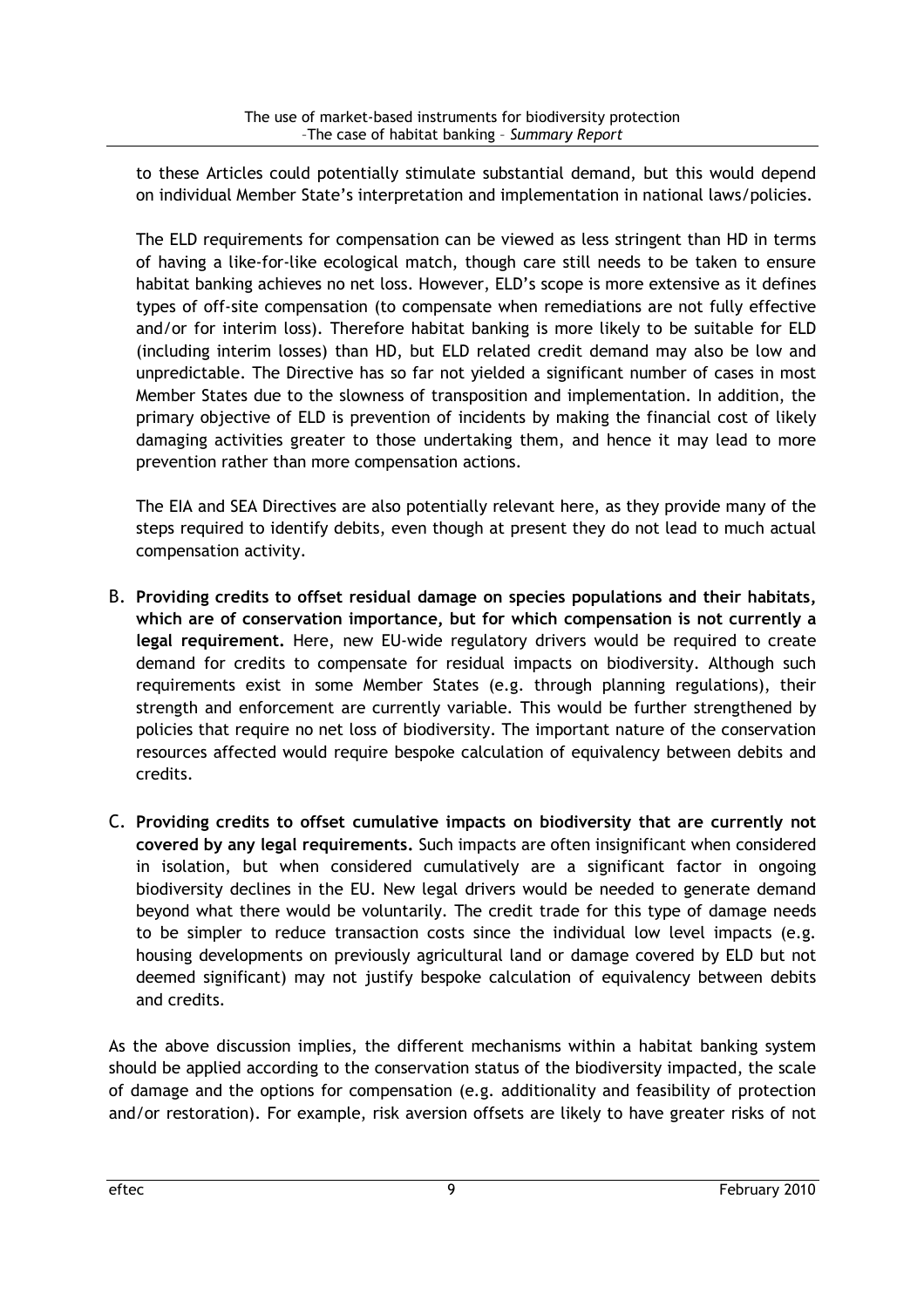being additional in the long-term in the EU, and need to be strongly justified and/or used as a last resort. These features are the axis of Figure 3.1 below. Compensation measures are more appropriate where they address residual impacts on biodiversity components further toward the bottom left of the diagram – when the biodiversity is more widespread/less threatened and there are more compensation options (additional protection, restoration or re-creation). Towards the top right of the diagram, biodiversity is of very high value and even irreplaceable, thus equivalency of credits cannot be ensured. This type of biodiversity is not suitable for habitat banking and strong legal instruments need to be in place to protect these resources and avoid impacts on them.



Figure 3.1: Appropriateness of compensation in relation to the type/importance of impacted biodiversity and availability of reliable compensation options $^{13}$ .

There needs to be further analysis on how to define the boundaries between the categories in Figure 3.1, involving guidance criteria and expert judgement, in terms of differentiating between different types of biodiversity. International and national conservation actions, lists of endangered species and habitats and so on will be helpful here.

Table 3.1 provides further detail on different aspects of the biodiversity – compensation options combinations presented Figure 3.1. It outlines the current compensation regime that applies to them and also indicates the possible future regimes that need to be in place for

<sup>&</sup>lt;sup>13</sup> Adapted from BBOP (2009).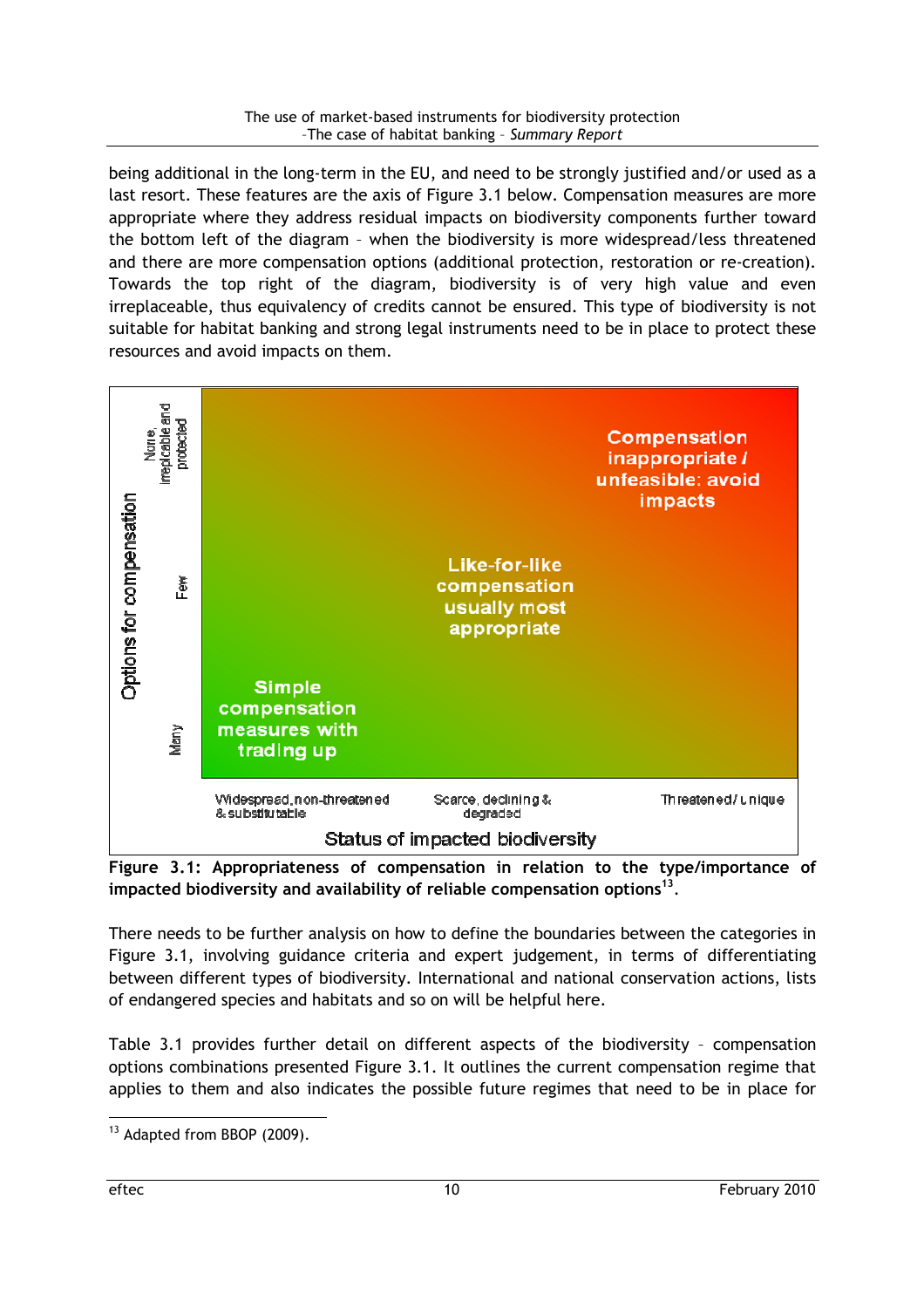habitat banking to be appropriate and to function. Finally, the table concludes with an indication of whether and what type of habitat banking would be appropriate in each case.

Thresholds between the categories in Table 3.1 need careful definition, based on existing thresholds in current laws and policies where possible and appropriate. The threshold between categories III and IV is particularly complex, and may require new thresholds to be defined to distinguish between biodiversity falling into each. For example, there are species that are widespread in the EU but rare in particular countries, so the appropriate level for categorisation would need to be decided.

Trading between categories in Table 3.1 can occur only if credits are purchased from a higher category ('trading-up' from the right of the table to the left). It is not appropriate to purchase a credit from a category that is lower than that of damaged biodiversity that is being compensated (no 'trading-down' from the left of the table to the right).

Three types of compensation mechanism emerge the above discussion summarised in Table  $3.1^{14}$ 

- Bespoke offsets (for category II in Table 3.1) where strictly regulated compensation is required due to legal instruments but compensation options are limited. Debit needs to be calculated specific to the damage case and credit needs to be created also specifically. These offsets will be too limited in number and case-specific to predict and prepare credit for in advance. Therefore, this type of damage will be outside the scope of habitat banking.
- Credit trading with bespoke equivalence methods (for category III and in some cases category II in Table 3.1) – where compensation for residual damage is encouraged or required due to policy instruments (such as impact assessment and planning processes), there are appropriate reliable compensation options and credits can be estimated in advance. Debits and credits need to be assessed on a damage specific basis, using the most appropriate methods to the case (bespoke equivalence methods). There is currently some demand for trade, but this would be significantly increased by an EU No Net Loss (NNL) policy underpinned by strengthened, or where necessary new, legislation.
- Credit trading with simple checklist-based assessment of debits (for category IV in Table 3.1) – where compensation is currently not required but could be encouraged by an EU NNL policy and new legislation, and individual debits would be too small to justify estimating bespoke equivalence in detail, debits could be determined using a pre-defined list of biodiversity features. The purpose is to keep the transaction costs sufficiently low to ensure cumulative effects that are not compensated at the moment are compensated

<sup>&</sup>lt;sup>14</sup> Note that Category I in Table 3.1 is not suitable for any form of offsetting or credit trading. No negative impact should be allowed.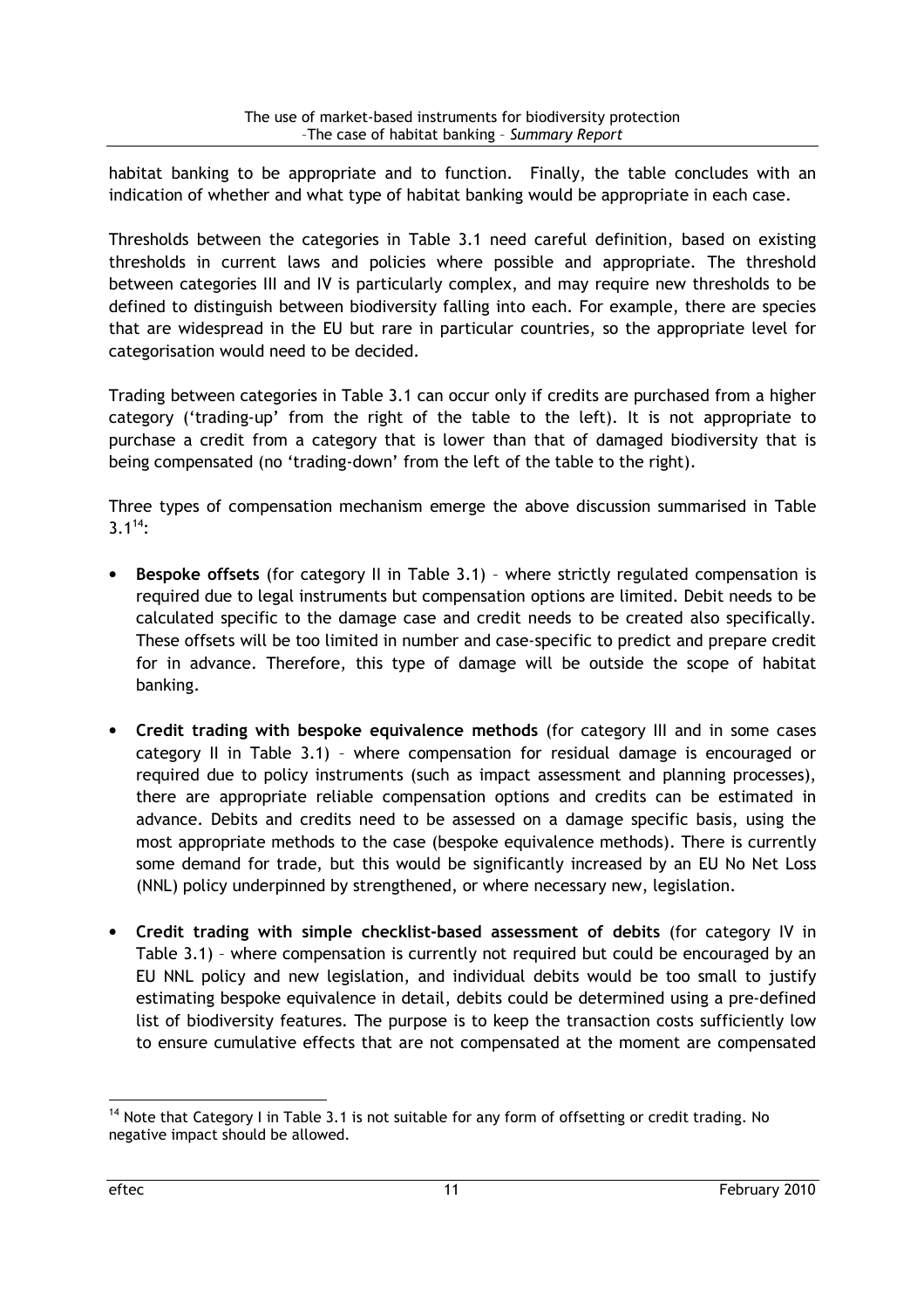under a habitat banking system. Here debits could be compensated through three methods:

- i. Purchase of equivalent credits in a habitat banking system, with equivalence also assessed through pre-determined rules;
- ii. Purchase of credits over-the-counter from a public agency (which manages the supply and price of credits); or
- iii. A fee in lieu of credit system, with payments made to an independent fund, which would purchase credits from habitat banks to offset several debits at once.

Methods (i) and (ii) are carried out in Victoria, Australia. In (iii), the suggested independent fund would have sufficient credit buying power to pursue strategic conservation priorities to maximise the benefits of delivering no net loss. However, such a fund would need to be carefully designed to guard against possible risks of introducing fee-based systems, including political interference, by:

- Being legally constituted with multi-stakeholder governance (i.e. not a purely government run body);
- Having the sole purpose of using the fees to ensure no net loss (and wherever possible, net gain) of biodiversity; and
- Having an obligation to adjust damage costs according to the costs of purchasing credits, to ensure that fee-levels remain adequate to implement no net loss of biodiversity.

Bespoke offsets are outside the scope of habitat banking. The other two mechanisms estimate the credits in the same way but differ in the way debits are estimated and credits are purchased. While for credit trading, equivalency rules and methods would need to be implemented in full, in a checklist-based system pre-determined checklists and/or menu of values could be used. Section 3.3 provides further discussion on this in addressing the question of what is traded.

Many aspects of Table 3.1 need to be examined in detail, and an expanded version of the Table appears in the Technical Report. In particular the effectiveness of the system will be dependent on:

- Accurate assessment of the status of biodiversity by types and the likely impacts;
- Clear definition and enforcement of thresholds for the level of damage that is significant enough to trigger compensation requirements;
- Reliable assessment of the potential risks and benefits of compensation options generating credits; and
- Appropriate implementation of the mitigation hierarchy.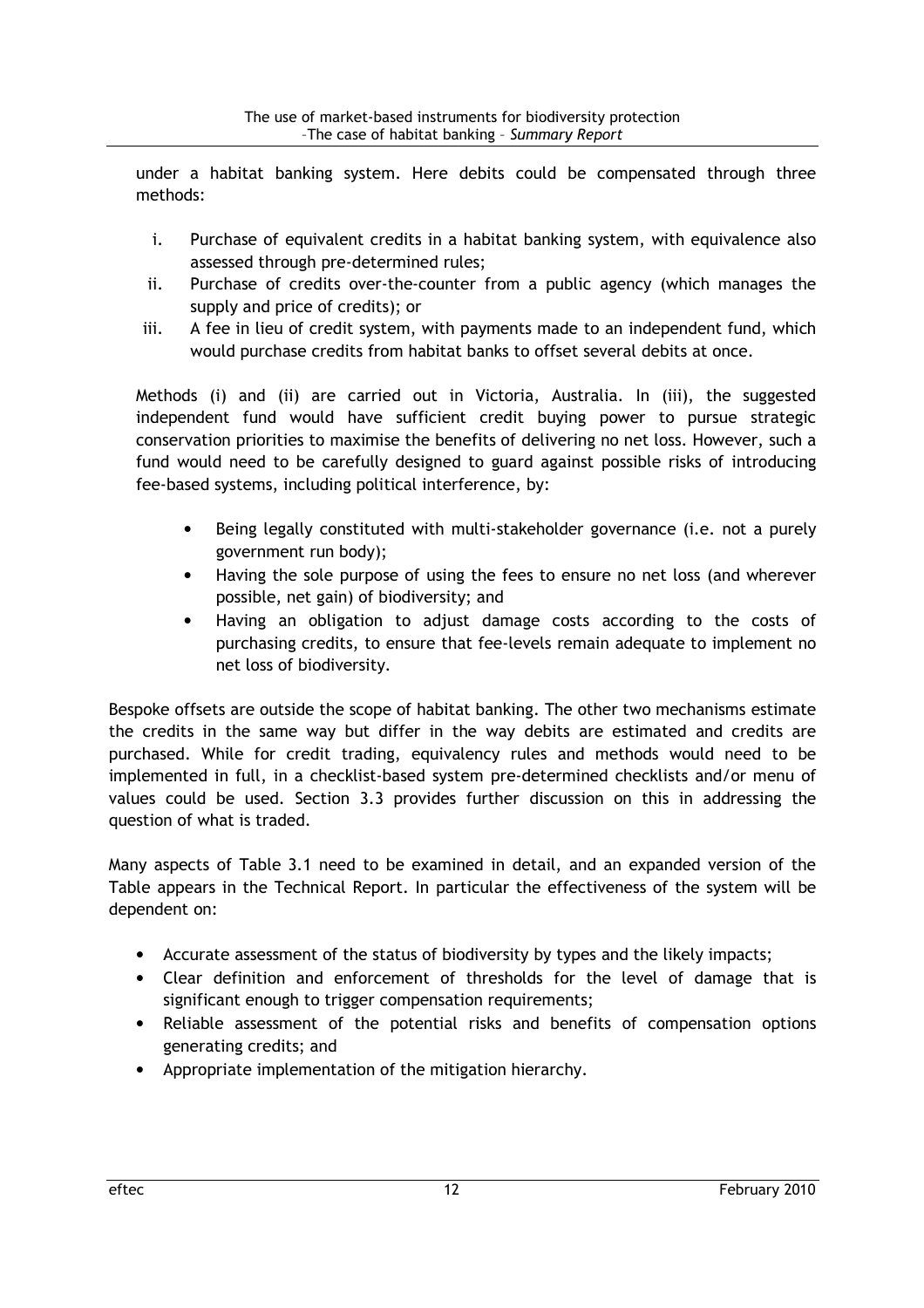| Table 3.1 The different aspects of a habitat banking system according to the conservation status of the biodiversity involved |                                                                                                                                |                                                                                                                   |                                                                                                                                                              |                                                                                                                                                  |  |
|-------------------------------------------------------------------------------------------------------------------------------|--------------------------------------------------------------------------------------------------------------------------------|-------------------------------------------------------------------------------------------------------------------|--------------------------------------------------------------------------------------------------------------------------------------------------------------|--------------------------------------------------------------------------------------------------------------------------------------------------|--|
| <b>Biodiversity</b><br>categories                                                                                             | I. Critical<br>(irreplaceable)<br>and protected                                                                                | II. Threatened and strictly<br>protected<br>(e.g. HD habitats/species)                                            | III. Scarce or declining and<br>unprotected<br>(e.g. in national Biodiversity<br><b>Strategies and Action Plans)</b>                                         | IV. Widespread<br>Widespread, stable, common, of<br>sub-national significance                                                                    |  |
| <b>Current Features</b>                                                                                                       |                                                                                                                                |                                                                                                                   |                                                                                                                                                              |                                                                                                                                                  |  |
| Legal status                                                                                                                  | Under strict international protection (e.g. HD) for<br>habitats and species features, and/or equivalent<br>national protection |                                                                                                                   | Not legally protected, but often<br>recognised priorities for conservation<br>and presence taken into account in<br>impact assessment /planning<br>processes | Limited or none (may exist but not<br>triggered by individual impacts<br>because deemed insignificant)                                           |  |
| Compensation<br>driver                                                                                                        | Not appropriate                                                                                                                | Compensation required as<br>last resort, strict No Net<br>Loss (NNL) (e.g. in HD Art<br>6(4)                      | Conservation priorities, but planning/<br>development control processes<br>variable, NNL not always enforced                                                 | No compensation mechanism for<br>impacts individually deemed<br>insignificant or their cumulative<br>effects                                     |  |
| <b>Possible Future Features</b>                                                                                               |                                                                                                                                |                                                                                                                   |                                                                                                                                                              |                                                                                                                                                  |  |
| Compensation<br>driver                                                                                                        | Not appropriate                                                                                                                | Required as last resort,<br>strict No Net Loss (NNL)<br>(e.g. in HD Art $6(4)$ )                                  | New (or extended) mechanism to<br>ensure NNL                                                                                                                 | New (or extended) mechanism<br>to deal with cumulative impacts<br>to ensure NNL                                                                  |  |
| Damage impact<br>to trigger<br>compensation                                                                                   | Not appropriate                                                                                                                | Any significant residual<br>impact on condition of the<br>biodiversity resource, as per<br>legislation            | Any significant* residual impact on the<br>condition of the biodiversity resource.<br>*Thresholds to be defined                                              | Any residual impact as goal is to<br>achieve NNL on biodiversity, or<br>could be triggered by EIA<br>requirement                                 |  |
| <b>Potential for</b><br>compensation                                                                                          | Restoration not<br>feasible (at least<br>in reasonable time<br>frame)                                                          | Like-for-like compensation<br>required and sometimes<br>feasible through restoration<br>in reasonable timeframes. | Like-for-like or traded up<br>compensation often feasible through<br>restoration in reasonable timeframes.                                                   | Compensation normally quick and<br>straightforward, like-for-like not<br>necessary, greater benefits may<br>be provided by trading up            |  |
| <b>Potential</b><br>market                                                                                                    | None                                                                                                                           | Very small due to strict<br>regulation of potential<br>impacts.                                                   | Currently small, but potentially large<br>if new instrument in place to trigger<br>demand for credit, credit supply likely<br>to respond.                    | Currently none, but potentially<br>very large if new instrument in<br>place to trigger demand for<br>credit, credit supply likely to<br>respond. |  |
| Conclusion                                                                                                                    |                                                                                                                                |                                                                                                                   |                                                                                                                                                              |                                                                                                                                                  |  |
| Appropriate<br>compensation,<br>type of habitat<br>banking                                                                    | Debit trading not<br>appropriate<br>Could give credits<br>for trading up                                                       | Usually bespoke offsets,<br>but credit trading<br>appropriate and possible in<br>some cases                       | Credit trading (with bespoke<br>equivalence)                                                                                                                 | Credit trading (checklist-based<br>debit assessment, possible fee in<br>lieu of credit)                                                          |  |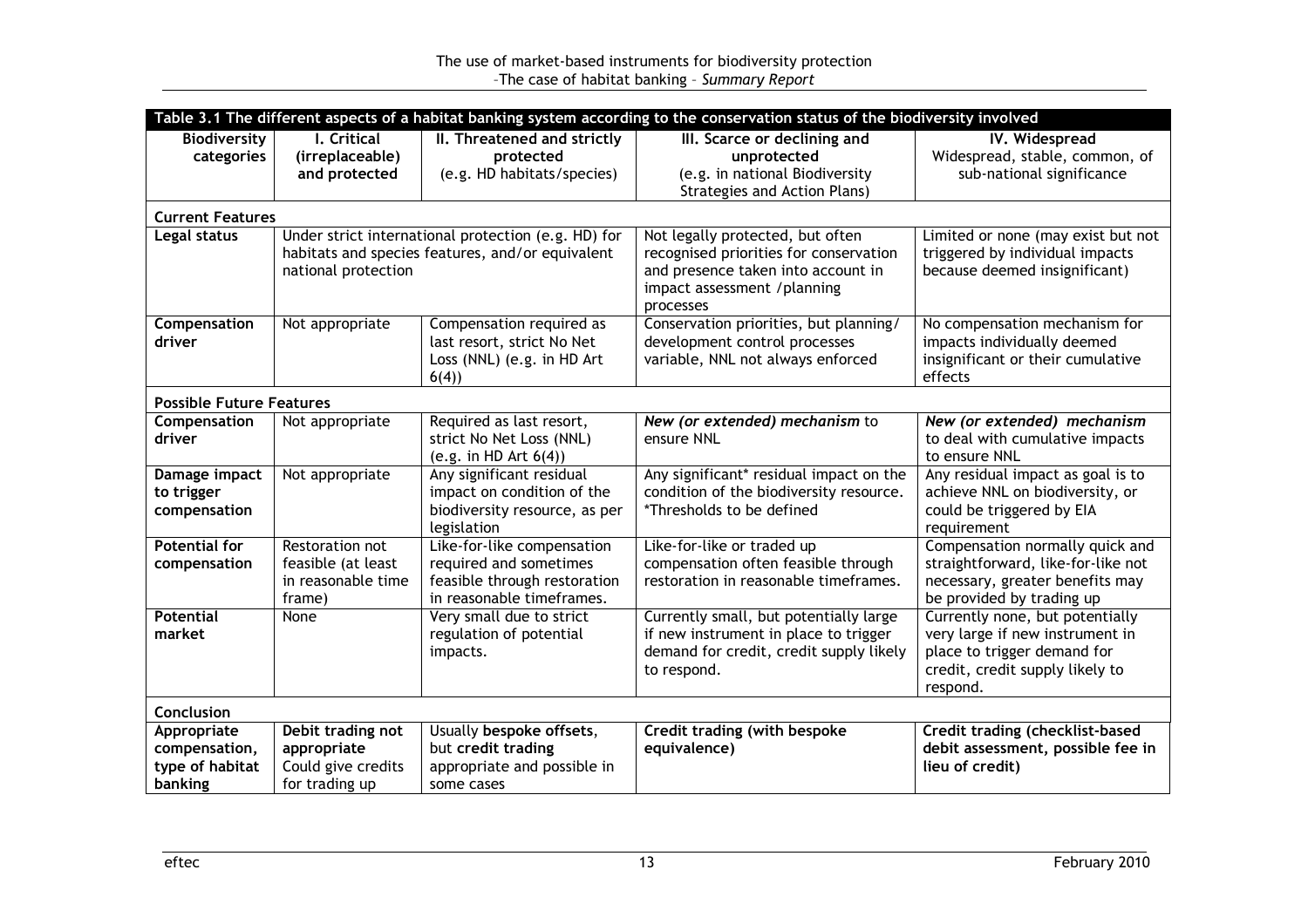## 3.2 How will habitat banking operate?

On the basis of the discussion above, in particular what is and is not appropriate for habitat banking in Table 3.1, Figure 3.2 places habitat banking within the overall context of compensation for residual biodiversity damage and shows that habitat banking is appropriate when there is damage that requires compensation but does not require bespoke offsets to be created, i.e. Categories III and IV in Table 3.1. Figure 3.3 demonstrates how credit trading using bespoke equivalency methods and checklist-based options outlined above would operate.

The figures introduce different actors in the habitat banking market: 'buyers' who seek ways to compensate the damage they cause; 'sellers' who create credits; and 'third parties' who play different roles. As a market driven by regulation, there must also be regulators who oversee the process, including the third-party roles, and ensure the system runs smoothly and is not affected by the risks outlined in Section 2.4. These actors and their roles are described in more detail in the Technical Report and summarised below.

#### • Buyers

Buyers will be those who seek ways to compensate the residual impact of their activities on biodiversity, for example developers or those liable for damage from pollution incidents. While buyers could seek compensation both because of their legal obligations or voluntarily, our analysis of the potential for habitat banking in the EU indicates that the voluntary demand will be low. Currently, outside the designated sites, legal requirements for compensation in the EU are limited to weak planning agreements, and these are not always fully enforced (and so any offsets are voluntary and driven by corporate social responsibility). This could mean that, under current conditions, demand for compensation credits are likely to be too low for a habitat banking to function extensively and hence the need for new regulation / guidance expressed in Table 3.1. So the level of demand from buyers will mainly be driven by the extent and adequacy of the enforcement of compensation laws and regulations. In the case of the checklist-based system resulting in a fee in lieu of credit, the funds would then be used to buy biodiversity credits from within the habitat banking system, making the independent body administering the fund (e.g. a Trust) a buyer.

### • Sellers

Suppliers of compensation credits will be those with suitable land for whom creating and selling credits offers profit opportunities. Establishing a habitat banking system will potentially incentivise all types of landowners and land managers (private, corporate, NGO and possibly public sector) to supply credits. Suppliers may sell the credits themselves, or through a broker acting as an agent (for example in securing credits from multiple sources to compensate for a large or complex damage case). The supply of credits will be determined, inter alia, by the feasibility of protection or restoration of the biodiversity involved, and the opportunity cost of suitable land. It will also be influenced by the ability to demonstrate additionality of the biodiversity in the credit over an appropriate timescale, and the propensity of potential credit sellers to actually enter the market.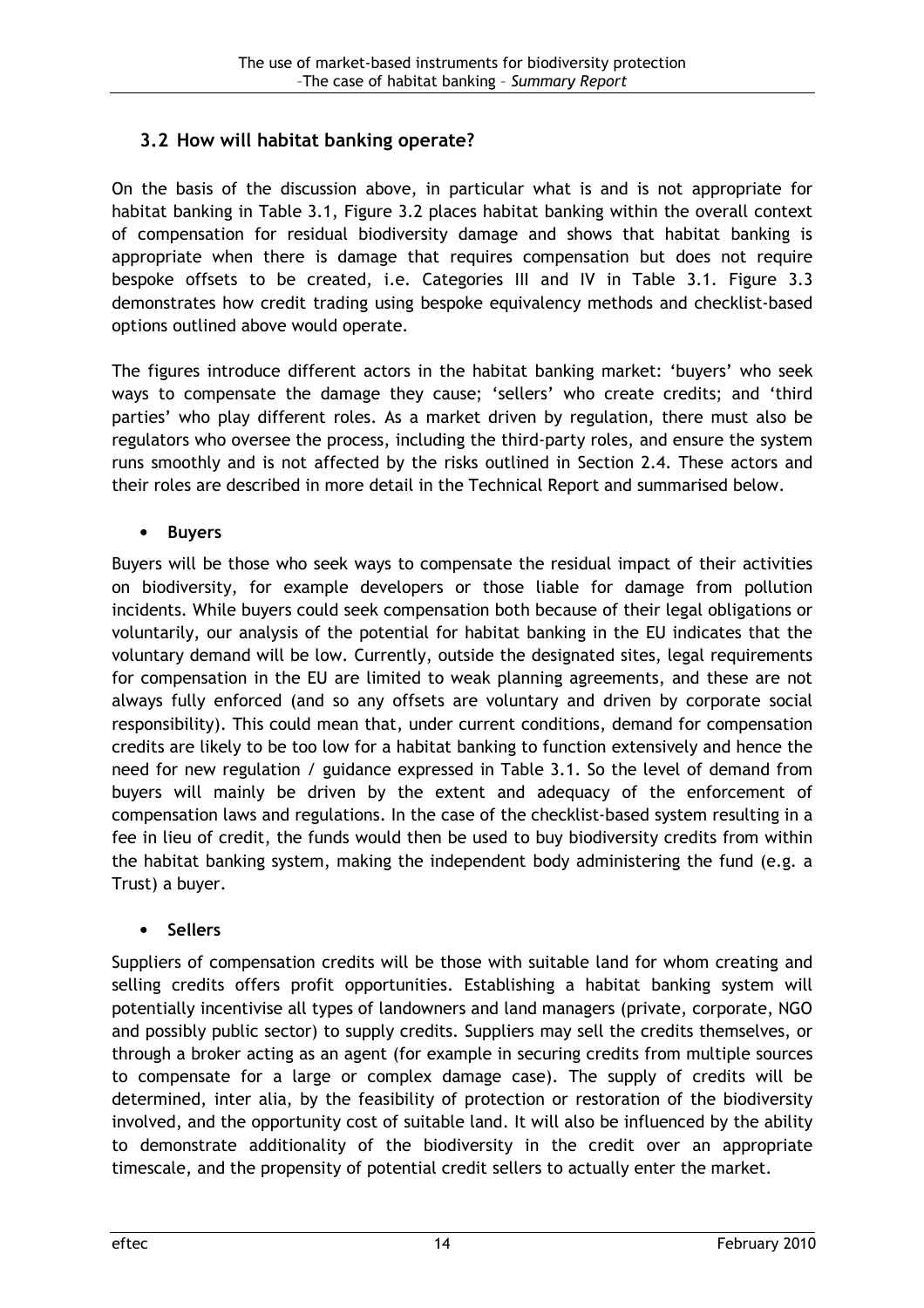

Figure 3.2: Role of Habitat Banking in Process of Compensating for Residual Biodiversity Damage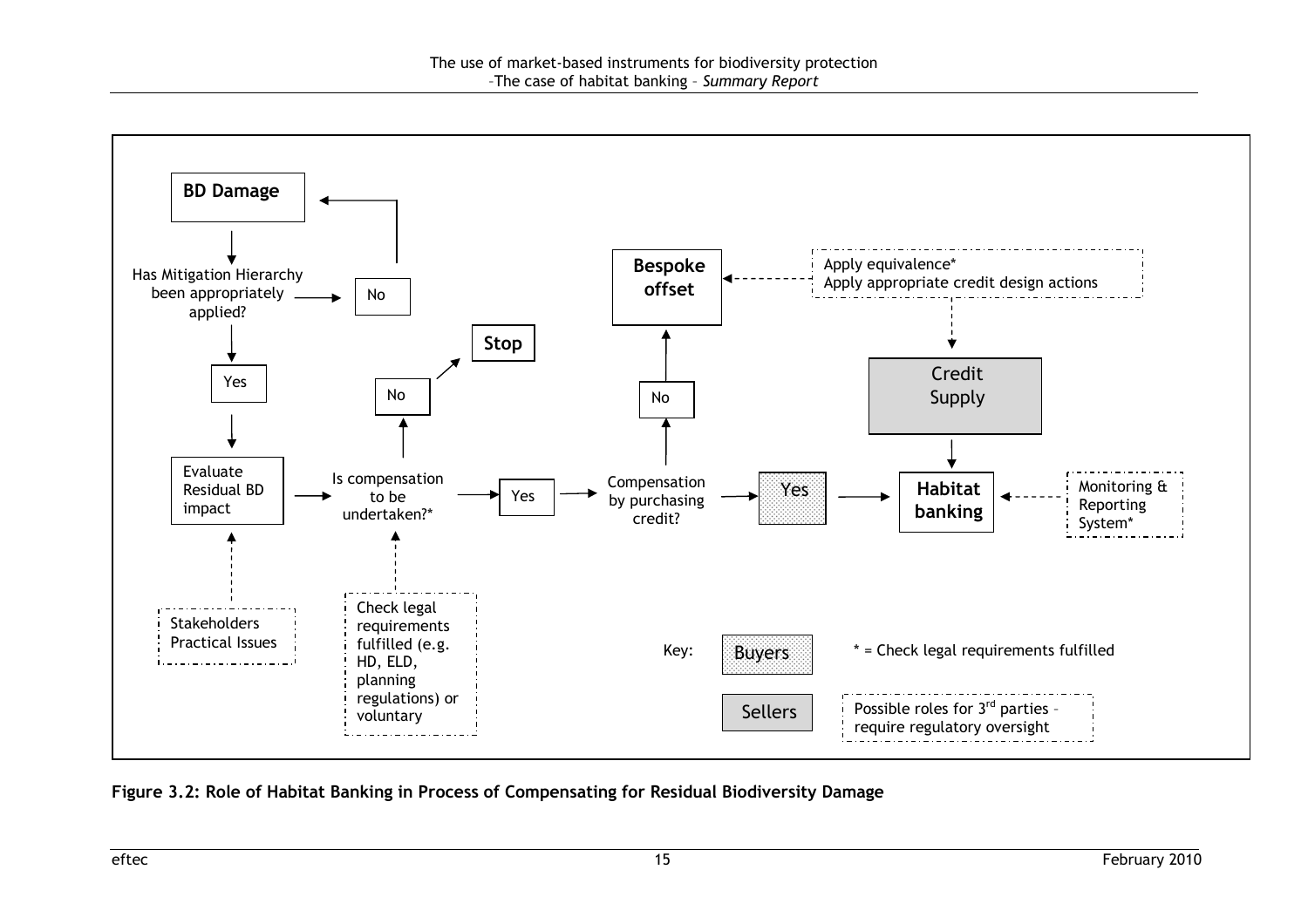

Figure 3.3: Process of Matching Debit and Credit in the Habitat Banking System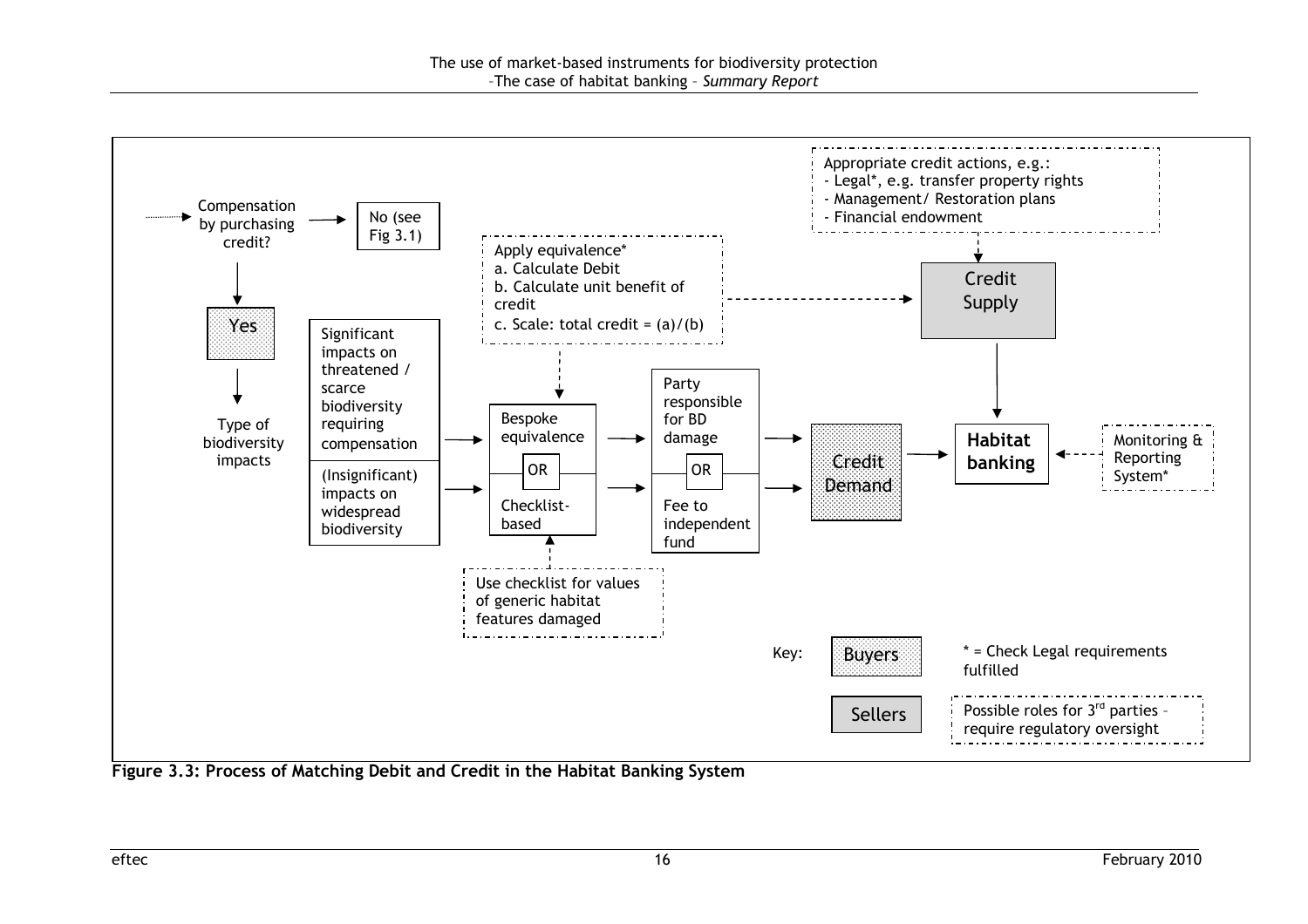#### • Regulators

Regulators are needed to set up the legal basis for a system like habitat banking and also oversee its functioning. Regulators should be either a competent nature conservation or environmental authority (or a publicly appointed specially created body with a similar remit).

Such a body would oversee the monitoring and auditing of ecological, legal (e.g. property rights) and financial requirements. Secondly, it would establish a strategic approach to habitat banking by ensuring that:

- It is used effectively and becomes a reliable instrument to compensate for damage caused to the biodiversity protected under the current EU's nature conservation directives and other current and future laws; and
- It fits (with necessary adjustments) within the existing programming and planning processes, nature and wildlife legislation, spatial planning, agricultural, climate, energy and transport policies and institutions.

In order to achieve this, the regulators should issue guidance on how to estimate debits and credits and ensure equivalency between the two, certification of credits, and monitoring and auditing of ecological, financial, legal (e.g. property rights) and financial requirements, and protecting the public interest.

In some systems, the State also has a role in brokering deals between buyers and sellers, registering credits, and sometimes acting as a buyer. Their purchases may be either for long term land management of high biodiversity value areas, or on a rolling fund basis, securing high conservation priority land that can later be established as a credit site, with the costs covered retrospectively by developers' purchase of credits.

### • Other Stakeholders

A range of other (" $3<sup>rd</sup>$  party") stakeholders, who may not play mandatory roles but will still be essential to the success of habitat banking, include:

- Local communities whose agreement to proposed land use changes is a key aspect of the planning process.
- NGOs that manage land may be significant suppliers of credits. For example, when undertaking habitat creation or enhancement projects, they could sell credits to raise funds (and retain part as net biodiversity gain). The credits created will of course have to be additional to the status quo activities of the relevant NGO. Long term land management activities might also be appropriate for NGOs to undertake, as the management objectives would be aligned with their charitable objectives.
- Insurers and other financial service providers will have increasingly important roles in particular to guarantee credits over long periods of time or even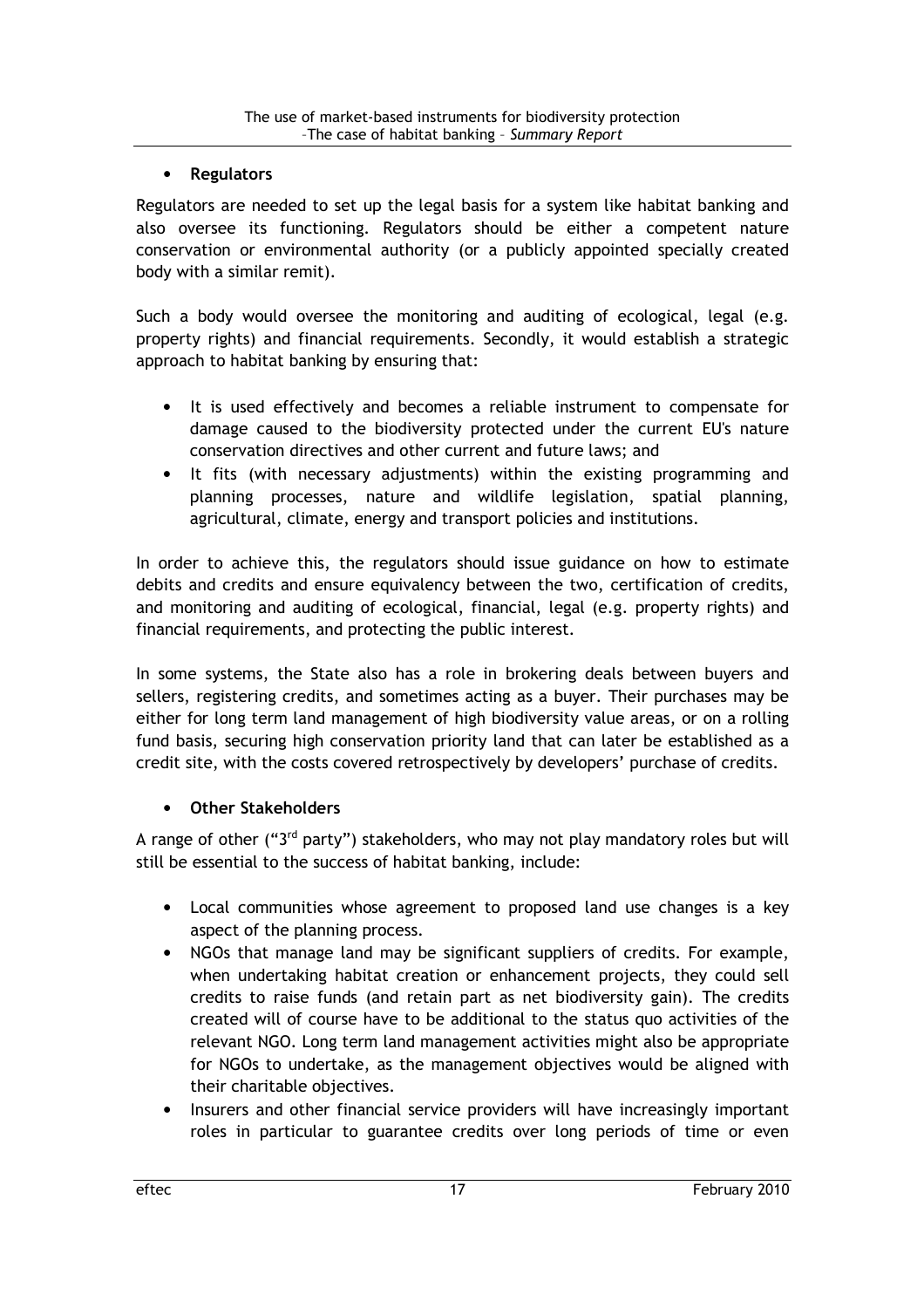perpetuity (e.g. to manage endowment capital in terms of risks and underwriting payments).

- Brokers and traders currently specialising in other markets (e.g. carbon trading) could also be involved in habitat banking to act as 'bankers'.
- Technical experts (ecologists, lawyers, traders, economists and others) will also be involved in determining debits, credits and equivalency, and monitoring and auditing on behalf of the regulators.

The habitat banking system described in Figures 3.2 and 3.3 includes the following roles for the above parties:

- 1. Debit and credit assessment and verification although buyers and sellers may calculate their debits and credits, at a minimum this should be independently verified, e.g. by a regulator or an independent contractor;
- 2. Regulation oversight ensuring trades are executed to deliver legal/other requirements; and
- 3. Independent audit giving an independent judgement on equivalence between debit and credit, and monitoring the delivery of the credit over its lifetime. This could be conducted by the same agents as (1).

Within the proposed checklist-based system, the roles described above would be simplified and/or merged in order to reduce the transaction costs of the system without compromising its quality. For example, the debit and credit assessor role would be limited to verifying that the pre-determined checklist is applied correctly rather than doing bespoke assessment of debit for each transaction.

In the case of a "fee in lieu" of credit system (which is one option for a simple checklist based system) an independent biodiversity fund (e.g. a Trust comprising biodiversity conservation NGOs, statutory biodiversity conservation bodies and other biodiversity experts), would then be responsible for dispersing the accrued funds. The rationale for this being that such a body would ensure funds are used to deliver clear biodiversity outcomes and would be best able to judge how to use the collected funds for the highest conservation benefit (e.g. the type and location of credits that should be purchased).

There may be a need for professional qualifications and skills for agents performing some roles within a habitat banking system (e.g. such as those responsible for monitoring and auditing). These qualifications could potentially be organised through professional bodies and may support employment.

Finally, the public regulator should ensure transparency of any habitat banking system. Full documentation of all aspects of debit and credit calculation and trades should be placed on the internet to allow public access and scrutiny of trading, the execution of roles outlined above, and decisions taken by the regulator.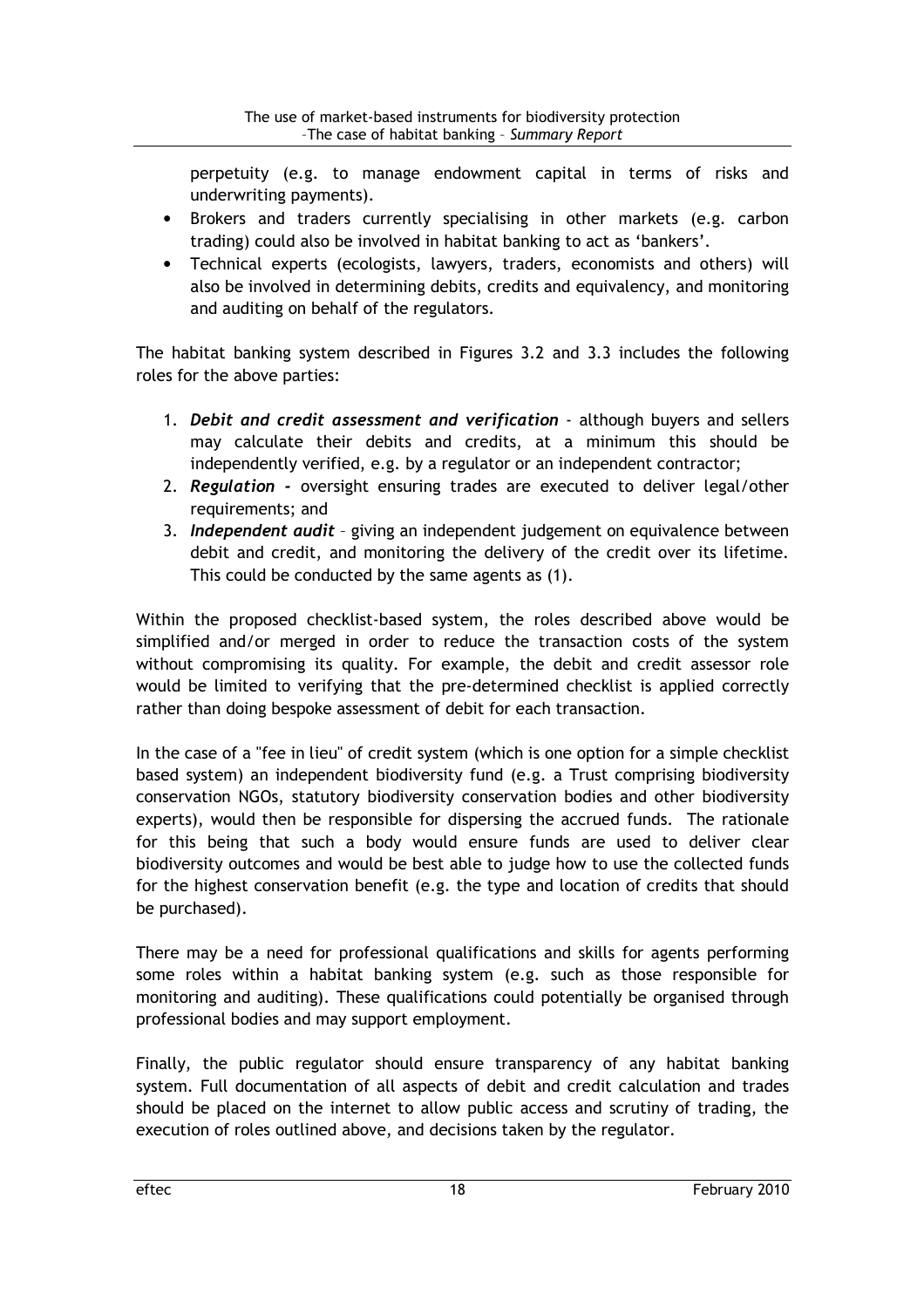### 3.3 What will be traded in a habitat banking system?

Most biodiversity offset systems, and habitat conservation goals, relate to both the size of land and its ecological condition (i.e. quality). Therefore it is logical that credits and debits in a banking system are also calculated on the basis of habitat area and quality, with additional considerations handled through adjustment factors (e.g. to allow for presence and/or abundance of different species). Habitat banks that are for specific species can use the carrying capacity of a habitat (e.g. number of breeding pairs that a site can support) for the species as the basis of credits.

The type and quantity of credit that can be used to compensate a given debit are determined by equivalence requirements. Equivalency methods are used to ensure that the compensation for damage is adequate, i.e. the credit is equivalent to the debit. Experience to date (see Technical report Section 7) shows that equivalence methods are a key determinant of the appropriate balance, between a functioning market and delivering biodiversity objectives (i.e. between oversimplification and overregulation in a habitat banking system). Key factors in establishing this balance in the EU will include: equivalency related issues such as the type of resource or service being compensated, locations and minimum sizes of areas used to provide credits, legislative requirements for compensation, bio-geographical boundaries of the banking system or systems, the biodiversity management systems already in place and also transactions costs of addressing these issues.

Different equivalency methods are available, which are covered in depth by the REMEDE Toolkit<sup>15</sup>. The Toolkit, which is based on the experience with these methods in the US and similar methods in the EU, is applicable to both HD and ELD contexts, and presents a conceptually simple framework for ensuring equivalency between the debit and credit:

- a) Add up all the losses (debits) caused by the damage;
- b) Determine the amount of benefit expected per unit of credit; and
- c) Divide (a) by (b) to get the total units of credits needed.

The Technical Report (Section 4) of this project outlines a suggested method to equivalence in the context of habitat banking. In practical application, the choice of equivalence methods can be complex. It is dependent on a mixture of technical and practical considerations (e.g. baseline condition, and abundance at credit sites of the biodiversity that has been damaged).

The checklist based system requires a simpler implementation of the equivalency principles. It could involve a menu of values for damage to generic biodiversity

<sup>&</sup>lt;sup>15</sup> Resource Equivalency Methods for Assessing Environmental Damage in the EU www.envliability.eu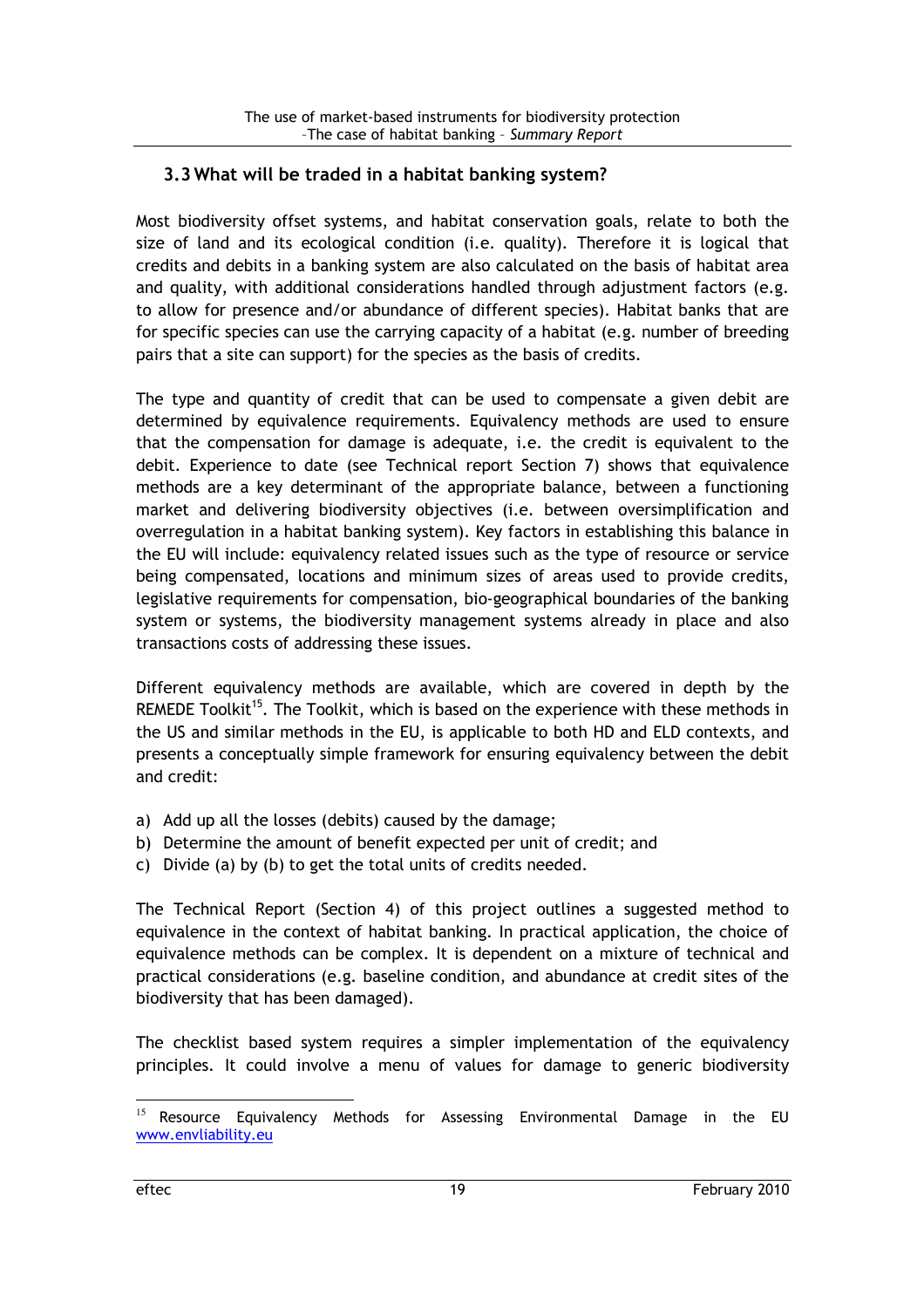features, from which debits can be calculated. Determining the content of such checklists would require detailed field work in advance. There is precedence in using such generic estimates, for example within the systems for agri-environment schemes, which in some cases, are administered based on generic costs of maintaining or restoring valuable features in the landscape (e.g. hedgerows, streams, mature native trees).

## 3.4 When and for how long will the credits be needed?

Credits will be needed to compensate only for residual damage. Residual damage is that left after mitigation in Habitat Directive and impact assessment terminology, and after the primary and complementary remediation in ELD terminology. For other policy instruments, the definition of residual damage, and the 'appropriate' application of the mitigation hierarchy, may need further guidance to ensure consistency. In practical terms, potential buyers should consider whether they would need credits as early as possible: for example, when they are starting their planning application for a development, when a damage causing incident occurs or an imminent threat is identified.

In terms of the provision of credit over time, as long as it delivers biodiversity policy objectives (i.e. presumably of no net loss), the system should be flexible in order to:

- Operate both ex ante (e.g. for HD), and ex-post (e.g. for ELD interim losses) of damage occurring;
- Apply discounting (where appropriate) to adjust for impacts over and between different time periods and interim losses; and
- Allow flexibility of timing of some credit sales (e.g. for compensation measures with a high certainty of success), for example through allowing the sale of a portion of credits at regular stages of implementation actions (securitisation). This would reduce the time lag in receiving revenues from, and therefore increase the profitability of, investments in credits.

Discounting<sup>16</sup> can be used to adjust the value of flows of goods and services in different years. In other words, discounting is used to calculate equivalence over time. This implies that the number of credits may not be the same as the number of debits in absolute units (e.g. ha), but the value of the two is equated when the different timing and duration of debits and credits are taken into account. Under the ELD, if a debit occurs for a limited period (until the baseline conditions are recovered) and an equivalent credit (in terms of hectares) is delivered over a longer time period (e.g. in

<sup>&</sup>lt;sup>16</sup> Discounting refers to the procedure of assigning a lower weight (the discount factor) to a unit value that occurs in the future than to that unit now. The further into the future the value occurs, the lower is the weight attached to it.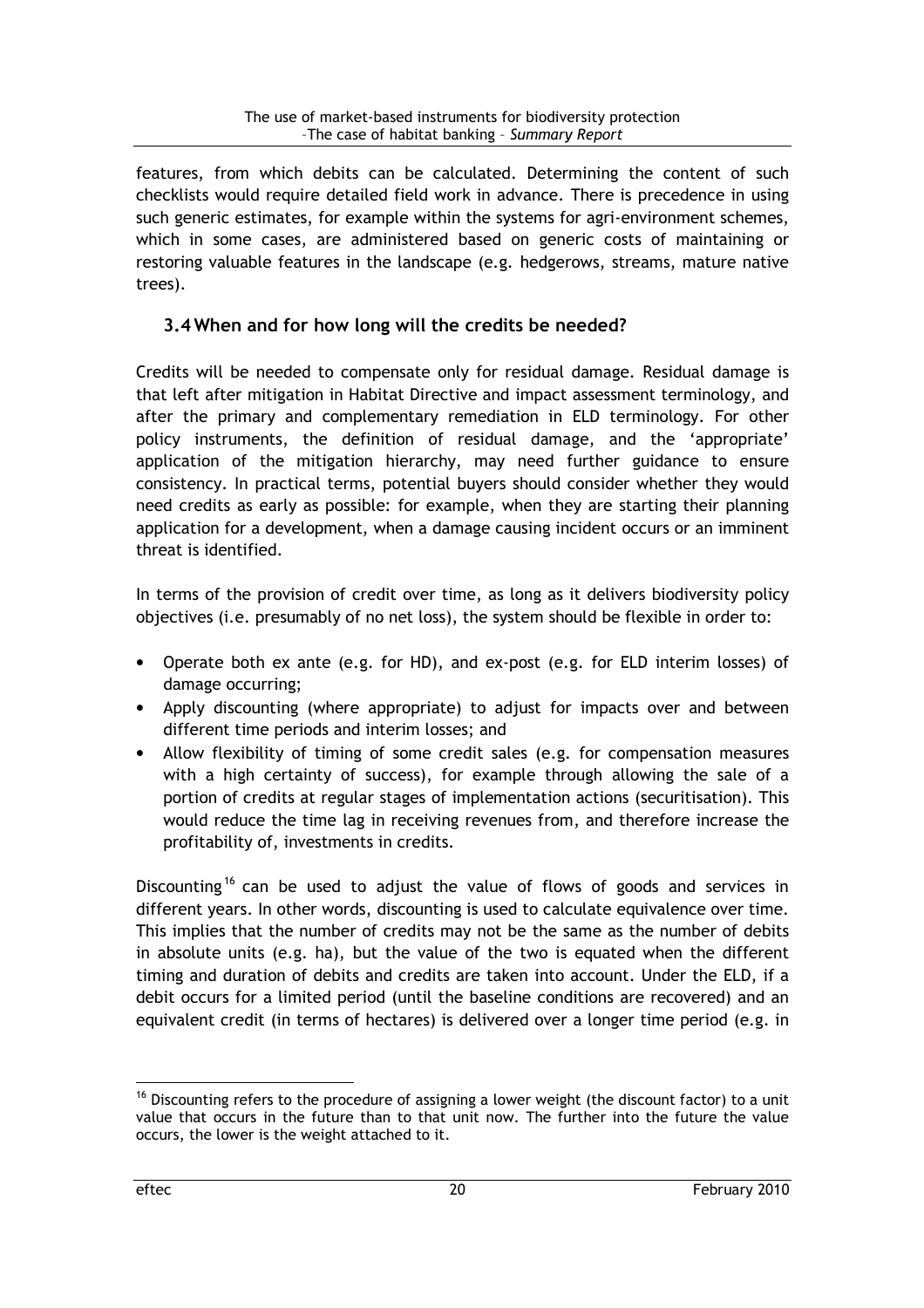perpetuity), taking discounting into account, the number of credit hectares can be less than the number of debit hectares.

A more technical issue is what discount rate to use when evaluating habitat debits and credits over time. An extensive literature discusses the theory of discounting in relation to environmental assets and what the discount rate should be (e.g. as applied in The Stern Review<sup>17</sup> and TEEB). Guidance should be provided by the regulators as to what discount rate should be used in equivalency analysis.

A further timing issue is the period over which debits occur and credits must be guaranteed. Some damages requiring compensation may be temporary (e.g. under ELD), and so credits may only be required over a limited time period. On the other hand, biodiversity policy objectives, including Habitats Directive requirements, are not time-limited. Therefore, credits will be required in perpetuity to compensate for permanent damage. Perpetuity is extremely difficult to guarantee, but credits can be secured within the current land-use systems by firstly establishing appropriate property rights over the land in question, and secondly allocating sufficient resources to manage the biodiversity. The latter can be delivered through an endowment, a capital asset which provides revenues that are sufficient to fund the management of the credit in perpetuity (or a time-limited period if appropriate).

## 3.5 Where will debits and credits be located?

The geographical scope of the habitat banking system will be defined in relation to criteria on:

- Ecology appropriate geographic scale to deliver compensation, e.g. within a coherent bio-geographical unit. For example, it might be appropriate to trade inter-tidal saltmarsh within the southern North Sea (e.g. between the Netherlands and Eastern England), and wetland habitats within major river basins (e.g. Lower Danube);
- Socio-economic recognising the needs and location of specific groups impacted by the biodiversity damage (such as cultural ties to particular habitats or species) in which case compensation should benefit the same human population that suffered the damage, there may be other social goals (e.g. regeneration through improved natural environments). This will need to be worked out on a case by case basis, depending on the biodiversity benefits being considered in the credit (for example, the ELD requires services to human populations to be considered, but HD does not); and

<sup>&</sup>lt;sup>17</sup> Stern (2006), Stern Review on the Economics of Climate Change, Cambridge University Press. European Commission (2008) The Economics of Ecosystems and Biodiversity (TEEB), An Interim Report.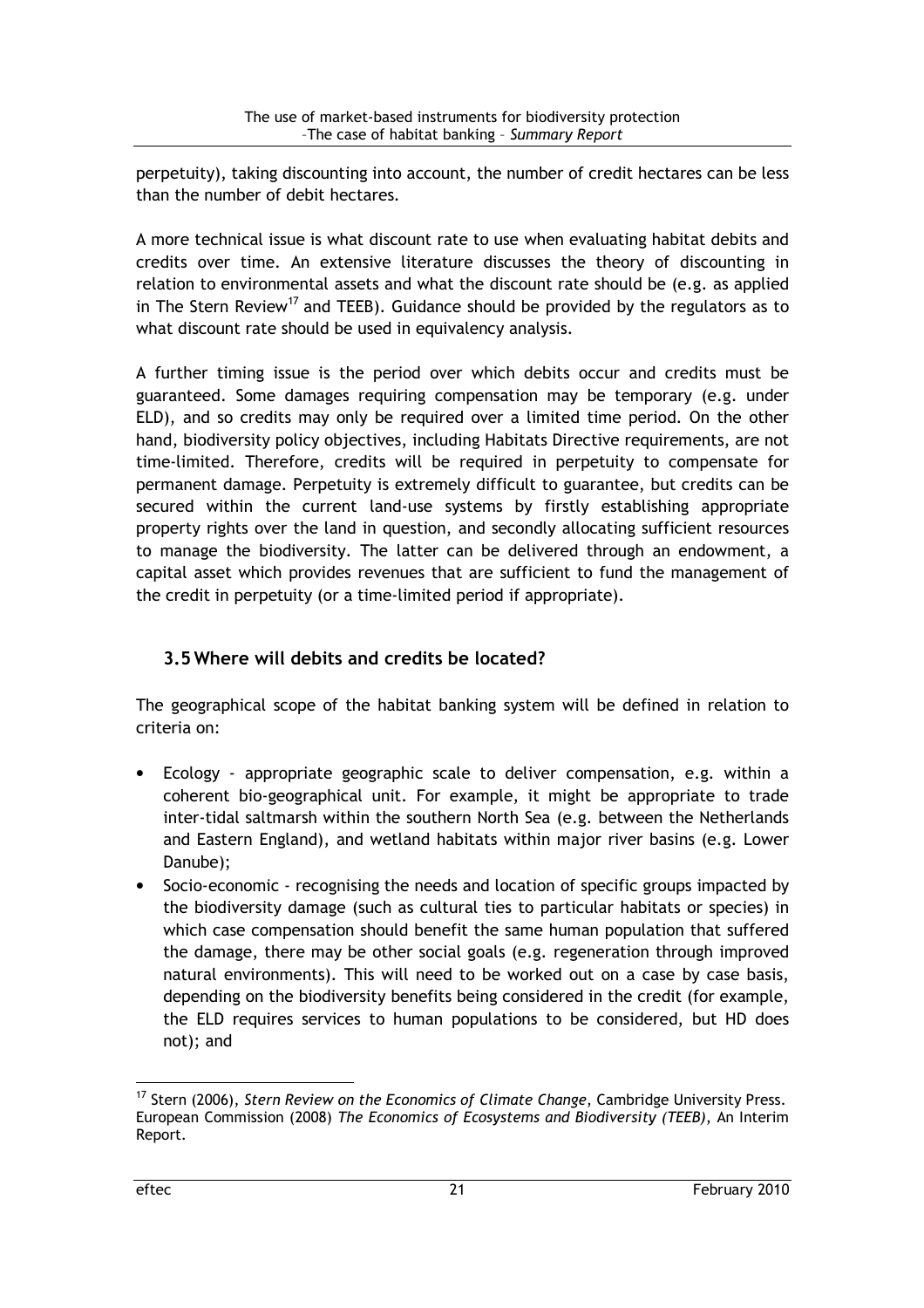• Governance - systems being in place to monitor and manage the banking (credit and debit) activities across the area defined. For trading to take place across political boundaries, this will require coherence of monitoring and management practices (e.g. mutual acceptance of data), and cooperative governance arrangements, between different jurisdictions.

Sometimes combining these criteria could lead to more than one type of credit or compensation. For example, as well as an ecologically chosen credit, additional actions at a different location may be needed to compensate affected human populations.

Governance restrictions do not imply that credits and debits must be within the same Member State. However, if the bio-geographical area within which trades can occur (or 'Service Area', see Technical Report Section 9.2) crosses political boundaries, the authorities for the different political areas will need to work within a framework that ensures effective governance so that biodiversity objectives are delivered. The need for such a framework justifies a possible role for a habitat banking system that is supported by European Community level legislation or guidance (e.g. to define minimum standards and criteria for acceptable approaches). Consistency is required at EU level so that:

- Habitat banking is in line with the EU environmental legislation it will support (Wild Birds and Habitats and Environmental Liability Directives);
- Potential suppliers and buyers of credits benefit from the certainty and transparency of an EU wide policy; and
- Habitat banking, which internalises a major environmental externality and changes the incentives faced by different economic activities, does not distort the single European market and reaches its full potential for economic efficiency and environmental effectiveness.

As stated above, this consistency will enable trades across political boundaries. These might only occur in exceptional circumstances (e.g. where compensation for a particular damage cannot be delivered within a Member State's boundaries). Alternatively it might facilitate the development of an EU wide system that coherently implements habitat banking across Member States, allowing for systematic EU wide trading of credits. However, the development of such a system is dependent on it meeting necessary ecological and social credit location criteria (as above).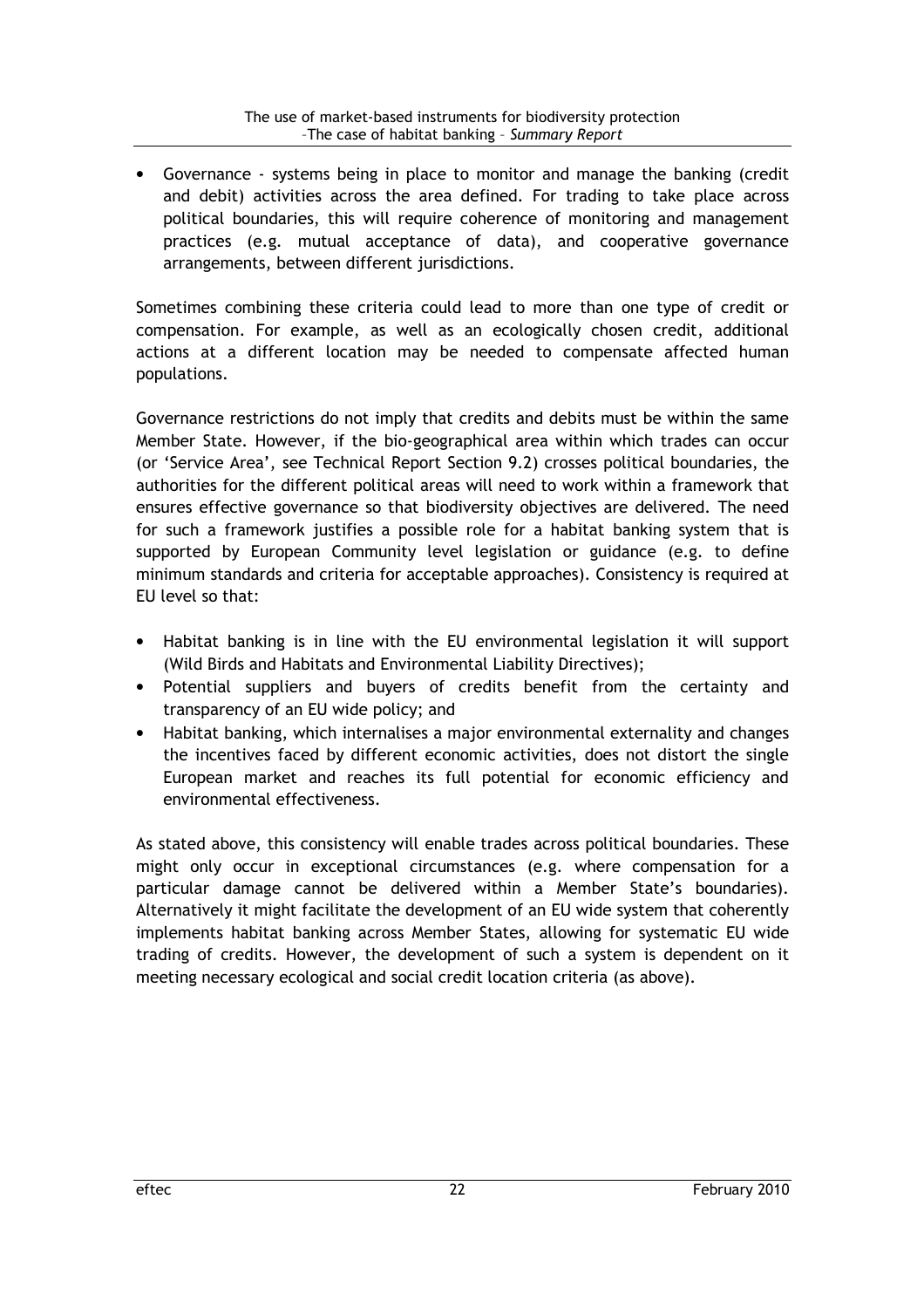## 4. Guidelines on Key Issues

The main principles of habitat banking system design (not specific to the EU) are outlined in Section 9 of the Technical Report. That section covers issues of:

- Legal authorities;
- Site characteristics;
- Credit releases;
- Evaluating equivalence;
- Financial assurances;
- Technical operations;
- Engaging stakeholders; and
- Evaluating success.

This rest of this Section reviews a number of guidelines in relation to implementing habitat banking in the EU, in particular to address the risks associated with habitat banking that are outlined in Section 2. The guidelines are subject to the necessary policy developments, in particular new legal requirements to stimulate sufficient demand for credits to make habitat banking a viable system. The formulation of such laws would influence the final form of habitat banking.

## 4.1Avoiding perverse incentives

Section 2.4 above and the Technical Report identify a number of perverse incentives. These are a key area to manage in the design of a habitat banking system.

### • License to Trash

This refers to the outcome that by making compensation measures easier and cheaper, habitat banking could lead to some developments, or greater residual damage, being allowed that would otherwise be refused permission. In fact, habitat banking is not a tool to permit a development, and should not be allowed to influence the decisionmaking behind permitting developments. Habitat banking comes into the equation only after the need for compensation is determined and banking is proposed to meet that need more effectively and efficiently.

The success of habitat banking is dependent on an effective system to ensure that the current rules to decide whether developments should go ahead do not change because of habitat banking. Ultimately, society must determine what constitutes an acceptable trade-off between avoiding and mitigating impacts on-site, versus off-site compensation through offsets or habitat banking. To avoid the 'license to trash', regulators must effectively apply and enforce the mitigation hierarchy, with careful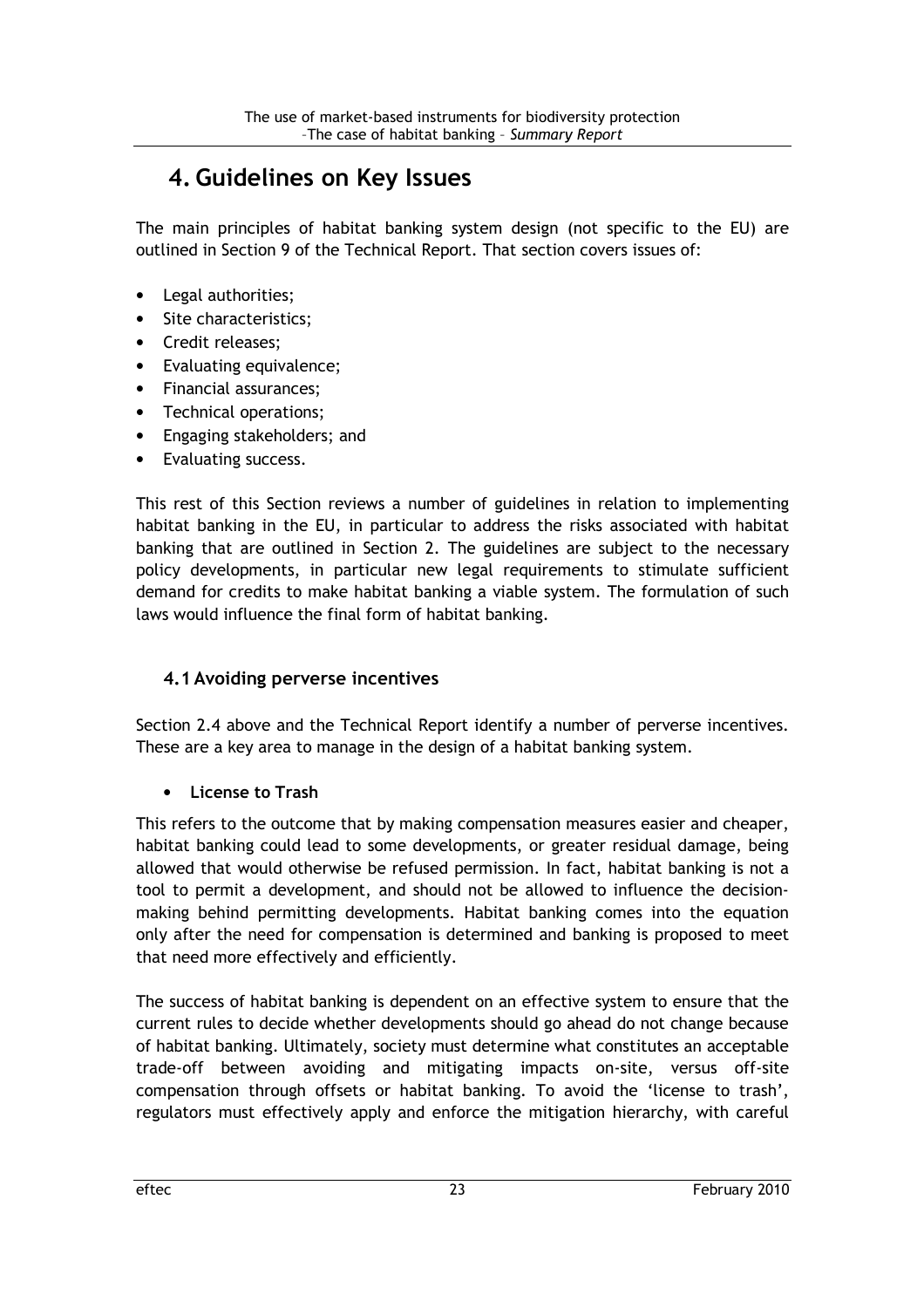consideration of the appropriateness of avoidance, mitigation and compensation measures. "Appropriate" should entail consideration of whether avoidance and mitigation measures are more beneficial to biodiversity conservation (taking into account their cost-effectiveness, risks and reliability) than compensation measures.

## • Crowding Out of Biodiversity Gain

Habitat banking could lead to the most suitable sites for habitat creation and biodiversity gain to be consumed to provide credits that compensate for damage. This would deliver no net loss but remove the opportunity to use the same areas for net gain. Thus, demand for biodiversity credits could 'crowd out' net biodiversity enhancement opportunities, raising the costs of delivery of policy targets for net gains of threatened habitats. While under individual offsets there may be additional opportunities for net gain at lower marginal cost, habitat banking creates an incentive to sell such opportunities as credits for other debits, rather than use them for net gain. Possible solutions to this problem are that:

- i. A public agency intervenes in the market, setting the rules to ensure some net gain (e.g. through higher compensation ratios, see Section 4.3), or
- ii. Credits are purchased and 'retired' (without matching them to a debit) by a public agency (or by an NGO with public funds).

## • Accommodating Variable Biodiversity Baselines

The assessment of both credits and debits is relative to the baseline condition of the biodiversity impacted. There are variable baselines of biodiversity status within different parts of the EU. Reflecting these in a habitat banking system could provide an incentive not to improve, or to allow degradation of, biodiversity. Over time, this may give an incentive to policy makers to weaken/lower biodiversity protection and funding, so that more actions qualify as additional under banking and are removed from State remits. It could also penalise Member States which undertake stronger biodiversity conservation measures, in that States with weaker measures have easier (and cheaper) offsetting opportunities. This could impact on Member States' management of Natura 2000 sites (e.g. with respect to the state of the Natura network). Again, this can be guarded against by effective enforcement of existing regulations. This incentive is greater if 'averted risk' credits (see Section 4.2 for a definition) are allowed within the habitat banking system.

### • Landowner Views

Habitat banking deals may be seen as unfair by owners of land that already has high biodiversity value since maintaining such value would not be seen as additional and not qualify for credit. They could therefore have an incentive to allow their land to deteriorate, or may make demands for higher payments in return for the biodiversity they currently conserve. The problem is a greater risk if the implicit value placed on biodiversity through the cost of meeting compensation requirements is not reflected in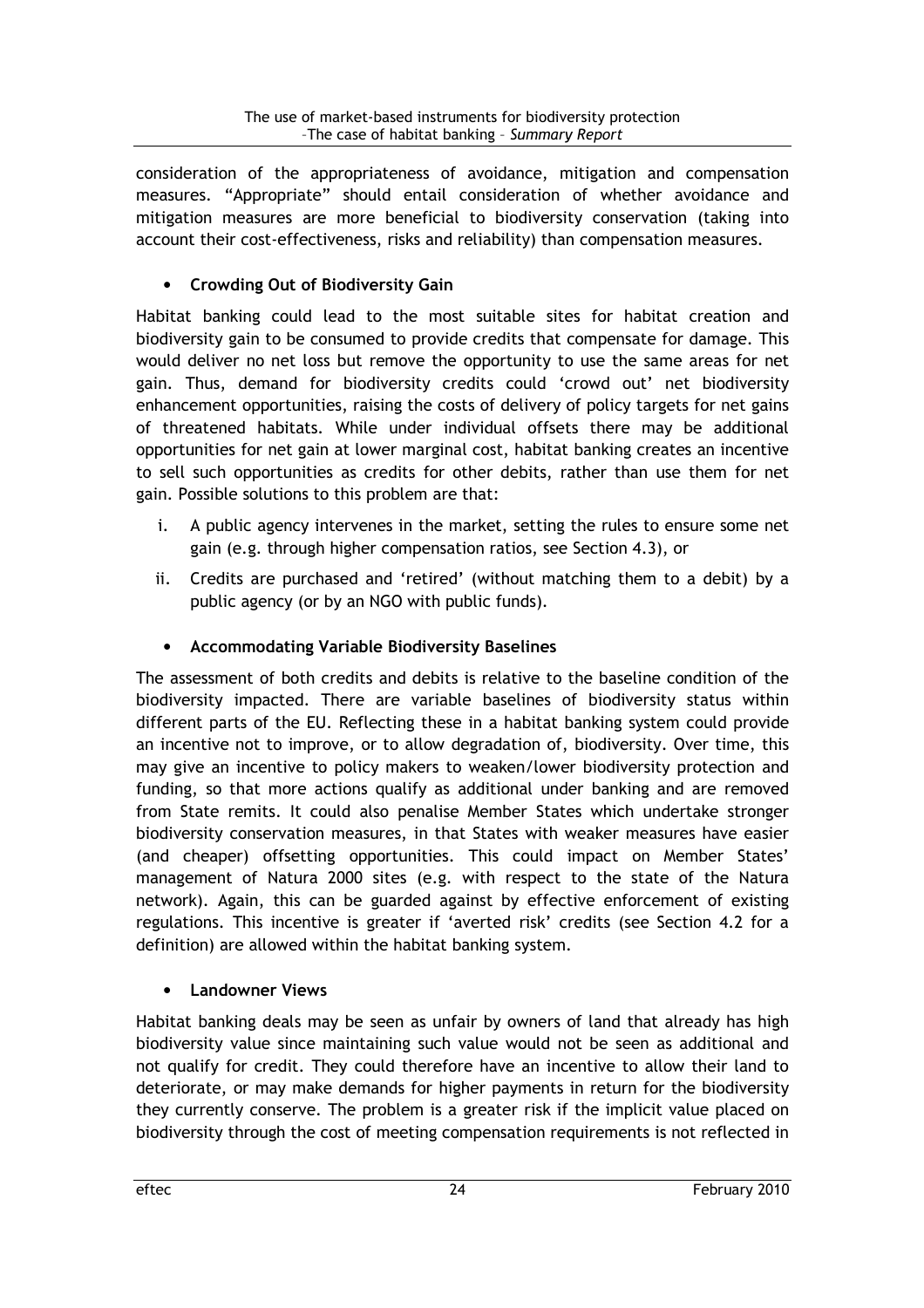the design of policies that aim to preserve biodiversity. This could put new pressures on existing nature conservation policy incentive mechanisms (e.g. by requiring higher payments for agri- or forestry- environment schemes). The seriousness of this risk, and solutions to it, are not well understood at present.

Furthermore, landowners may regard designation of land used for credits for nature conservation purposes as a risk, as it may put permanent restrictions on land use. This is only a minor problem if credits have been sold in perpetuity (it restricts future options for developing the land and purchasing appropriate compensation credits), but is more significant if credits are time-limited. This risk may be hard to mitigate as conservation status may be an obligation for the relevant agency to designate (i.e. not something they can exercise judgment on). Therefore, particular rules may be needed to clarify whether credit sites that are designated are subject to the same management regimes, in particular any support payments, as designated sites that were not created as credits.

## • Damage In Advance of Baseline Definition

Implementing the stronger compensation laws/requirements that are necessary to support sufficient demand for a habitat banking system to operate in the EU brings a specific risk. During the period between the announcement of the laws and their implementation, landowners will have an incentive to undertake damaging activities to avoid compensation obligations. The damage would then be part of the baseline conditions, against which debits and credits are judged. This can be avoided by retrospective application (but this is complex and not necessarily workable), or application from the date of the announcement of a proposed law, if implemented.

## • Threshold Effects

Under a range of different systems for compensation, determining which system applies will be defined by thresholds of impact. For impacts close to these thresholds, there is likely to be an incentive for those responsible for damage to attempt to qualify for the lower category of damage by fraudulent means, and therefore face less stringent compensation requirements. This can be managed, to a certain extent, by clear definition of thresholds, and by publication of relevant information on all cases, allowing public scrutiny and clearly establishing relevant precedents.

Each of these perverse incentives would need to be borne in mind if design of habitat banking is developed further. In addition, they highlight a potential hidden cost of increased regulatory resources in related areas in order to ensure efficient operation of the system and avoid perverse incentives.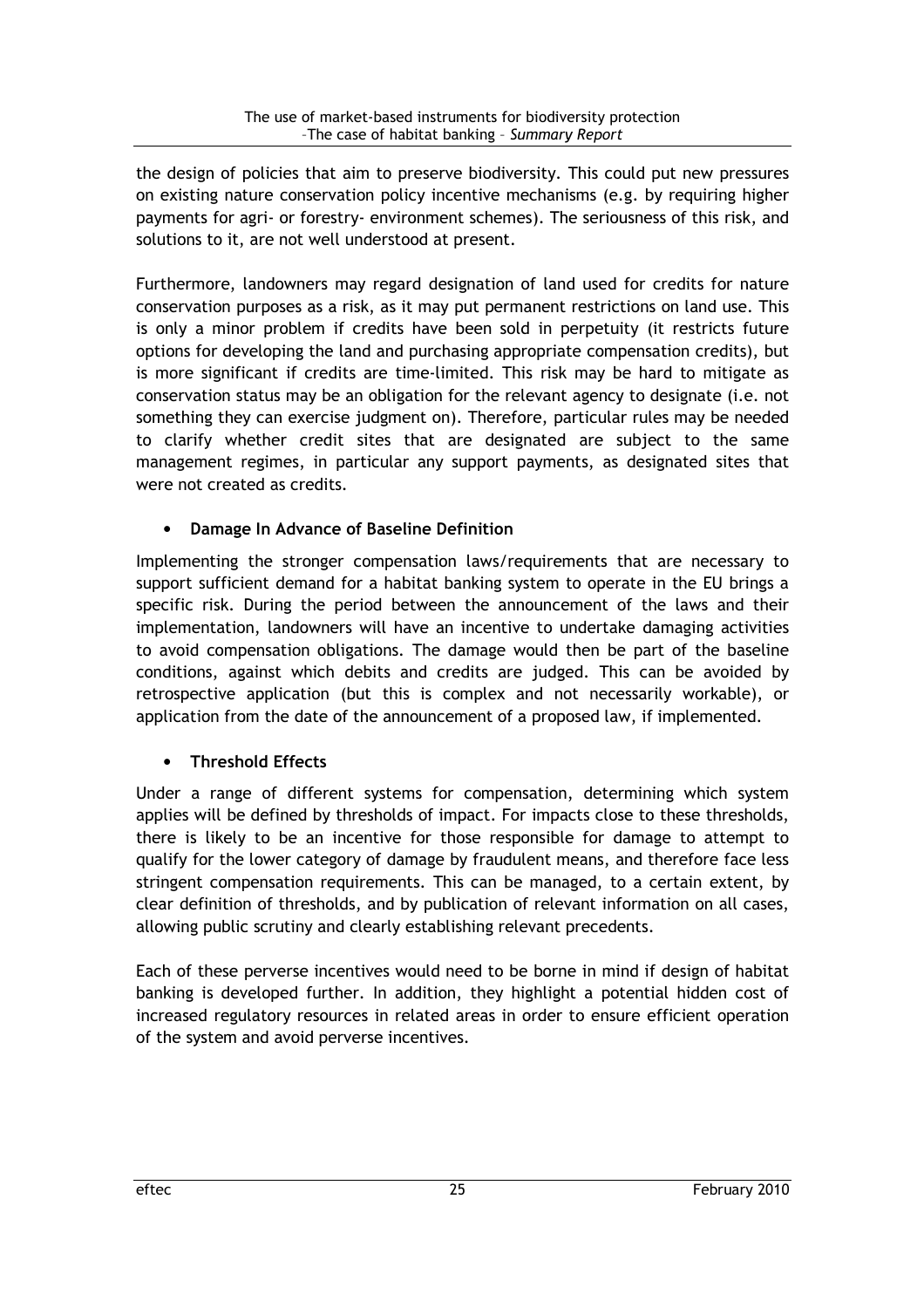## 4.2 Additionality of credits and displacement of impacts

A fundamental requirement for all compensation measures is that they must provide additional benefits, i.e. credits cannot be based on biodiversity outcomes that would have occurred anyway. Thus offsets and habitat banking should not be used as a mechanism for delivering conservation outcomes that are already required under legislation such as the Habitats or Birds Directives. For example, Member States have obligations under the Habitats and Birds Directives to manage habitats within Natura 2000 sites (and, where necessary, elsewhere) according to the ecological needs of the habitats and species of Community interest – in order to maintain or restore them to Favourable Conservation Status (FCS). This means that the additionality of credits from compensation measures, such as habitat restoration or enhancement actions, in protected areas is particularly difficult to prove.

Protected areas (even locally protected areas) that are subject to legislation or a management agreement etc. that requires certain conservation standards to be met can only provide additional credits from actions that go beyond these standards. Thus credits can only be created within Natura 2000 sites if they are actions that go beyond the required management under the Directives (e.g. measures going beyond FCS). This is the case even though it is recognised that in practice, conservation targets for Natura 2000 sites are not being met. In other words, while enhancements might be additional compared to the current situation, they would not be additional compared to existing legislative obligations on the management of Natura 2000 sites. Their use as habitat banking credits risks undermining the pursuit of these obligations, and therefore is not recommended. A similar additionality concern arises with compensation measures outside protected areas in relation to biodiversity policies (e.g. habitat restoration under Biodiversity Action Plans).

The most significant additionality problem in the EU outside existing protected areas relates to risk aversion compensation measures. Averted risk relates to the removal of a threat to biodiversity for which there is reasonable and credible evidence (e.g. by entering into agreements such as contracts or covenants in which property rights allowing the conversion of habitat in the future are forgone in return for payment or other benefits). The theory is that such protection reduces the overall loss or degradation of habitats. However, such benefits can only be realised where there are significant areas of remaining habitat that are:

- Worth maintaining in their current condition (even if only for future restoration);
- Unprotected; and
- Subject to significant and predictable levels of loss or degradation.

Therefore, in practice the inclusion of habitat protection measures such as risk aversion offsets is constrained for a number of reasons. Firstly, in Europe, a large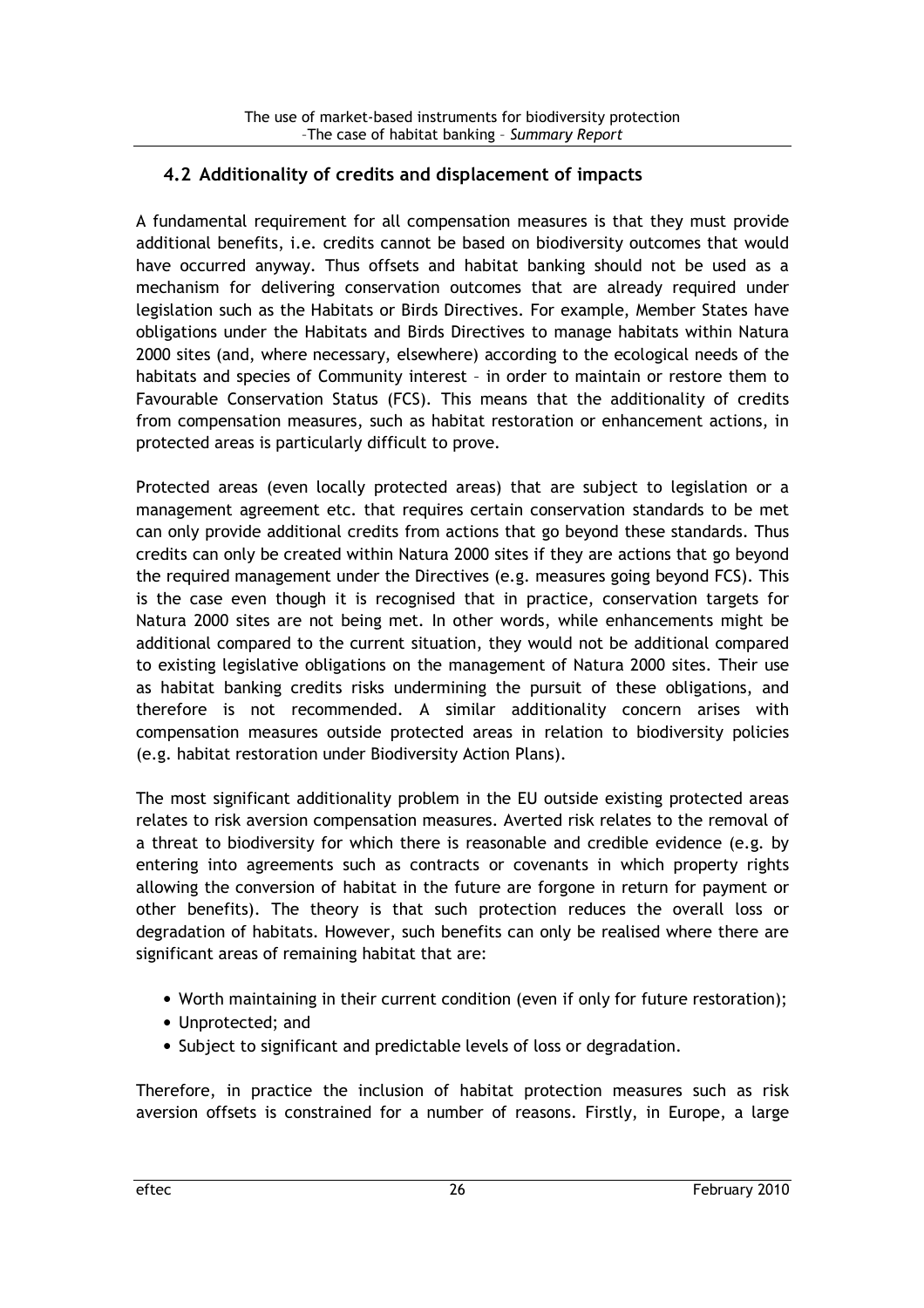proportion of habitats that are worth protecting are likely to be already protected (if only at national or local scales) or receiving some form of payment for environmental services (e.g. agri-environment funding). Secondly, although many habitats are clearly subject to ongoing losses and degradation, future trends are very difficult to predict and therefore the biodiversity compensation gains that protection will provide are very difficult to reliably predict. Thirdly, protection of one specific area of habitat may simply lead to the displacement of the threat to another area, resulting in no impact on the overall rate of loss (often referred to as leakage).

As a result of these constraints, offsets and habitat banks that rely on risk aversion alone (e.g. without additional restoration benefits) are likely to be inappropriate in many situations in the EU, unless very high credit to debit ratios are used in the schemes (see Section 4.3 below).The onus should be on the seller to provide evidence of the additionality of their credits and displacement risks, which must then be considered carefully by the regulator. Adjustment ratios could then be agreed accordingly, as discussed below.

## 4.3Use of Adjustment Ratios

Adjustment ratios are used in habitat banking to alter the size of a credit, relative to a debit by a certain factor (ratio). Some reasons for using adjustment ratios are part of the basic consideration of equivalence, such as:

- Differences in the ecological value and condition of impacted habitats / species populations and credit sites (e.g. to facilitate trading up), and
- The role of impacted biodiversity in terms of ecosystem services and/or services of socioeconomic value to local human communities or society as a whole.

Ratios may also be applied to factor in other considerations to the habitat banking process, such as:

- Uncertainty in measurement of biodiversity debits and credits;
- Uncertainty of the long term success of compensation;
- Advance crediting: uncertainty of and time lags in future delivery (for ex-ante sales of credits);
- Account for risks of non-additionality, especially for averted risk credits (if they are allowed, see Section 4.2 above);
- Achieve targets for net gain of biodiversity, and
- Role of habitat in landscape in terms of ecological processes.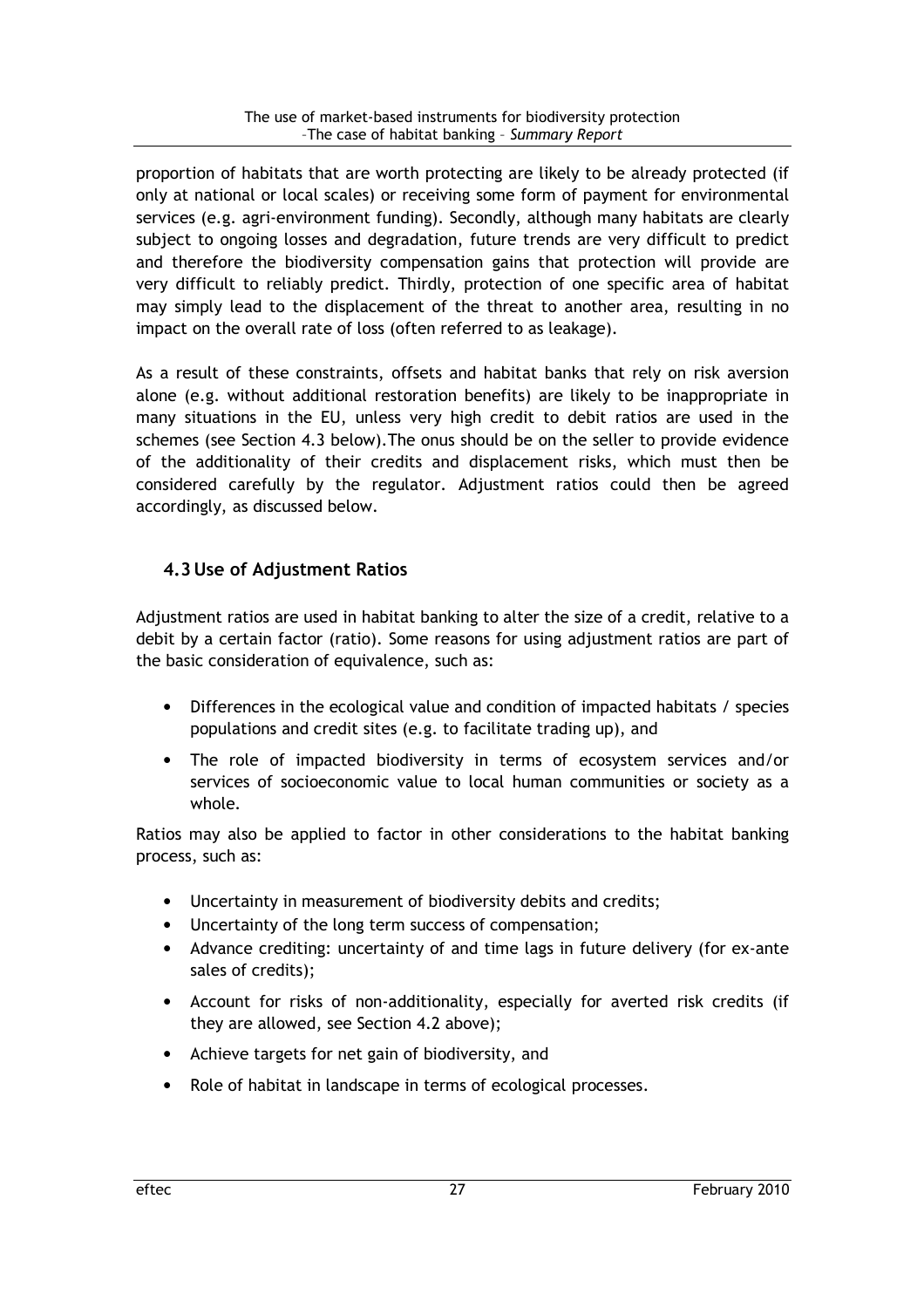As these lists show, the use of adjustment ratios is suggested in many areas of offset design literature. They may help deliver equivalence between differing resources (e.g. in trading up) and therefore increase possible transactions in the market. However, using a ratio adds complexity and transactions costs. Moreover, using ratios repeatedly to make adjustments for different factors within a habitat banking system could be confusing. Therefore, they need to be considered collectively as a design feature.

## 4.4 Ecosystem Services

Ecosystem services (ES) are services provided by the natural environment that benefit people<sup>18</sup>. The protection and enhancement of these services are a key anthropocentric reason for undertaking conservation policies, and can be included in habitat banking systems through consideration of ES in the units of credit and debit used. In fact, there are examples of how ecosystem services are already the subject of separate market instruments in Europe (e.g. carbon, through the EU ETS, and water catchment protection rights that are the subject of payments in some Member States).

However, how other ES can be included in biodiversity credits and debits need careful consideration as this could have both positive and negative aspects. Positively, including ES should mean that damages can be more fully assessed and compensated, covering the valuable links between biodiversity and ES. It would also better link to the ELD, which requires compensation for the loss of ES. On the other hand, if there are conflicts between biodiversity objectives and ES provision for anthropocentric uses (e.g. recreation), including ES could transfer resources away from the former to the latter. Such risks can be managed, for example by prohibiting substitution between services<sup>19</sup>.

We suggest that consideration of ES should not dilute the core purpose of habitat banking – to deliver no net loss of biodiversity. However, a habitat banking system should be able to include ES where desired, and should also be able to work in parallel to existing markets, allowing simultaneous selling of credits for different ecosystem services, but not different components of biodiversity, from a single unit of land. These multiple ES credits should be registered at the same time as the biodiversity credits in different markets if possible (as doing so separately and retrospectively reduces additionality), and the management measures required for one type of credit must not conflict with generation of another type of credit (in particular biodiversity).

<sup>&</sup>lt;sup>18</sup> Millennium Ecosystem Assessment (2005) Ecosystems and human well-being: Biodiversity synthesis. World Resources Institute, Washington, D.C.

ES included in credits might be limited to those related to ecological functions of the biodiversity resource impacted, meaning that swapping one service for another, e.g. water purification services for recreational space, would not be allowed.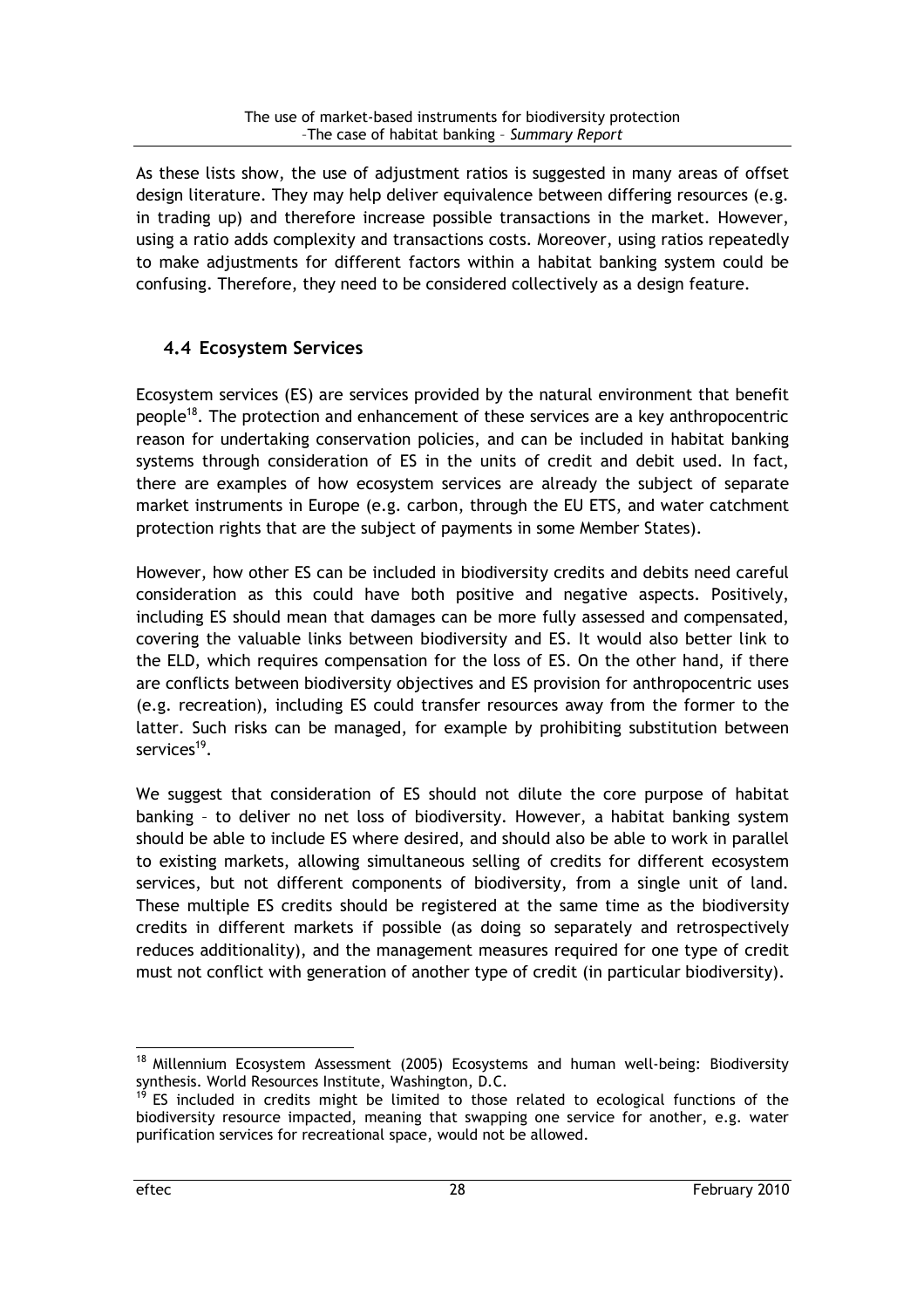## 4.5 Strategic Goals

From a biodiversity perspective, it is desirable to allocate offset effort where landscape-scale or strategic benefits for conservation will be optimised. Coordinating compensation measures with land use planning at a strategic level, where biodiversity conservation is one of a number of key considerations, and availability of land is limited, can help to reduce fragmentation, conserve priority areas and ensure offsets satisfy minimum viable area requirements.

The following strategic goals, which could create conflicts, are relevant here:

- Climate change adaptation, like locating habitat away from areas vulnerable to sea level rise, or to accommodate predicted range shifts in species and habitats;
- Strategic nature conservation objectives, like delivering larger habitat blocks or conservation of priority habitats and species;
- Provision of ecosystem services (assuming these are outside the habitat banking system, see Section 4.4 above), like protection of watersheds or accessibility of natural green space;
- Social goals, such as creating accessible natural environments close to certain communities to aid regeneration, and
- Planning and economic development objectives, such as avoiding areas with certain planned land uses, in order to accommodate agglomeration of sectors reliant on other land uses.

Habitat banking creates an overall system that allows for consolidation of compensation (rather than compensation undertaken on a case by case basis) which means there is capacity to design the approach to compensation to contribute to a number of these strategic goals.

For habitat banking to support strategic goals, it is necessary to have enabling legislative and planning frameworks in place (e.g. established conservation plans with clear priorities supported by reliable information) and also reputable or certified organisations willing and able to supply the necessary conservation services in a coordinated and competent fashion. In the absence of clear strategic biodiversity plans, a beneficial strategic outcome may nevertheless be achieved provided that 'like for like' rules and suitable receiving areas are clearly defined.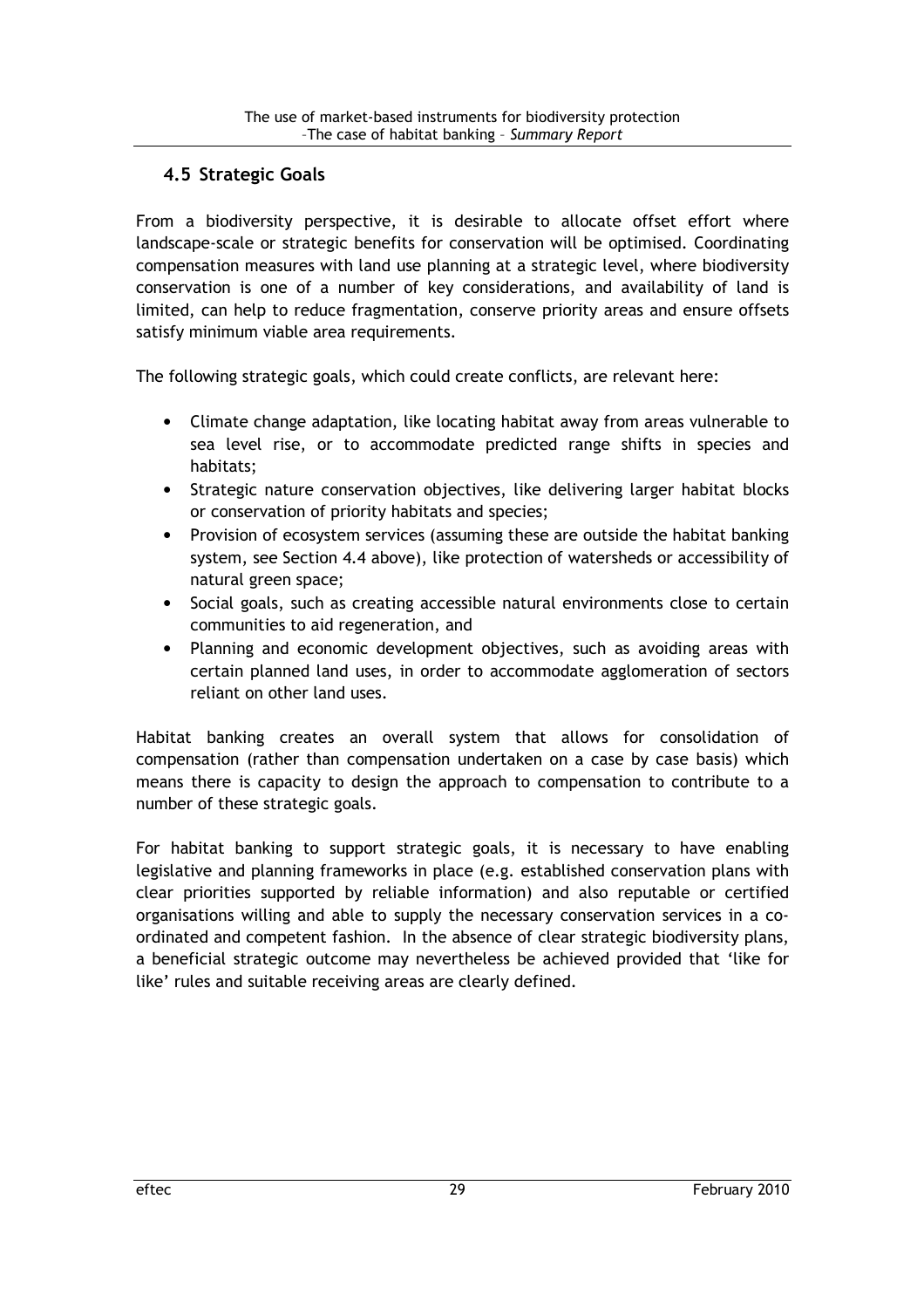## 5. Recommendations

On the basis of the summary presented here and further details in the Technical Report, we recommend that the EU could develop habitat banking as an additional biodiversity policy tool according the following key principles, implementation issues and market potential.

## 5.1 Principles and Implementation

Within an overall policy to incentivise compensation for residual biodiversity damage, we recommend that:

#### Key principles:

- 1. An EU biodiversity policy should be developed that aims to ensure no-net-loss or net positive impact on biodiversity to underpin the delivery of the 2010 (and assumed similar subsequent) target of halting the loss of biodiversity. As part of this, impact assessment and planning processes (e.g. EIA and SEA) should be strengthened to consistently require, at a minimum, no net loss through a biodiversity compensation system.
- 2. The biodiversity compensation system should be more comprehensive than a habitat banking system alone and should accommodate different approaches to achieving no net loss in different circumstances (e.g. both ELD and HWBD).
- 3. The objective of the compensation system should (in line with biodiversity policy) be firstly to encourage appropriate actions that firstly avoid, then reduce the level of biodiversity damage, by internalising the external costs of damage within development projects and other activities (depending on the legal status of the biodiversity and the cause of damage); and secondly to facilitate full compensation for the residual biodiversity damage that remains, in order to deliver no net loss (and wherever possible, net gain) of biodiversity. (Note: this would be a change from the status quo, which sanctions residual loss.)
- 4. Where compensation/offsets are required or encouraged (for instance, under the HWBD, the ELD or national impact assessment and spatial planning processes), the policy should aim to establish habitat banking as an efficient means to deliver biodiversity damage compensation. Habitat banking should be developed in a way that will allow market activity to choose the best type of compensation mechanism, whilst encouraging schemes that provide the greatest strategic biodiversity benefits (e.g. trading up or facilitating climate change adaptation).
- 5. Habitat banking should be designed to ensure sufficient volume of credit trading and long term delivery of credits. It should be developed hand in hand with appropriate regulations and the establishment of adequate administrative capacities in regulatory authorities. These measures are necessary to ensure impacts are properly assessed (e.g. under SEA and EIA), that compensation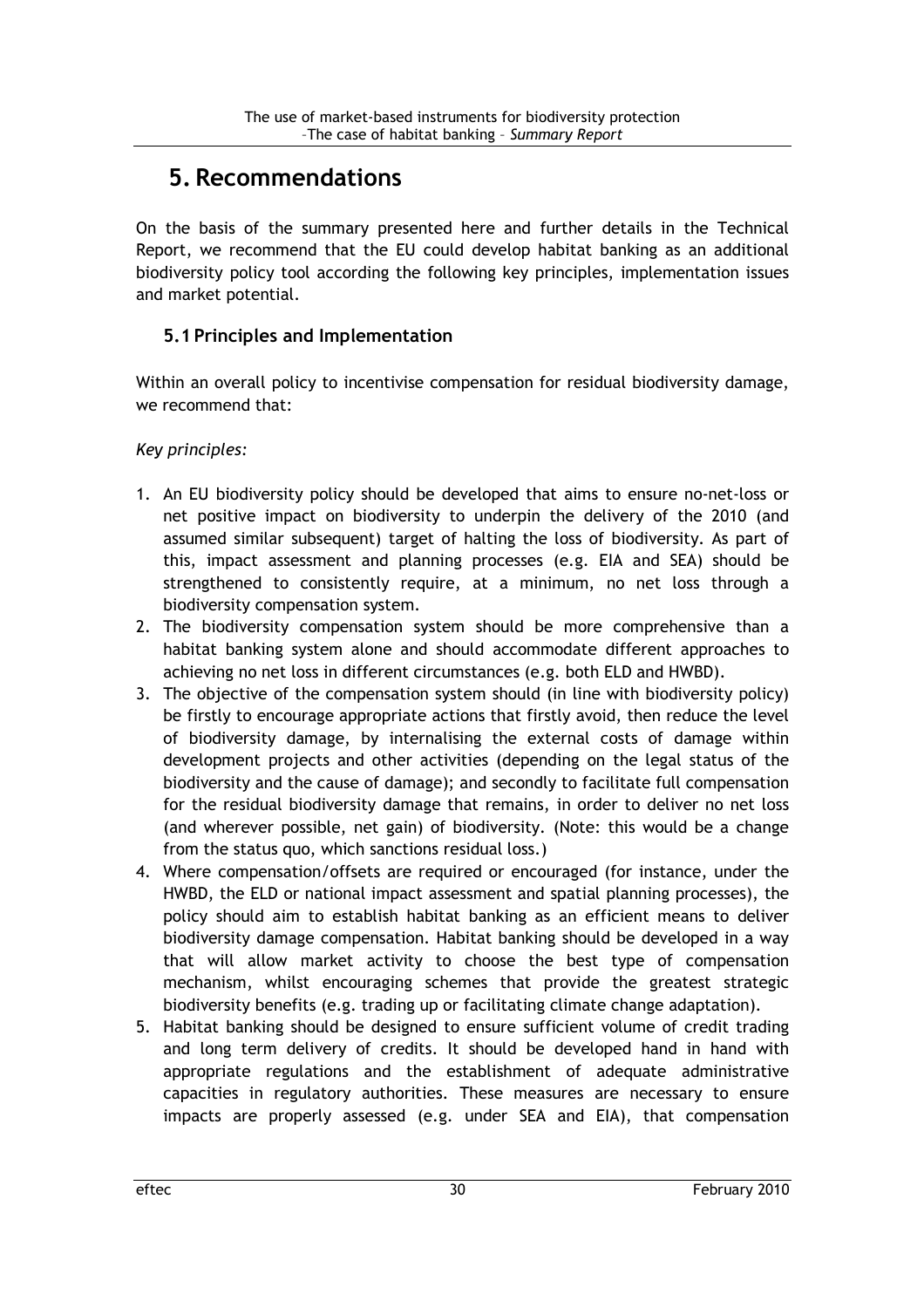measures are properly located, financed, implemented, monitored and managed in perpetuity, and to avoid potential perverse incentives.

#### Implementation recommendations:

- 6. Habitat banking should use two approaches to implement the requirement for equivalence depending on the importance of habitat and scale and severity of the impact with regards to biodiversity:
	- A. Bespoke equivalence where an individual project or incident will result in significant residual impacts (e.g. on strictly protected biodiversity where compensation is legally required, or where it is currently encouraged or required due to policy instruments such as impact assessment and planning processes). Residual damage (debit) and required compensation (credit) will be assessed using approved methodologies. Further guidance will be needed for these methodologies, but in general, this approach is distinguished from B in that cases that justify bespoke equivalence will require more technical effort, data and time.
	- B. Checklist-based system to lower transaction costs where an individual project or incident may not itself result in significant residual impacts, but, taken cumulatively with others, is likely to contribute to significant losses of unprotected biodiversity. The damage (debit) in these cases will be assessed by using pre-prepared list of damage estimates based on biodiversity categories, designation of habitats and scale of impact. Further work will be necessary to create such a checklist of damage values. The buyer who will look up the required debit amount for their case from such a checklist could either i) buy the equivalent credit in a habitat banking market (with the agreement of the relevant authorities), ii) over-the-counter purchase of credits (from a public agency, which manages the supply and price of credits), or iii) pay a fee to an independent fund which purchase equivalent credits on behalf of all those paying into the fund. Such a fund (e.g. a Trust) could reduce the transaction costs for individual buyers and through bulk purchasing of credits ensure strategic objectives are met. However, such a Trust needs to be designed so that it is free from political interference and it has a duty to ensure no net loss (and wherever possible, net gain) of biodiversity.
- 7. Habitat banking should entail a necessary role for a public regulatory body which has oversight of the system, is independent of the main sources of demand for credits (e.g. the land-use planning system), and regulates the roles of the parties involved in trading.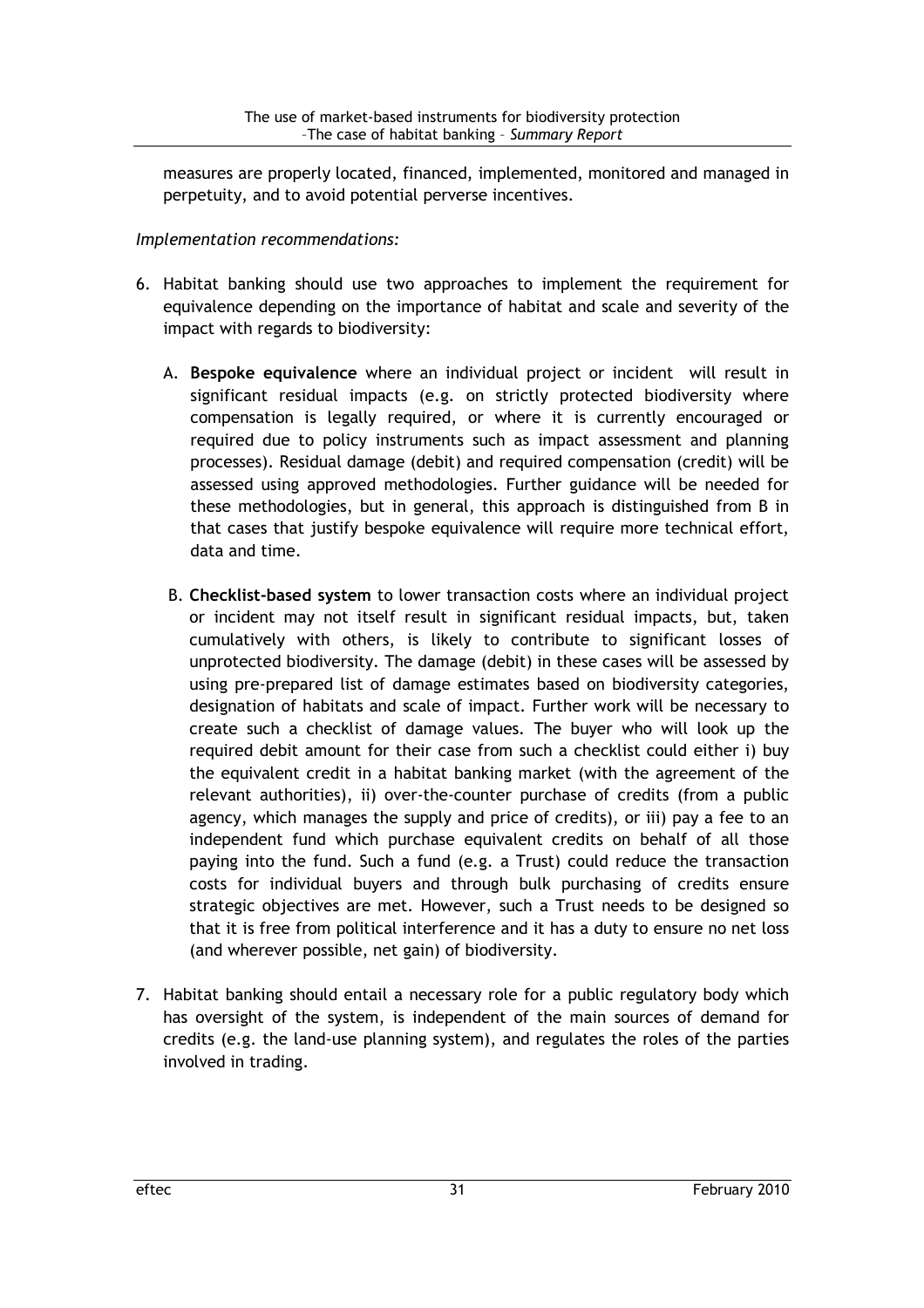- 8. The overall policy should include rules and guidance<sup>20</sup> to support existing standards of biodiversity conservation in line with existing laws (especially the HD, ELD) and policy goals, in particular:
	- Authorities should ensure that the mitigation hierarchy has been properly applied before approving compensation measures. The hierarchy states that the actions (avoid, minimise, restore, offset) should be followed in order where "appropriate". Within a system where habitat banking provides compensation options, "appropriate" should entail consideration of whether avoidance and mitigation measures are always more beneficial to biodiversity than compensation measures. The aim should be to compare the conservation benefits of the various potential mitigation and compensation measures (taking into account their cost-effectiveness, risks and reliability) to identify the combination that provides the greatest net conservation benefits.
	- The reliability of credit-provision activities needs to be taken into account in accordance with the precautionary principle. Thus compensation options with higher risks of failing to deliver no net loss should be avoided for habitats and species of high conservation importance with measures focussing on avoidance actions (assuming they are most likely to be reliable).
	- Regulators should give a high priority to scrutinising compensation proposals with respect to their likely long-term additionality and the risks of leakage. Particular care needs to be given to proposed compensation measures that are within existing protected areas, or aim to provide credits by risk aversion measures. In accordance with the precautionary principle, equivalency should take note of the risks of credit failures.
	- Care should also be taken with the approval of compensation measures that are not based on reliable and established biodiversity management techniques, or take a long-time to provide biodiversity benefits. Where they are providing compensation for Natura 2000 features or other habitats and species of very high conservation value, credits should not be released from such compensation measures until they are sufficiently well established to provide reasonable certainty of their long-term success. However, this requirement will restrict market liquidity, so in relation to biodiversity outside Natura 2000 sites, more flexibility may be appropriate. This may be provided by allowing sale of credits at earlier stages in the credit-creation process (such as when management plans and ring-fenced

<sup>&</sup>lt;sup>20</sup> www. env-liability.eu

www. http://bbop.forest-trends.org/index.php

Taking account of existing rules such as the REMEDE toolkit<sup>20</sup> and the Principles on Biodiversity Offsets developed by the Biodiversity and Business Offsets Programme – BBOP (2009).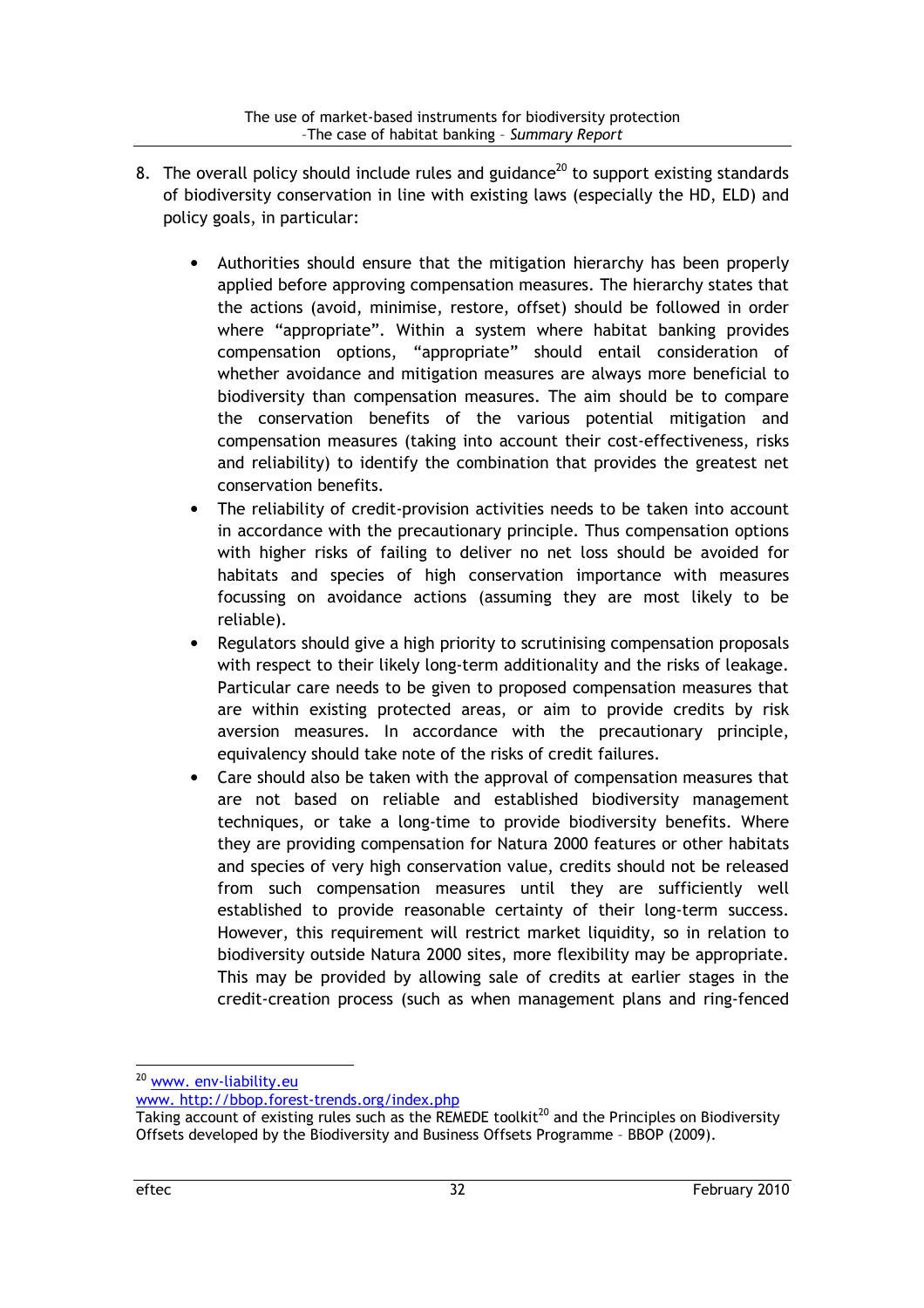funding are in place), and could be aided by some kind of protection against failure of the credit (e.g. a bond).

9. Some initial capacity-building measures may be needed to ensure that regulators and traders have similar expectations of habitat banking and are able to undertake the functions required to deliver their roles. Existing experience (particularly in Germany) and pilot schemes (such as those in France) can assist with this process and with establishing the roles and processes involved in habitat banking.

## Further research questions:

- 10. In order to halt biodiversity loss, what alterations to legislation, or new regulations/legislation, would be needed to create additional triggers for compensation for damage to biodiversity? (e.g. options to cover additional projects and activities not covered by EIA, or planning/programming processes that do not fall under SEA).
- 11. Analysis of sources of environmental damage, in particular private sector projects passing through the planning system, in order to estimate amounts of damage occurring to biodiversity with different levels of protection, in order to more accurately estimate likely demand for credits?
- 12. Is sufficient biodiversity data available across the EU to support the suggested categorisation of biodiversity in Table 3.1 and calculation of equivalence (we believe there is for most habitats and species that are likely to be affected by habitat banking)? Data needs are complex, for example to define the baseline status, in different Member States or biogeographical trading areas, of widespread biodiversity not covered by EU Directives.
- 13. How will transaction costs vary with specific options for designing habitat banking. We propose a checklist-based system to lower transaction costs for individually insignificant impacts (see B above), but as policy options are developed in more detail, transactions costs should be researched further.
- 14. Ecological research to establish metrics within a checklist-based system, if this is taken forward, for calculating debits, and for determining equivalent credits or a fee in lieu of credit.

## 5.2 Potential Habitat Banking Market in the EU

While there is some evidence of interest in habitat banking through voluntary actions, the potential for habitat banking is limited at present. This is because the volume of demand for credits will be low due to the limited scope of current compensation requirements for damage to biodiversity in relevant supporting laws. If the current requirements are strengthened or new requirements are created in line with objectives for no net loss of biodiversity, then a viable habitat banking market could be developed in the EU.